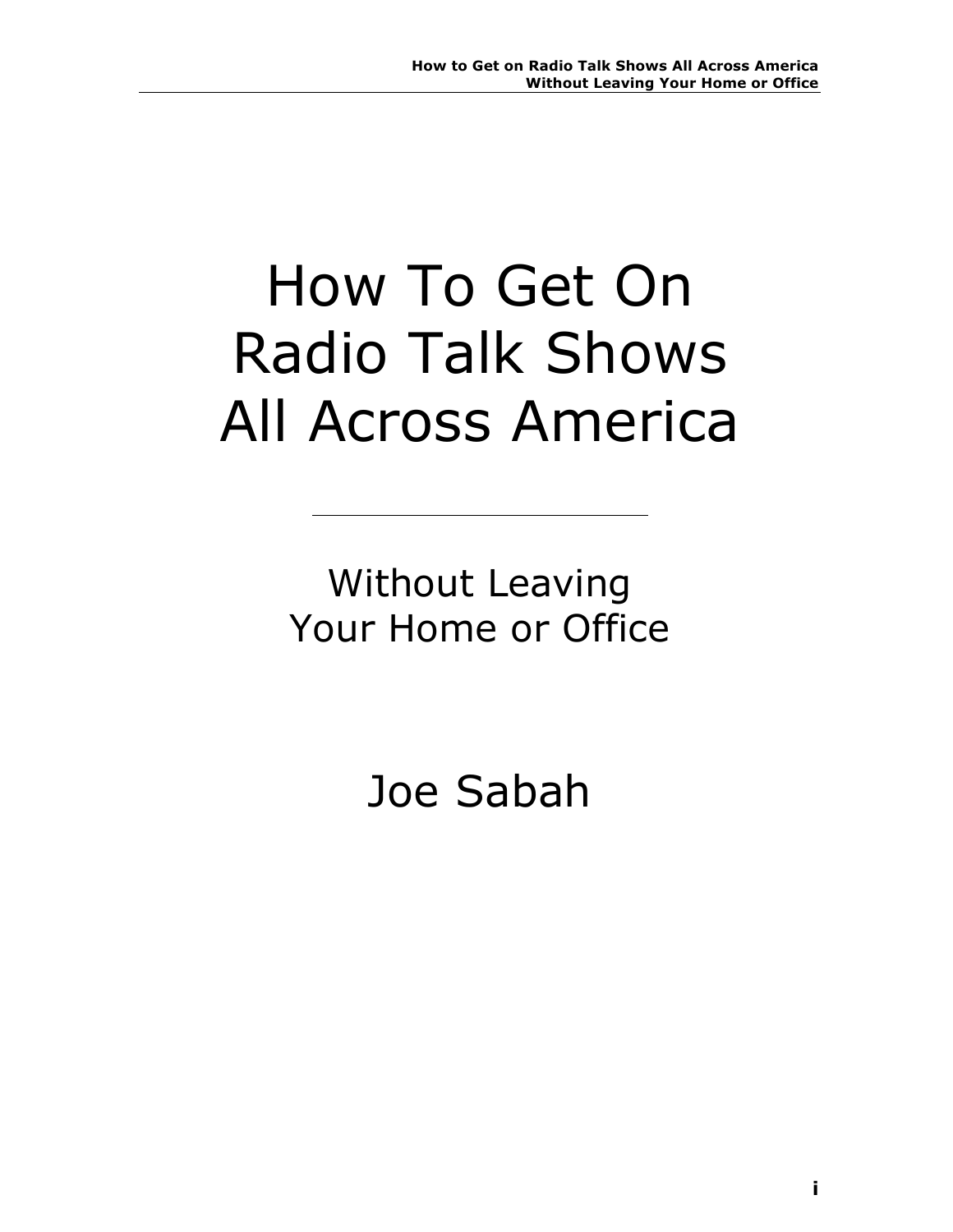Other books by Joe Sabah

Co-authored with Judy Sabah

*How to Get the Job You Really Want and Get Employees to Call You*

#### Copyright 2011, 2005, 1999, 1989 Joe Sabah

This book is copyrighted material. All rights reserved; no part of this publication may be reproduced, stored in a retrieval system, or transmitted, in any form or by any means, electronic, mechanical, photocopying, recording, or otherwise, without the prior written permission of Joe Sabah.

Printed in the United States of America

#### ISBN # 978-0-940923-12-6

Joe Sabah Pacesetter Publications P O Box 101330 Denver CO 80250 303-722-7200 Email: Joe@JoeSabah.com www.JoeSabah.com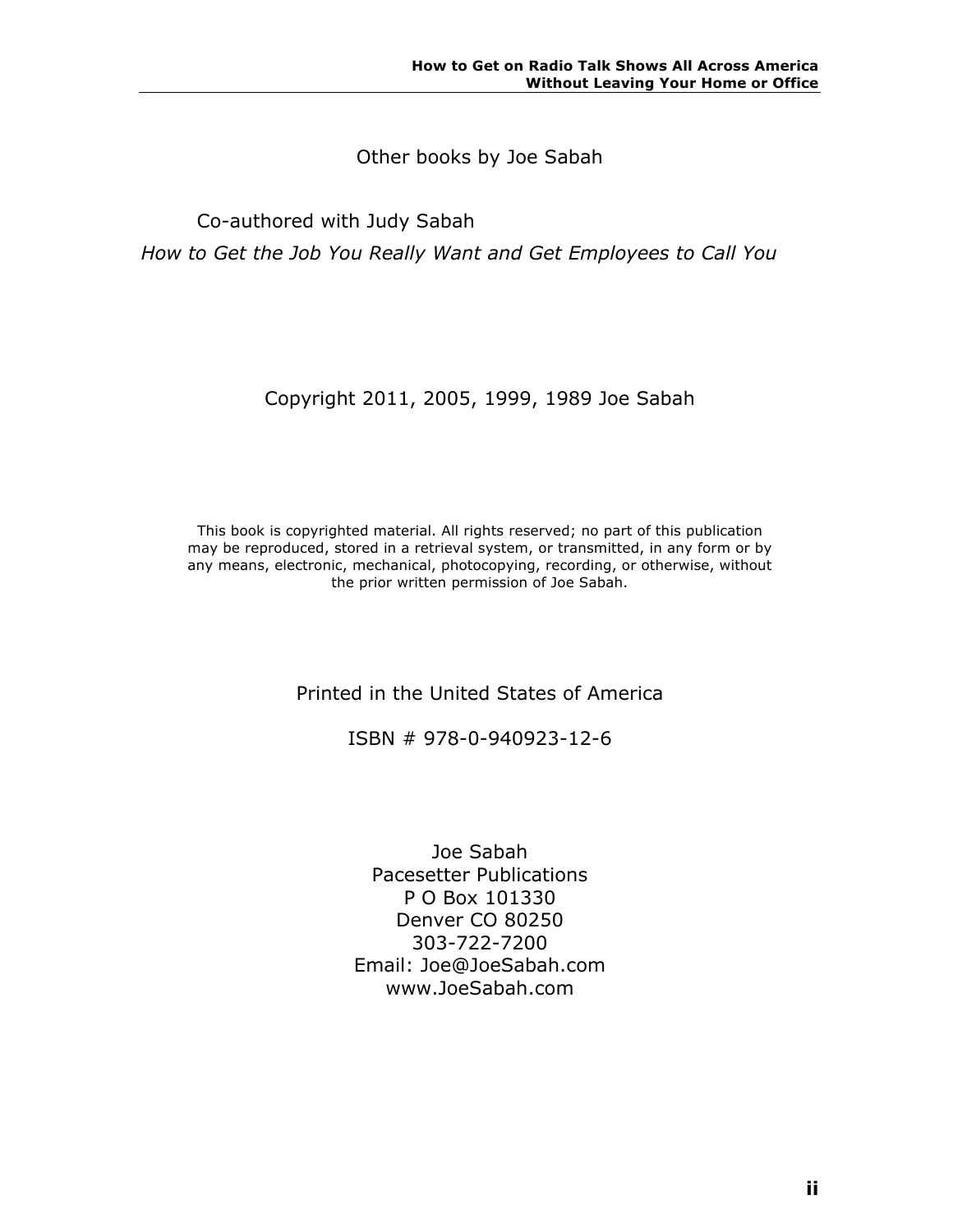Dedicated to the loving memories of my sister Louise, and brothers John and Frank You paved the way. You taught me well.

> A Special Thank You to those who helped make this book possible. . . . Judy Sabah (My #1 Angel) Margie Schutte Diana Hall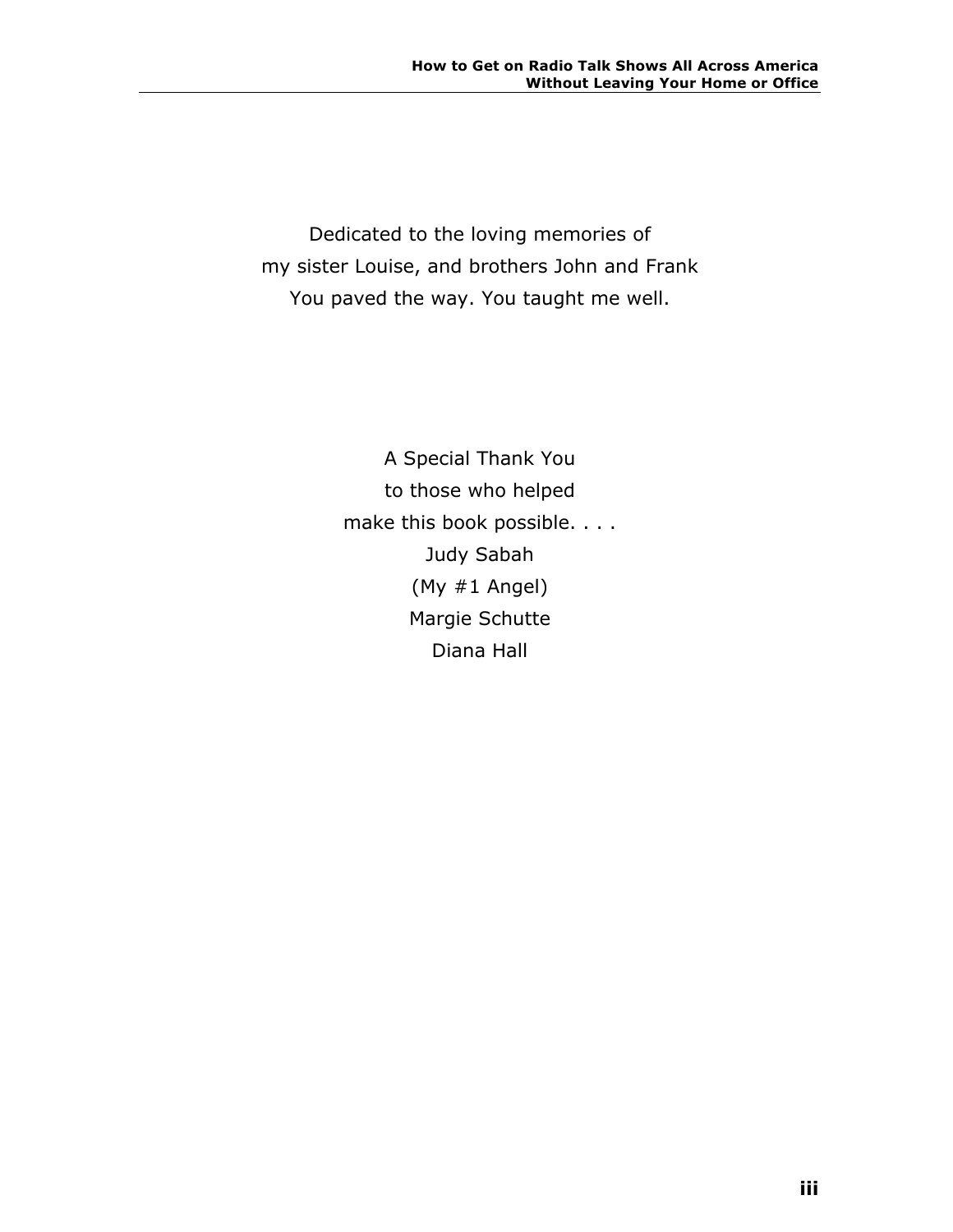### *About the Author*

Joe Sabah, Author, Speaker and Publisher provides proven, creative/innovative ideas to help you sell more books, CDs, DVDs, newsletters or your ideas without leaving your home or office.

He is co-author of the book: *How to Get the Job You Really Want and Get Employers to Call You.*

Joe has been a guest on over 700 Radio Talk Shows all across America. His results so far: 23,750 books sold . . . all at FULL RETAIL. That's more than \$376,000 worth of books.

He has spoken to 18 state and regional associations of both speakers and publishers on *How to Create Book and Speech Titles that Sizzle and Sell* and *How to Get On Radio Talk Shows All Across America Without Leaving Your Home or Office*.

A member of NSA (National Speakers Association) since 1980, Joe was the founding president of CSA (Colorado Speakers Association). He was honored with a Life Membership. He is also a member SPAN (Small Publishers Association of North America).

Joe served CIPA (Colorado Independent Publishers Association), as president for 2 1/2 years. Joe was named a Life Member in 2003.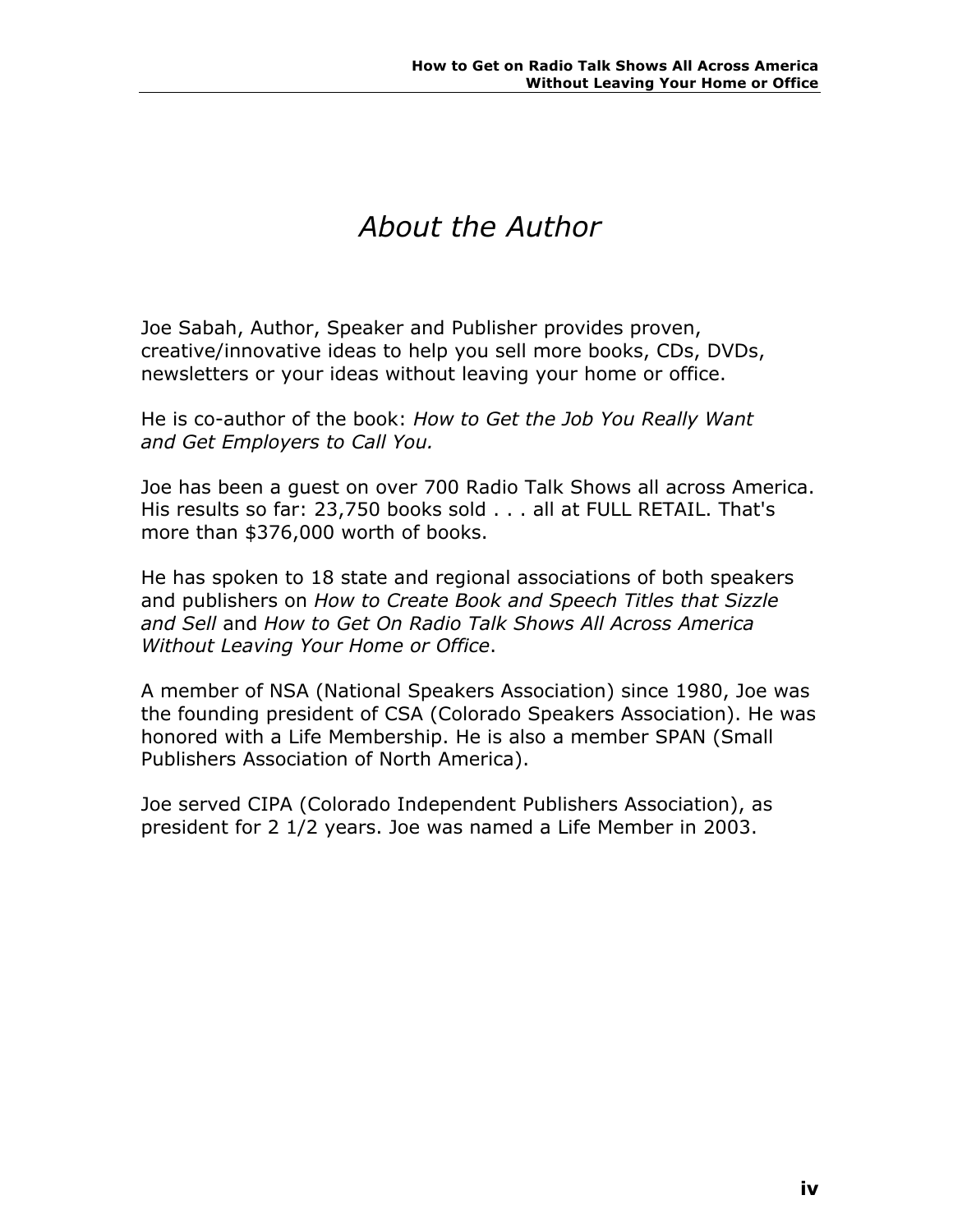# **Table of Contents**

### Chapter **Chapter** Page

| 8 Using the Telephone to Book Radio Talk Shows 32                   |  |
|---------------------------------------------------------------------|--|
|                                                                     |  |
| 10 Creating a PR Postcard That Gets Fabulous Results 44             |  |
|                                                                     |  |
| 12 Structuring a Successful Radio Talk Show Interview 53            |  |
| 13 Getting the Most Out of Your Talk Show Interview  55             |  |
| 14 Leaving Your Listeners With Something of Value  58               |  |
| 15 Order Fulfillment and Streamlining Your Mail Room Procedures  64 |  |
| 16 Getting Invited Back To the Same Show Again and Again  67        |  |
|                                                                     |  |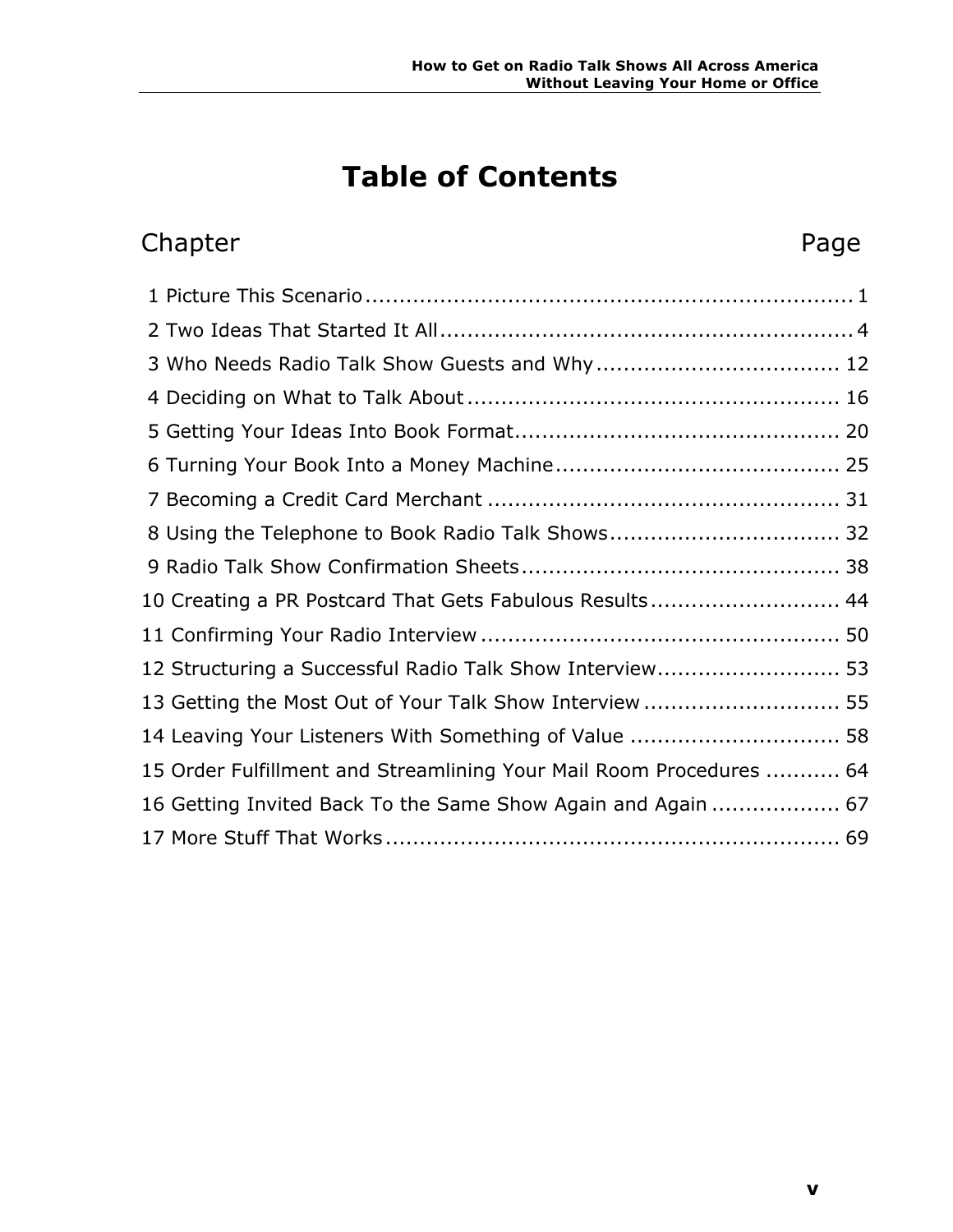### *Chapter 1*

# Picture This Scenario

# Phone rings.

**Joe**: "Good Morning. This is Joe Sabah. How may I help you?"

### **Radio Talk Show Producer**: "Good

Morning, Joe. This is Charlie Talk Show Producer with WXYZ. I have Sally Talk Show Host waiting on the line for your interview. Are you ready?"



**Joe**: "Yes I am, Charlie. How long will I be on the air with Sally?"

**Charlie**: "About 30 minutes minus commercials."

**Joe**: "Will she have listeners calling in?"

**Charlie**: "Most likely. Hold on please. We're just 30 seconds away from air time."

**Joe**: "Thanks, Charlie."

### Fade in **\*\*\*On The Air \*\*\***

**Sally Radio Talk Show Hostess**: "And now radio station WXYZ welcomes our special guest Joe Sabah. He joins us this morning by telephone from Denver, Colorado.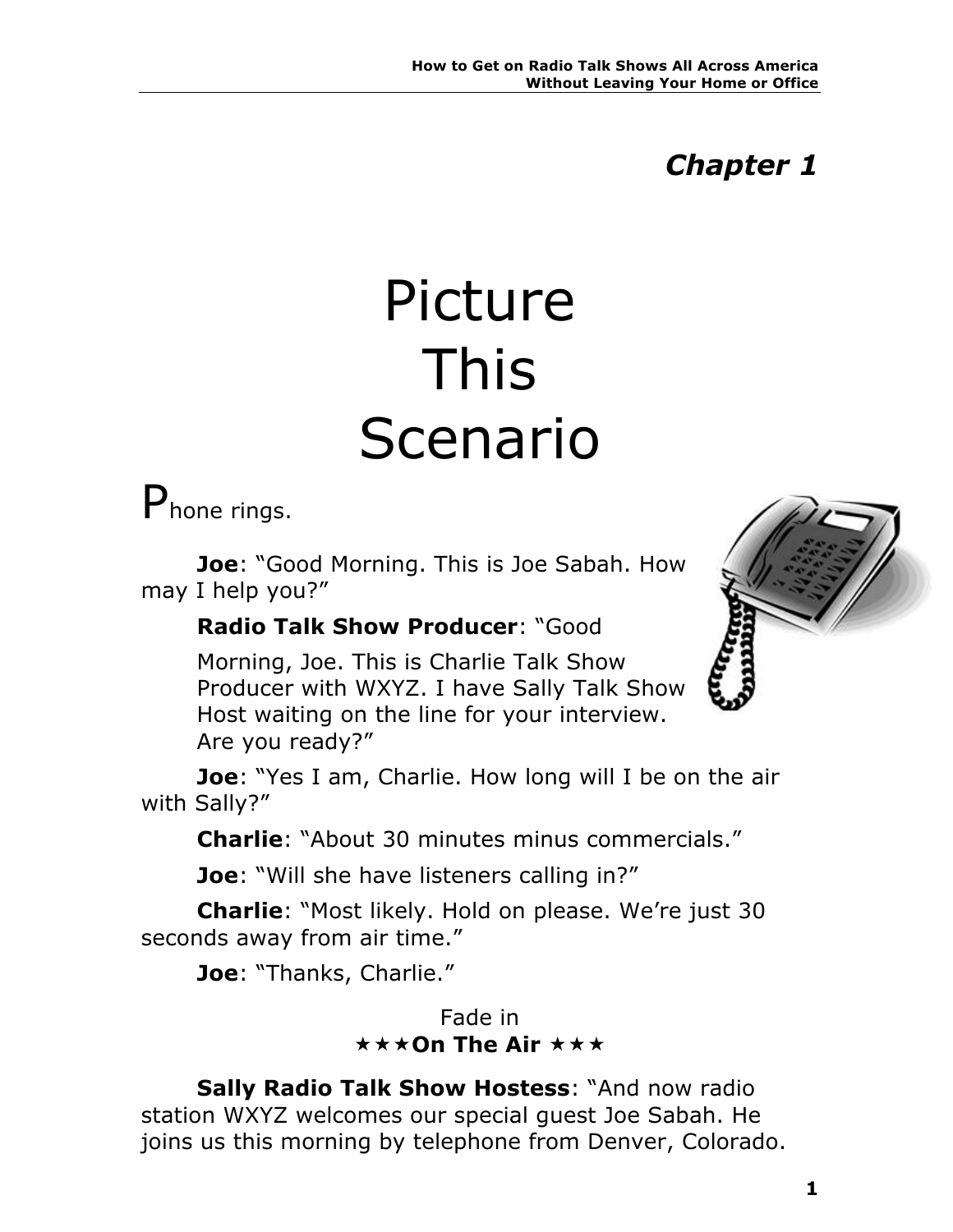Joe co-authored the book,

*How to Get the Job You Really Want and Get Employers to Call You*. Good Morning, Joe and welcome to station WXYZ's Morning Talk with Sally."

**Joe**: "Good Morning, Sally. It's my pleasure to be with you and your listeners.

**Sally**: "Joe, your book has a most intriguing title, especially with the promise to our listeners that they can have employers calling them. Would you tell us how you came up with this idea and how our listeners can use these job getting techniques?"

**Joe**: "I'd be delighted to Sally. Back in 1979 my son Joe had just graduated from high school and asked me to help him get a job. The only problem? Joe lives in Concord, California  $-$  I live in Denver, Colorado  $-$  1,200 miles apart. So I created the first ......"

 $\star \star \star 28$  minutes and several callers later  $\star \star \star$ 

**Sally**: "Joe our last half hour has just flown by. Thank you for covering so many good ideas in such a short time, especially the three tips on how a person can turn every job interview into a job offer. Our listening audience and the people who called in will be able to use your ideas to help them get the job they really want.

"One last question: How can our listeners of WXYZ get a copy of your book, *How to Get the Job You Really Want and Get Employers to Call You?*"

**Joe**: "Since our book is not in all the book stores, we have a website your listeners can use to order the book today. The book is entitled How *to Get the Job You Really Want and Get Employers to Call You.*" Your jobs book will be sent to you via US Priority Mail. All for only \$19.95, when you go to www.SabahJobs.com. And you will get an immediate download of the E-Book!"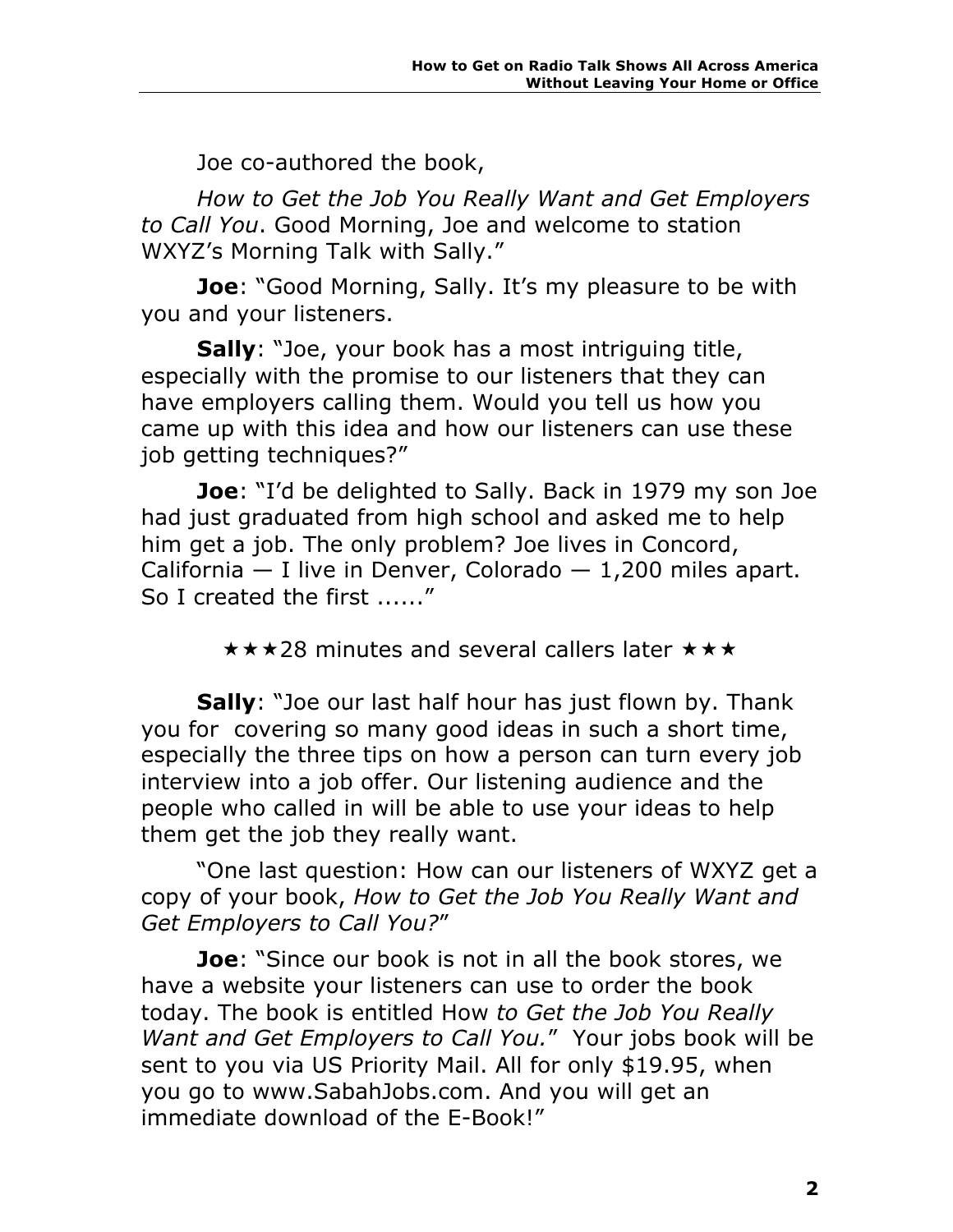The jobs book will be sent out the same day the call is received. The website again is: **www.SabahJobs.com**."

**Sally**: "Thanks again, Joe. I am looking forward to having you back again soon."

**Joe**: "Thanks, Sally. I'll do that. And thank you for a very professional interview. I look forward to being back with you again also. Please thank Charlie (producer) for getting us together."

#### \*\*\*\*\*\*\*\*\*\*\*\*

A dream?

No. This scenario has been repeated over 705 times.

As a result, I have sold over 22,750 copies of my book all at the retail price of \$19.95. That's more than \$376,000 in book sales . . . all at FULL RETAIL.

Kaching!

Averaging \$534 per show, netting \$454 per show.

Follow the steps outlined in the following chapters and –

**This same thing can be happening to you, too.**

**You can be on the road to accomplishing the same OR MORE!**

**Let's get started . . . NOW!**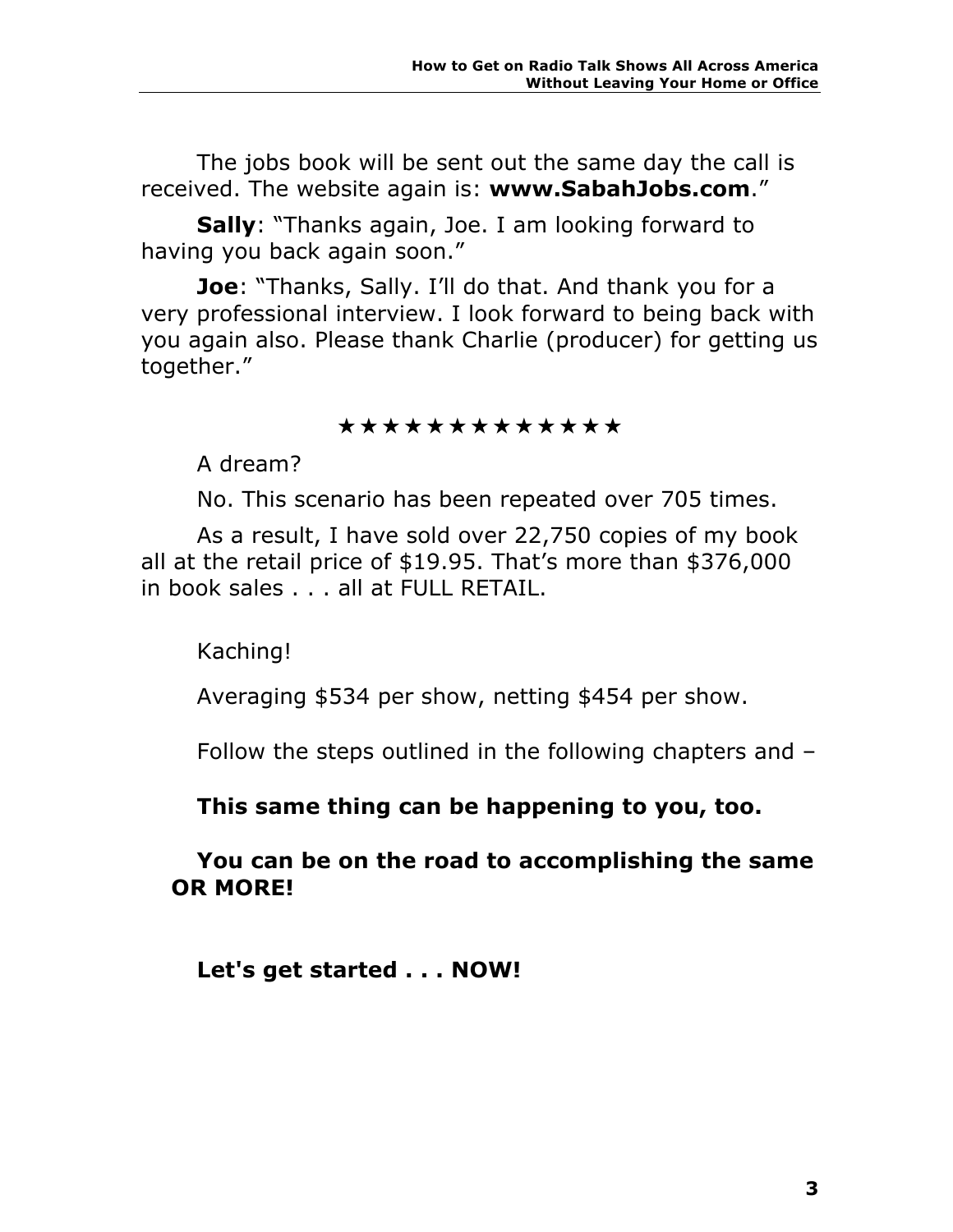# *Chapter 2*

# Two Ideas That Started It All

 $\mathbf W$ hy would you want to be on Radio Talk Shows?

- $\star$  You love to talk
- $\star$  You have something to say to the world
- $\star$  You want more publicity
- $\star$  You want to increase your exposure
- $\star$  You have a book, CD, DVD or Tip sheet to offer



 $\star$  You want to increase your sales and profits

There are all these reasons and more for you to want to be interviewed on talk radio.

Here's how it all started for me . . .

Have you ever had a good idea, maybe even a "great" idea and wondered how to tell the rest of the world about it?

Back in 1979 I had **Idea #1** (a Job Getting System that I used to help my son Joe get a job  $-$  even though we were 1,200 miles apart). This idea became a seminar and ultimately a book: *How to Get the Job You Really Want and Get Employers to Call You.*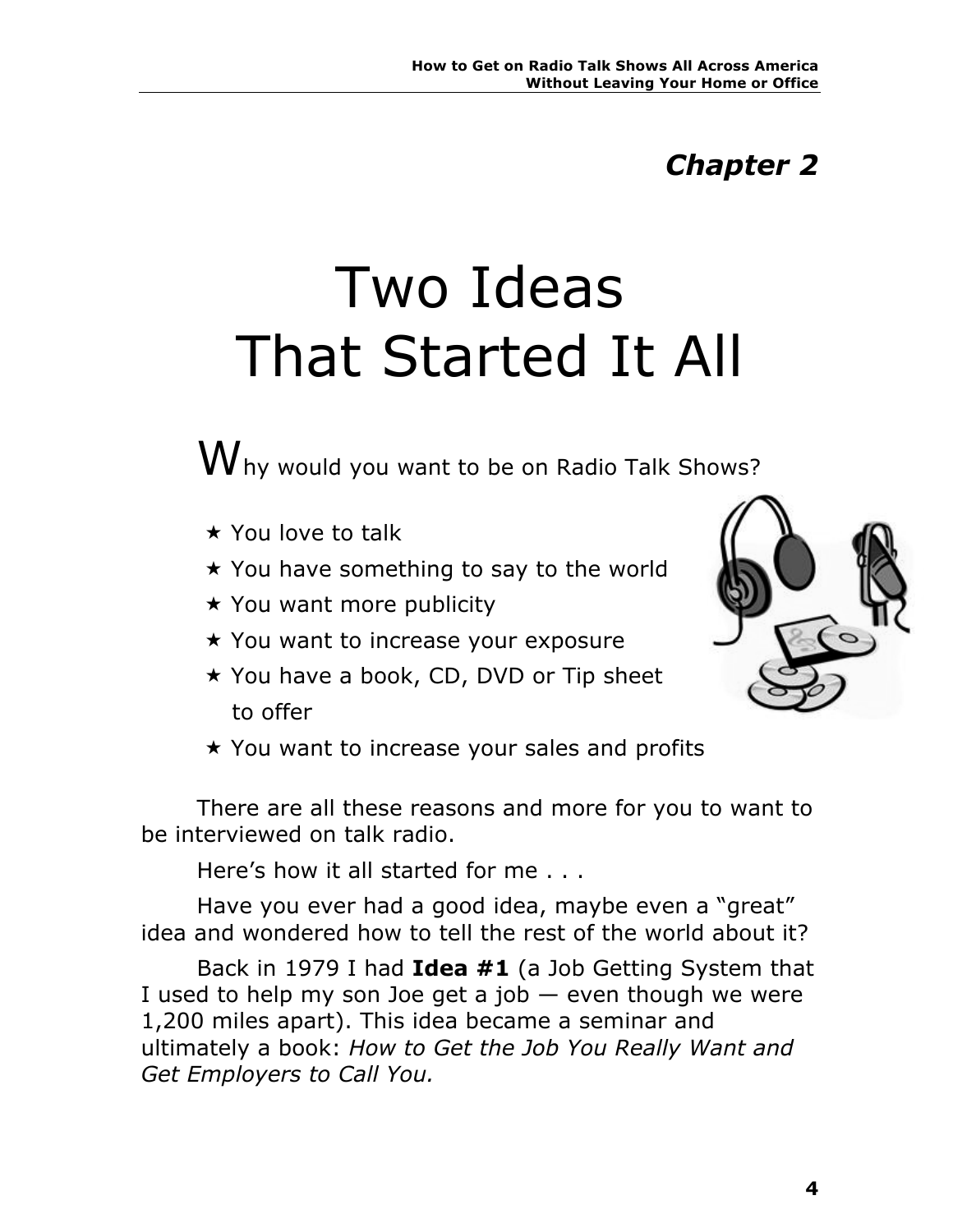Next, it took me from 1979 to 1987 to find the right answer to: "How can I tell the rest of the world about my success formula for helping other people find their right employment?"

**Idea #2** involved my decision to promote the book via Radio Talk Shows. This idea created the scenario described in Chapter One. In this book you will discover how I was able to sell over 22,750 copies of my book. With this formula and the list of radio stations, you too can do the same thing **or more**.

#### Back to **Idea #1**:

When my son Joe graduated from high school, I wanted to help him even though I was 1,200 miles away. So rather than just say "Congratulations!" I asked him: "What can I get you for graduation, son?"

He didn't hesitate . . . "Help me get a job, Dad!"

So I asked Joe what kind of job he wanted, and he told me that he wanted to be a printer. He described in detail the types of presses and cameras he operated at his part-time job. He enjoyed the work and now wanted to work full-time.

So I said, "Joe, I have an idea. Let me put it together and I'll call you back."

I thought about all the skills and talents I had used so far: recruiting sales agents for a large life insurance company, promoting speakers nationally, and selling salespeople and managers on attending motivational events.

I decided to draw on everything in my background to help my son. I put together the first Gold Form and called Joe back and read the following to him: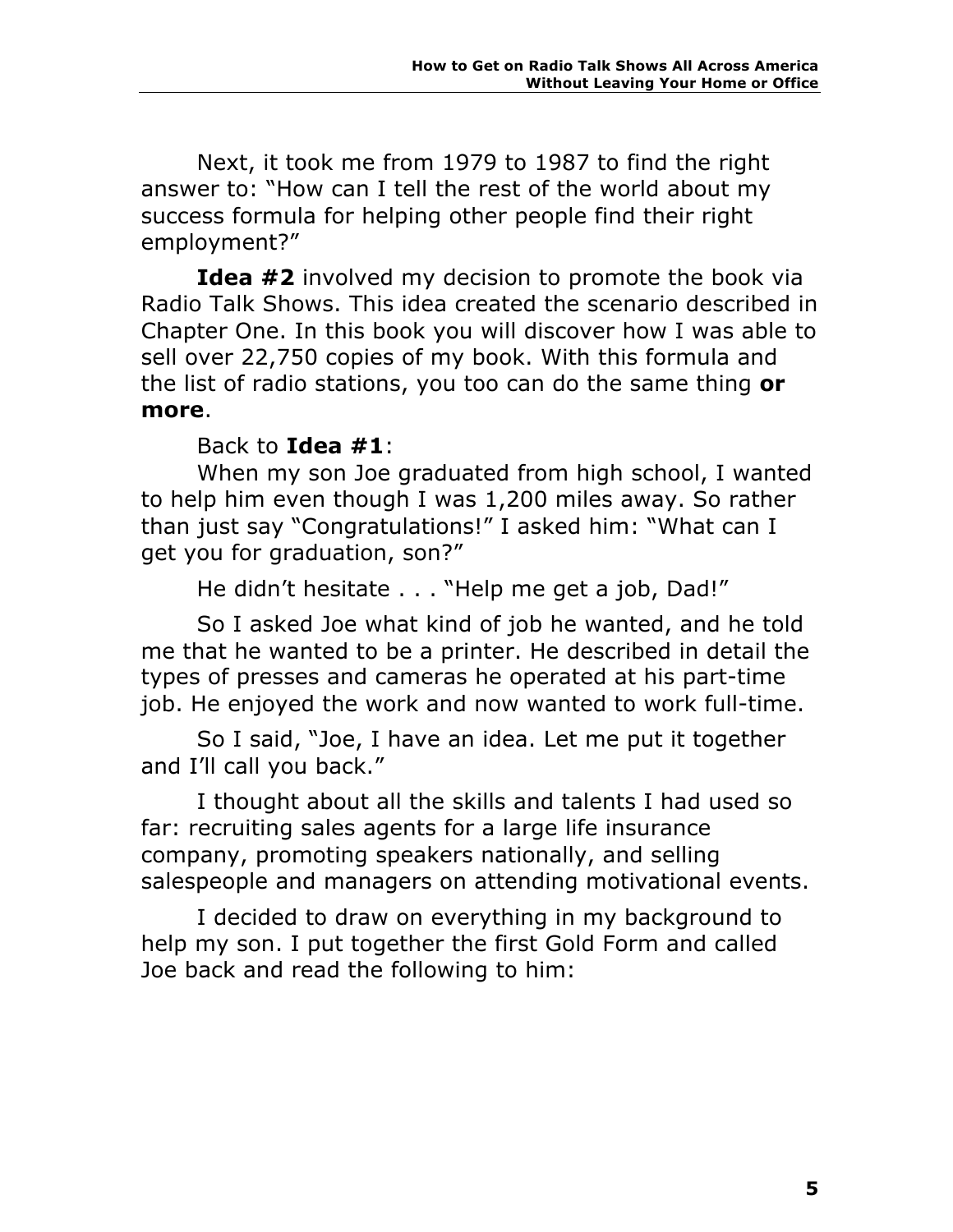### **AVAILABLE IMMEDIATELY . . . . . . . . .**

One Qualified, Experienced, Responsible, Dependable Printer I have run the following equipment:

A. B. Dick 360

- A. B. Dick 360CD
- A. B. Dick 385

Multi 1250

Folders, several makes and models Agfa Gaevert Repromaster Camera Cutters, both electric and hand A. B. Dick 133 Platemaker A. B. Dick 675 Platemaker

Besides graduating from graphic classes in high school, I work 2-1/2 days per week in an in-house print shop. My reason for leaving is to secure FULL-TIME employment. (My present employer knows of my desires, but has need for

only a part-time person.)

I am 6 feet, 165 lbs., and in excellent health.

I will be 18 in January and have graduated from high school.

### **Your Company Will Gain:**

An experienced printer

A dependable person who wants to work

A responsible individual who will put out work that will bring in repeat orders

Cut down on turnover as I'm looking for a permanent position

### **Help Solve Your Printer Problems Today.**

Call 925-xxx-xxxx and ask for Joe Sabah

I live at 1234 Willow Lane, Concord, CA 94520

### **AND I'M AVAILABLE IMMEDIATELY. . . . . . . . . . . .**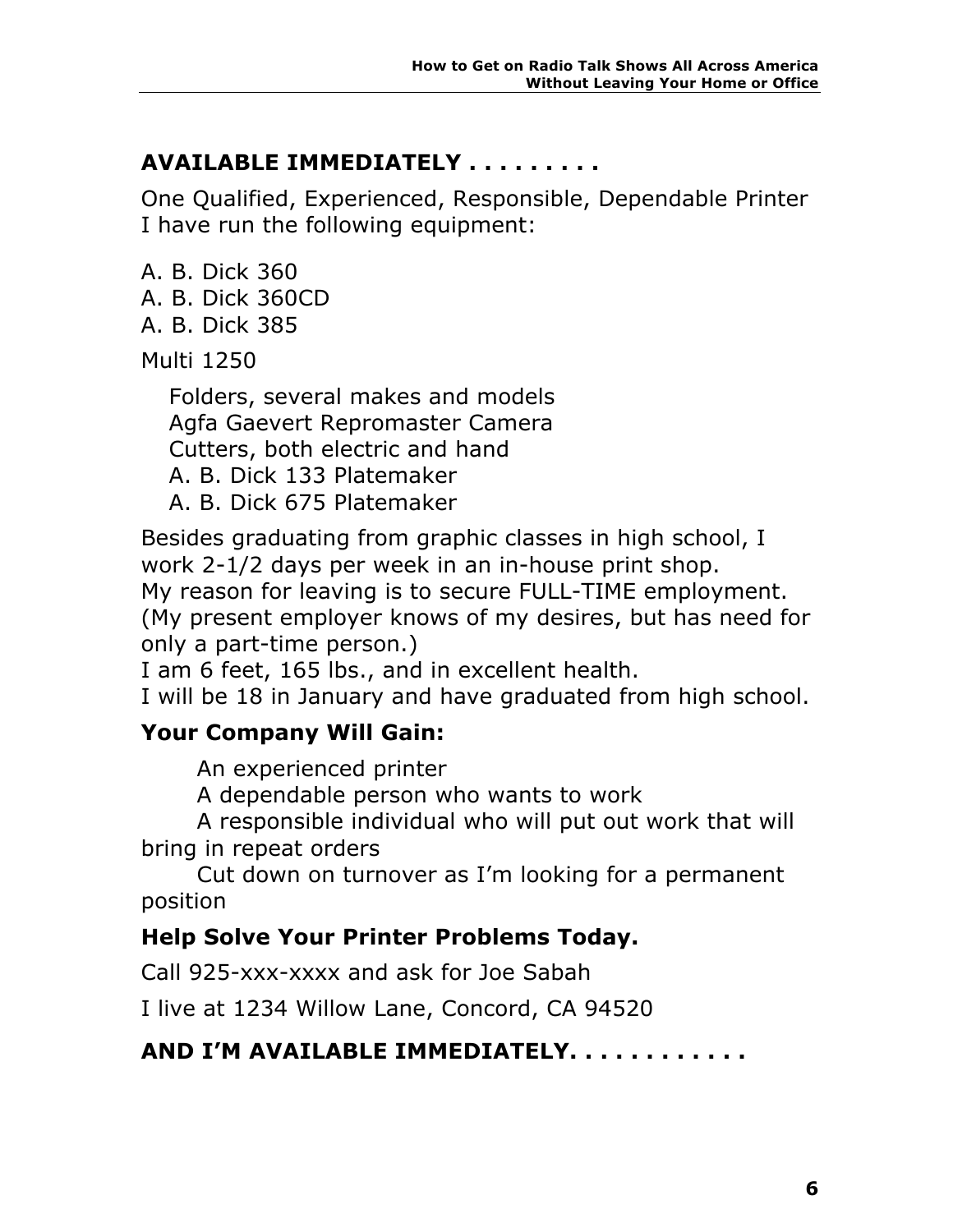My conversation with my son took place on a Wednesday evening. The next morning I took this form to a quick print shop. I asked the lady at the counter if she would print 37 copies of this form.

(I chose 37 because that's the number of print shops in the yellow pages for Contra Costa County California where my son lives.)

She asked me the **most important question I've ever been asked**:

"What color paper do you want it on?"

With my corporate and resume mindset, I was thinking "white, buff, ivory." Then I asked her, "What is the **brightest** color you have?"

She responded with, "Goldenrod."

(For more details on, **"Why Goldenrod May Be a Stroke of Genius,"** please refer to Chapter 10.)

I said, "Let's go with it!" I was daring enough to experiment with something new. I must have been thinking, "What the heck. It's only \$5.55 worth of postage."

On Thursday afternoon I mailed out 37 copies of the very **first** "Gold Form."

The following Tuesday (3 business days later) Joe called with the good news. "Guess what Dad. I got three job offers! And **they called me**!"

Boy, was Joe excited! Boy, was I excited! Just knowing that I was helping my son get his perfect job (with 1,200 miles between us) made me proud and excited. What better graduation gift could I give one of my three children? The gift of knowing that he will always be able to get a job anytime he wants . . . just by using the Gold Form.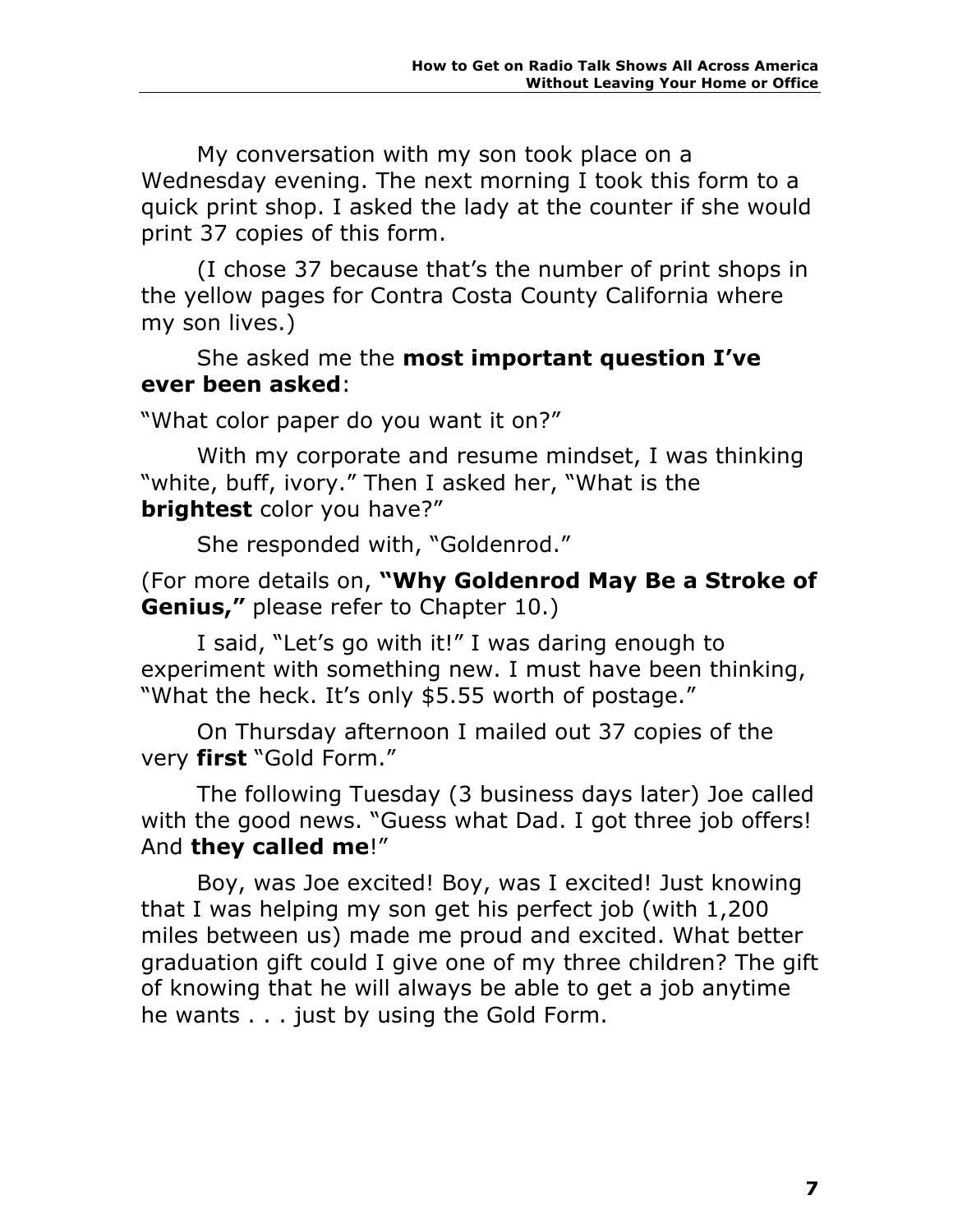Next I wondered "How could I help other people use this Gold Form idea?"

I let my idea simmer for a while. To test this concept further I expanded on the job-getting idea by offering a seminar entitled, *How to Get the Job You Want.* I presented this program through community colleges and adult education programs throughout the Denver Metro area.

Ultimately I expanded the seminar and re-titled it, *How to Get the Job You Really Want and Get Employers to Call You*. This seminar was filled to capacity every single term during the nine years it was offered.

The "Gold Form" and the seminar comprise the first idea which worked out well for the first nine years. Hardly a month went by without several people asking: "How can people in other cities get this valuable information?"

I'd reply, "Some day I plan to take it nationally."

The "someday" finally happened when the seminar was put into book form, but the book was only available in the Denver Metro area.

### Then came **Idea #2**.

In August, 1986, a friend called and asked me if I would be available to be a guest on his local radio talk show.

This was not new to me. I had previously appeared as a guest on several talk shows. I said yes. During that interview I mentioned my book several times. The radio station's phone started ringing while I was still on the air. The question most often asked from callers was: "Where is the book available?"

Not knowing what else to say, I gave the listeners my home and office phone number. By the time I arrived home there were 12 calls on my recorder, ALL of them orders.

THAT was the beginning of **Idea #2**.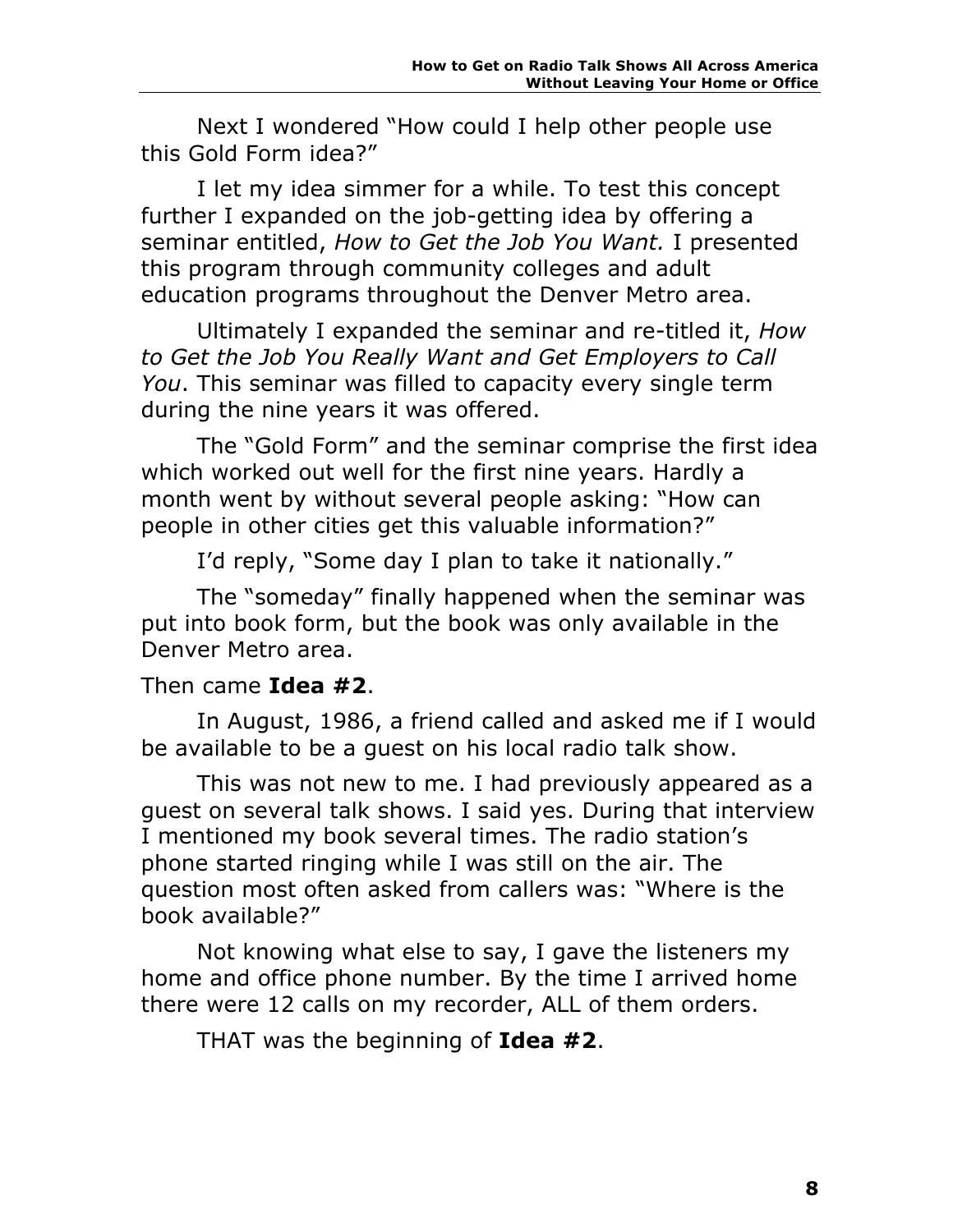I discovered that listeners of radio talk shows want "more" of what talk show guests have to offer. They **expect**  talk show guests to be published authors, or at least have something else to offer that the listeners can order.

**Idea #2** took several months to germinate.

It actually took hold on Sunday at 1:30 AM. I found myself unable to sleep. So I got up and went to the living room to read and picked up a magazine.

I have a habit of reading magazines from the back to the front and did so that night. That particular magazine had several pages of Classified Ads in the back, so I started to read them hoping that they would make me drowsy and put me to sleep. They almost did until I came across an ad that grabbed my attention. I couldn't believe my eyes. I read it again and again.

I wanted to stay up all night, but I did get some sleep and then held off until 6AM Denver time to call the New York number at 8AM.

Here was the answer to my question: "How could I market my book to the rest of the people in the United States and help them get the jobs they really wanted?"

### The Ad? *Authors Wanted for Radio Talk Shows, Call 212-xxx-xxxx.*

I read it again and again. I even circled it with a red felt marker just to make sure I wouldn't lose it.

I looked at the clock, only 2:05 AM . . . nearly 4 hours before I could call the business number.

It was a long night.

I tried to go back to sleep, but in my excited state sleep wasn't possible. So I read for several more hours. Periodically I'd turn back to the classified ad (circled in red) to make sure it was still there.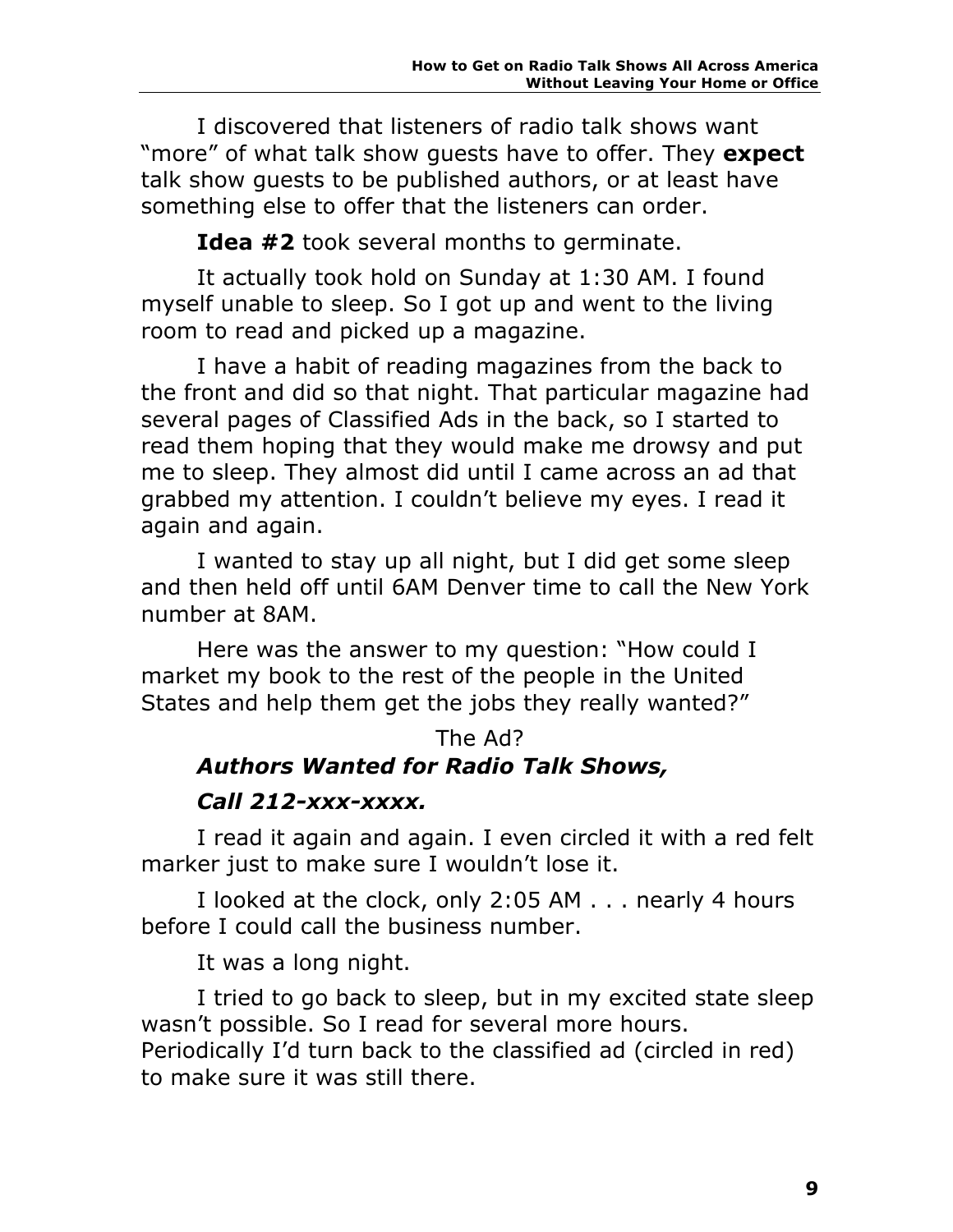At 6:01 AM (8:01 New York time) I called the number. I didn't get a secretary or a receptionist. Instead I got the president of the company. I asked him several questions about his ad. He answered them all telling me he was a publicist. It was his business to book authors on radio talk shows.

He explained that he booked authors for radio talk show interviews and charged them \$60 per show.

I was ready to say, "Give me three shows." He countered with, "That's with a 20-show minimum."

Gulp! That's a BIG \$1,200 commitment. He went on to say that he guaranteed his work and gave me the names and phone numbers of several authors as references.

After checking his references, I mailed my new publicist \$1,200 and 20 copies of my book. Within three weeks he had me booked for 20 shows.

He called back to ask, "Do you want to do it again?" I replied, "Yes." He said, "\$75 per show."

Another gulp. That's \$1,500! He asked me if it was worth it. It was. I was selling an average of 35-40 books per show. That was more than \$500 in retail sales on each show.

So I sent him \$1,500 and 20 more books.

After the second 20 interviews, my publicist asked, "Do you want to do it again?" This time I asked, "How much?" His answer was \$100 per show.

That's when I said, "Thanks, but No Thanks."

That, my friend, is when and why I created the **Radio Talk Show System**. The book you are now holding in your hand is but one part of this system.

Over a period of four months I invested nearly \$4,000 in telephone calls to find the stations who were willing to interview guests by telephone.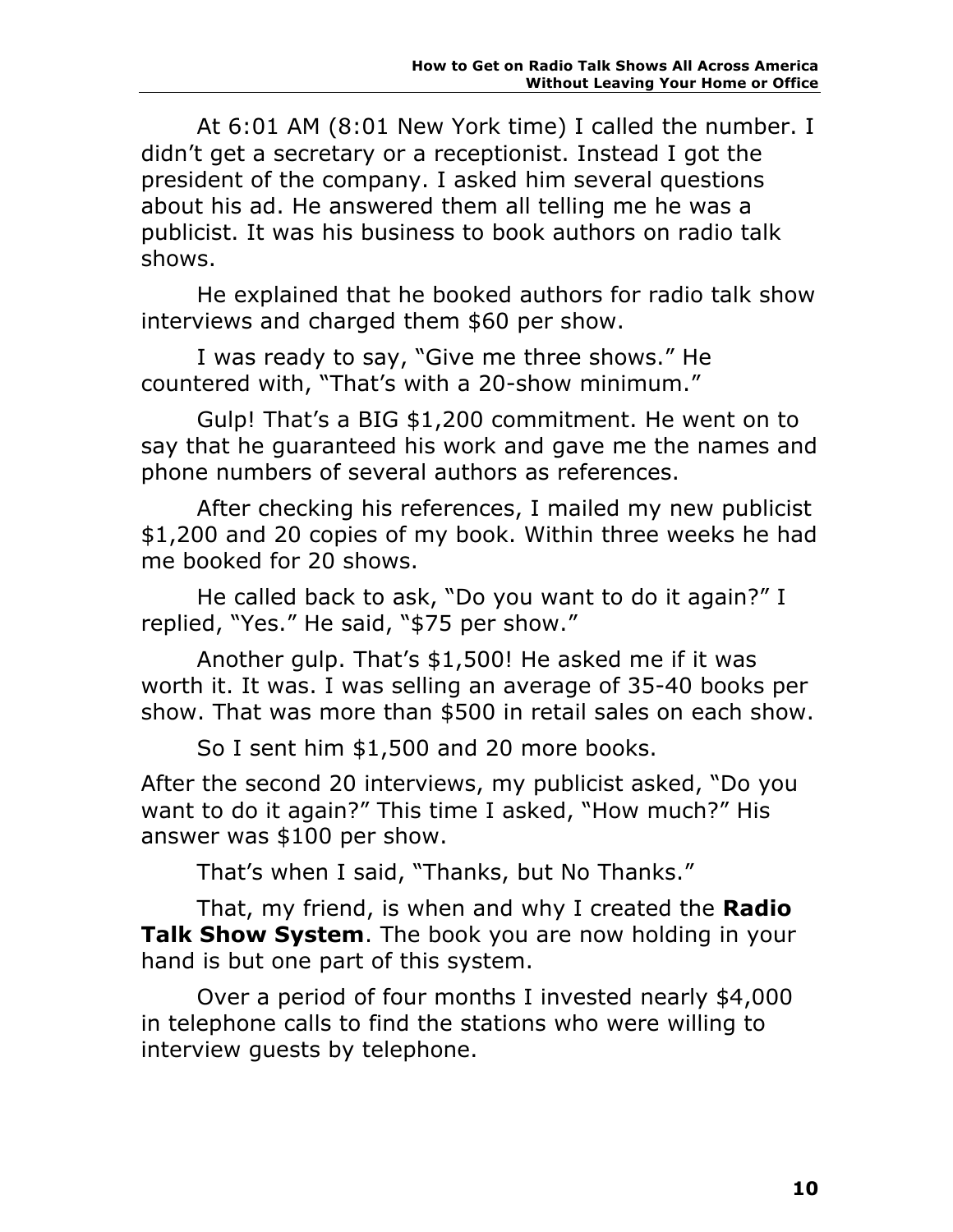In addition I invested days and weeks perfecting my radio talk show presentation. I also found an answering service that was able to take calls from all over the U.S.

Here's how you are really saving money.

I've designed this book to save you over \$5,000 (which is now the going price for a publicist) and enable you to do this for yourself.

Would I do it over again? You bet. When I want to do something and I don't have the answer or expertise, I find it pays to find specialists in the field and pay them for their expertise and experience. Then I learn from it.

Now, let's talk about how to get started. These are principles that work for us each day, and they can work for you, too.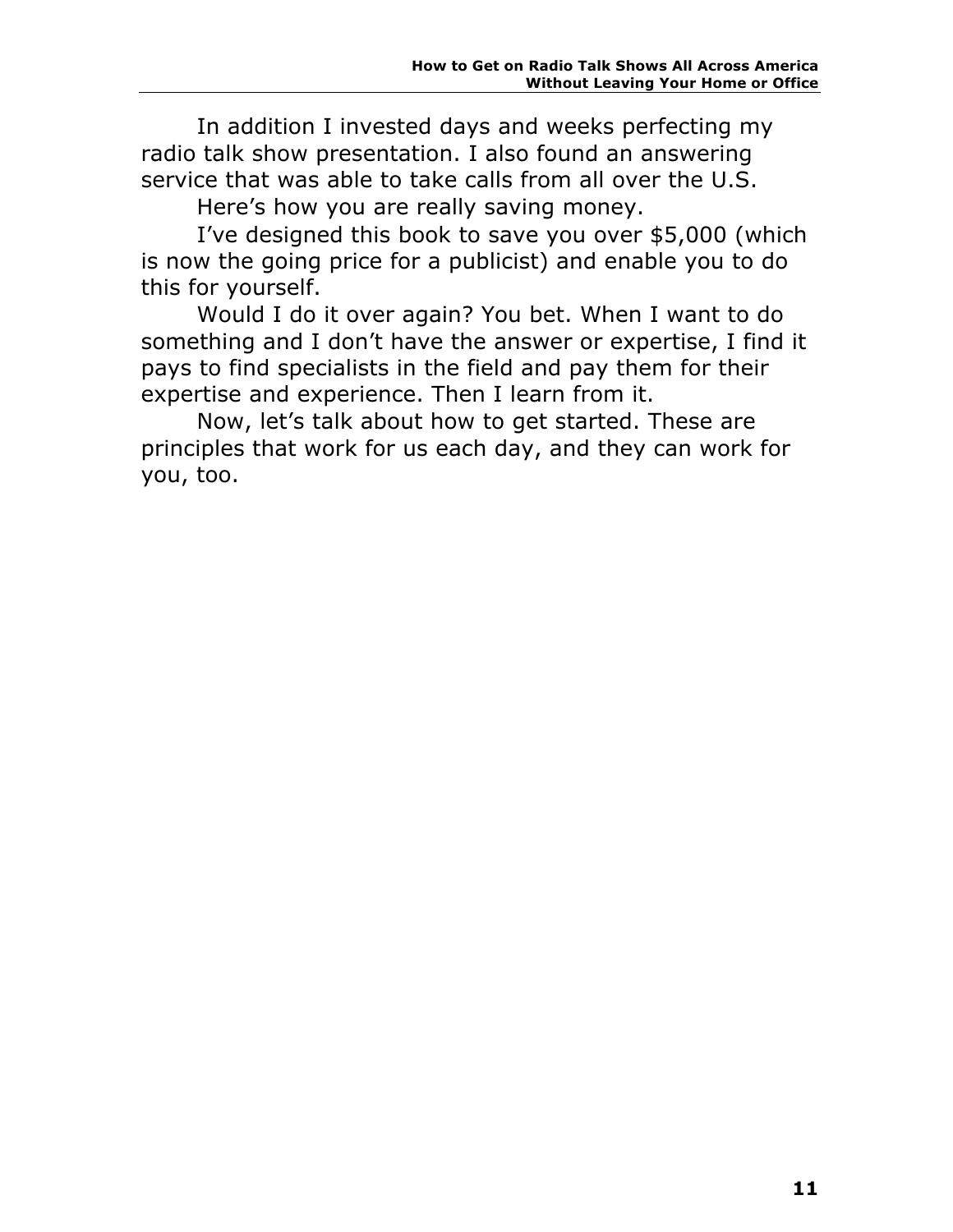# *Chapter 3*

# Who Needs Radio Talk Show Guests and Why?

 $\mathbf{D}_{\text{id}}$  you know  $\dots$ 

- $\star$  Every day in America 280 million people turn on the radio?
- $\star$  99% of Americans have a radio in their home, their car or their office?

Think about this. Do you ever go anyplace in your car without turning on the radio? Or is your car radio ALWAYS turned on? Ask your friends, neighbors and family. You'll be amazed at how radio oriented our society is today.

On many of these radio stations, there is a phenomenon sweeping America today called **Radio Talk Shows**. You can capitalize on the talk radio trend as easily as I have.

#### **Here's the total count of radio stations in America as of April 2004.**

**4,781 Commercial AM stations**

**6,224 Commercial FM stations**

**For a total of 11,005 radio stations.**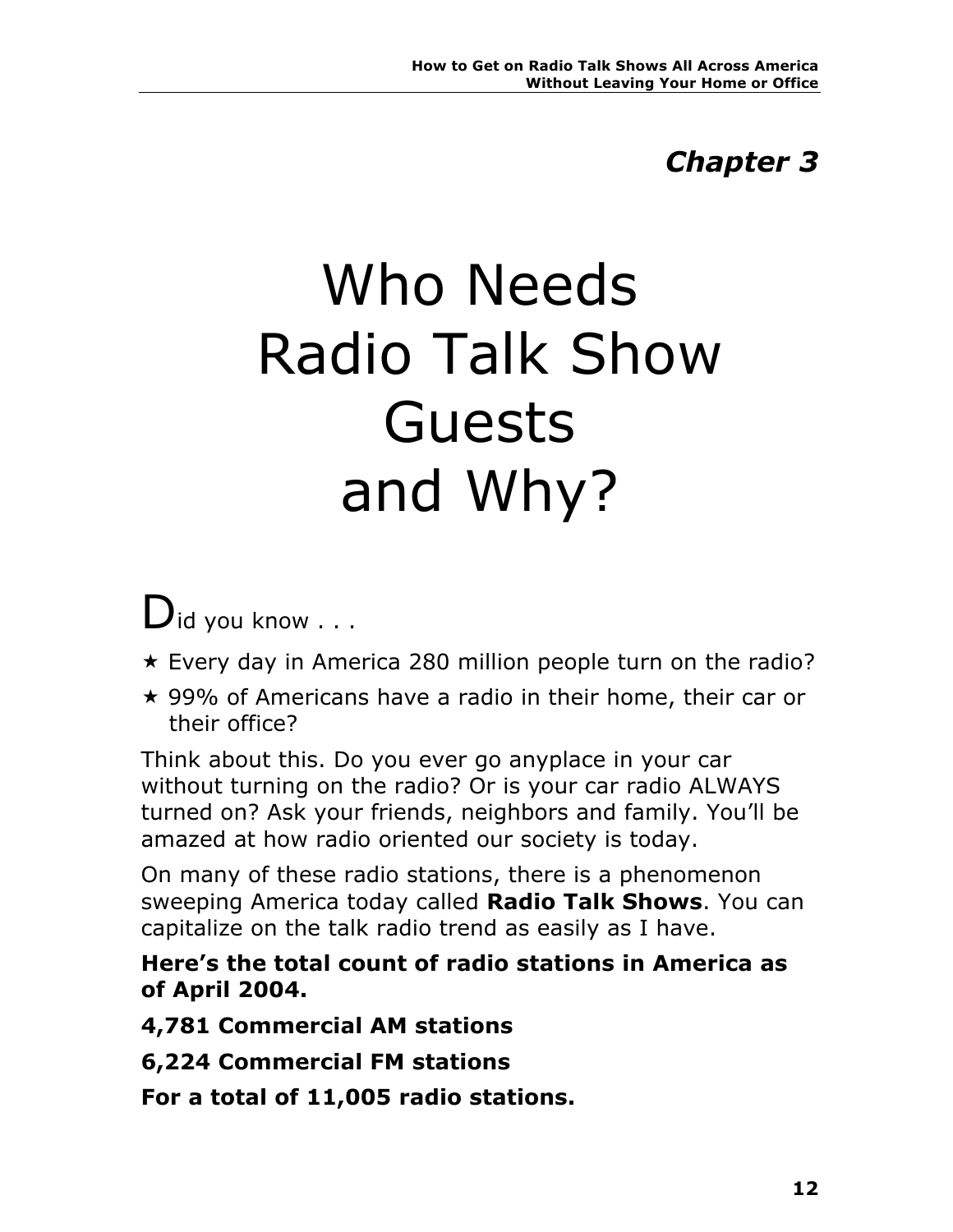Next questions:

 $\star$  Which of these 11,005 radio stations have a talk show format?

 $\star$  Which have the capability to conduct interviews with guests by **telephone**?

\* And finally, why do these stations need you?

In the times in which we're living I've discovered that the public wants **Instant Information and Controversy**. Radio stations have picked up on this phenomenon. Many stations are converting some of their programming to talk shows and some stations to All Talk Formats.

Radio stations are always in a ratings contest with each other. Talk radio seems to be the key for radio stations to capture and hold their audience for more than just one song. Radio stations, therefore, are adding good talk show hosts to their payrolls. Also producers are needed to maintain full scheduling.

What else do they need?

Now, here's where you and I come in. For talk shows to exist and expand their listening base, **good talk show guests are vitally important and necessary.**

For instance, one show host in Pittsburgh, PA uses (needs) 135 guests per month. And there are at least five other hosts on the same station.

How many guests are needed per station? How many guests are needed all over the U.S.? The number is in the tens of thousands.

In the meantime, don't worry about guests running out of shows on which to talk. It will be a long time before that happens.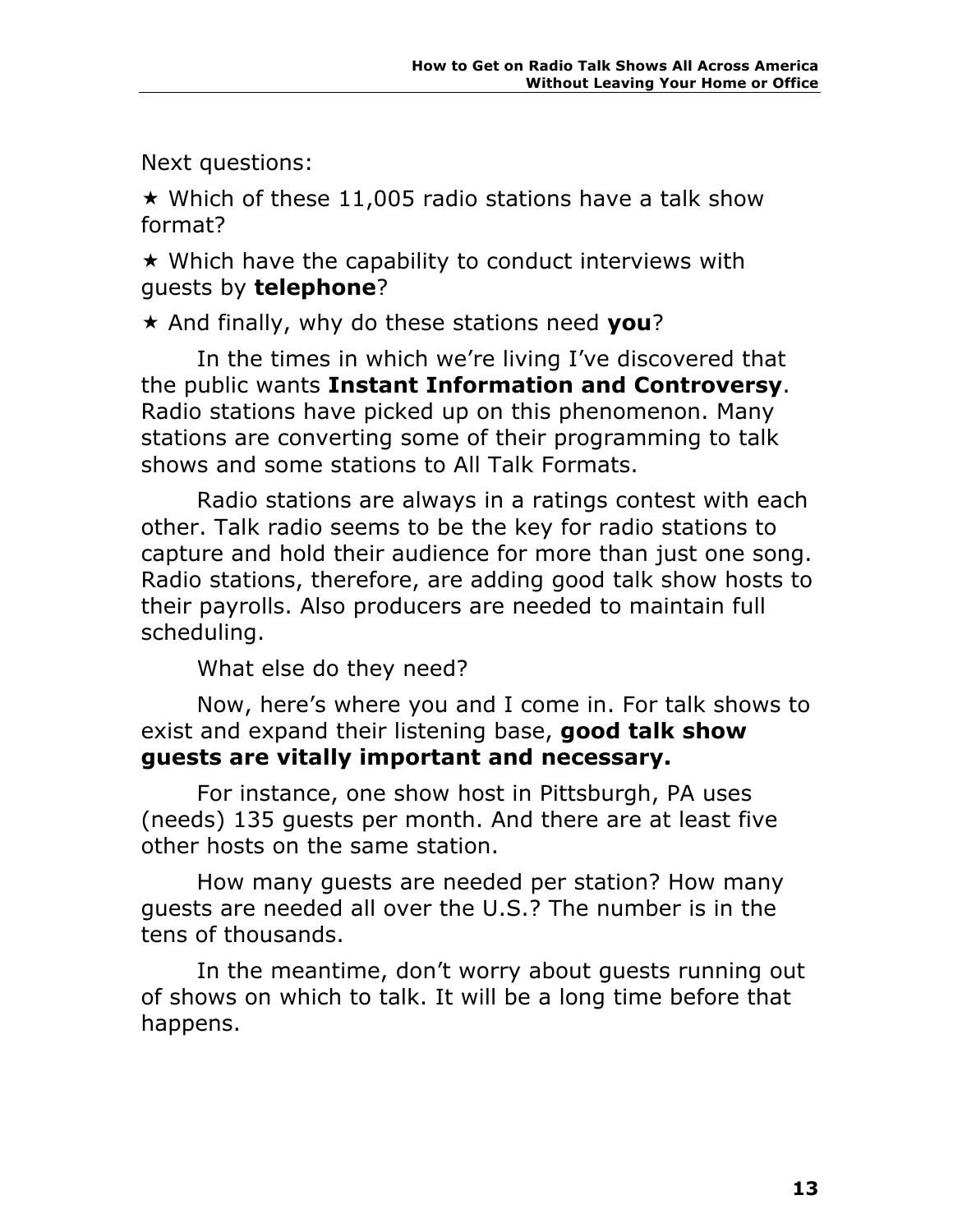To illustrate just how important radio talk show guests are, here's an experience I had on a trip to Florida where I was invited to speak to the Florida Publishers Association, I learned what is meant by the expression "open lines."

As is my custom, whenever I am driving I turn the radio dial to the AM stations and start scanning the dial for a talk show. There it was at 1600 AM - an all talk station.

It was five minutes before the top of the hour and I had a 20-minute drive ahead to get to Punta Gorda. I sat back ready to enjoy listening to a new host on a new station.

The host, named Joe, was closing this segment of his program with the statement, "Folks, when we return from the news and weather, you can call in and talk about any subject you'd like . . . sports, elections. You get to choose the subject. We're going to have open lines."

I patiently listened to the news and the weather. At 5:05 PM host Joe came back asking his listeners, "Well folks, what would you like to talk about? We now have **open lines**."

Results? No one called in. Joe talked to himself for the next 15 minutes and not ONE caller.

I wanted to pull over to the side of the road to call Joe at the station and say: "Let's talk about *How to Get the Job You Really Want and Get Employers to Call You*." I didn't. But I believe you're getting the message. Talk show hosts need Guests (you and me).

The lesson here? People (listeners) need someone to "prime the pump." They need good guests like you and me to address a specific subject. Then everyone's job becomes easier. The host or hostess has someone with whom to talk. The listeners can then relate to a specific topic. The guest also benefits with an almost unlimited audience.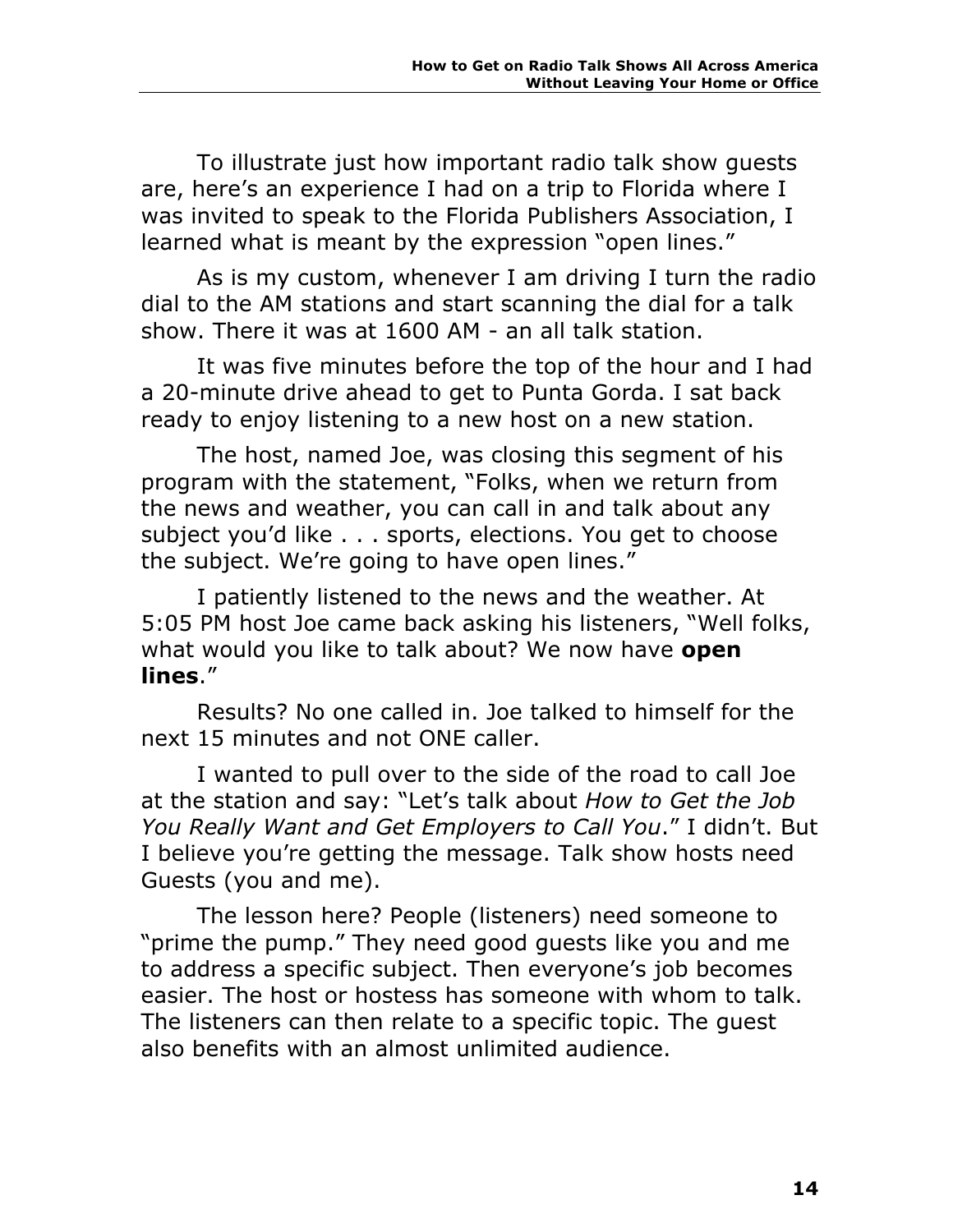I've invested hundreds of hours and thousands of dollars to identify the list of stations who have talk shows and need guests like you and me.

After being interviewed on over 704 talk shows, here's what I've found so far:

1. My average Radio Talk Show is 30 minutes in length.

2. An average of 3 persons call in with questions.

3. An average of 35% of all the listeners who are tuned in to the program go to my website and order my Jobs Book.

#### **KACHING!**

What will your numbers be? There's only one way to find out. As the Nike commercial says: "Just Do It!" Get started NOW. Here's how you can turn your idea into money. And you can do this without leaving your home or office.

Are you ready? Let's help talk shows eliminate those troublesome open lines.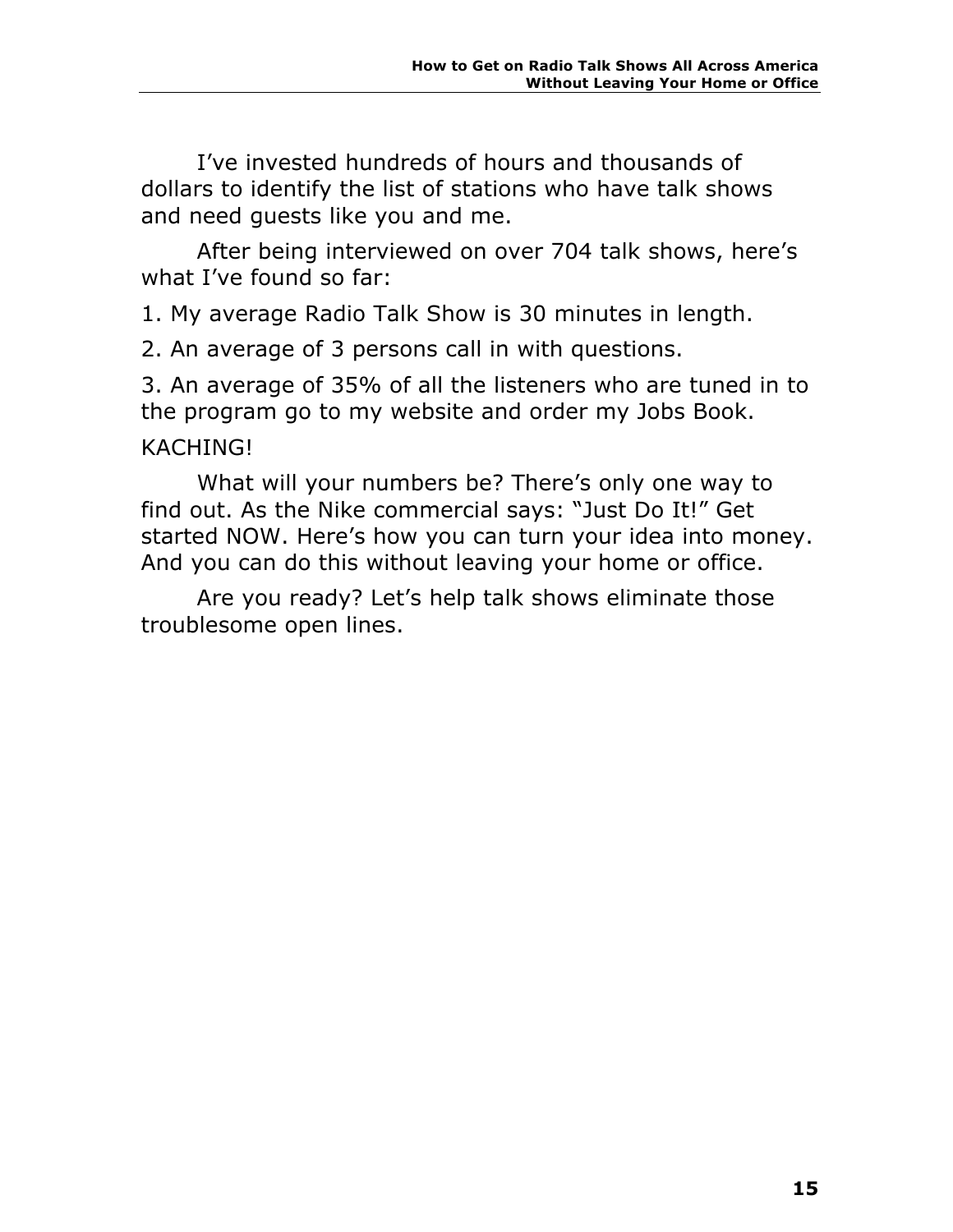### *Chapter 4*

# Deciding on What to Talk About

Every year for over 20 years I have been updating my Talk Show database.

Each time I talk with either a host or producer I ask the same question: "Exactly what are you looking for?"

The answers always came out the same: "Either FREE Information or something controversial."

Then this year I noticed that most hosts and producers have added a third category.



"We'd really like someone who is PASSIONATE ABOUT THEIR SUBJECT."

That's the key: Passion. Passion for your subject. The passion to want to help listeners of talk radio.

What do you have to offer listeners?

Experience has shown that the one item radio talk show listeners want most of all is — **information**.

You read it right — INFORMATION on a whole variety of subjects.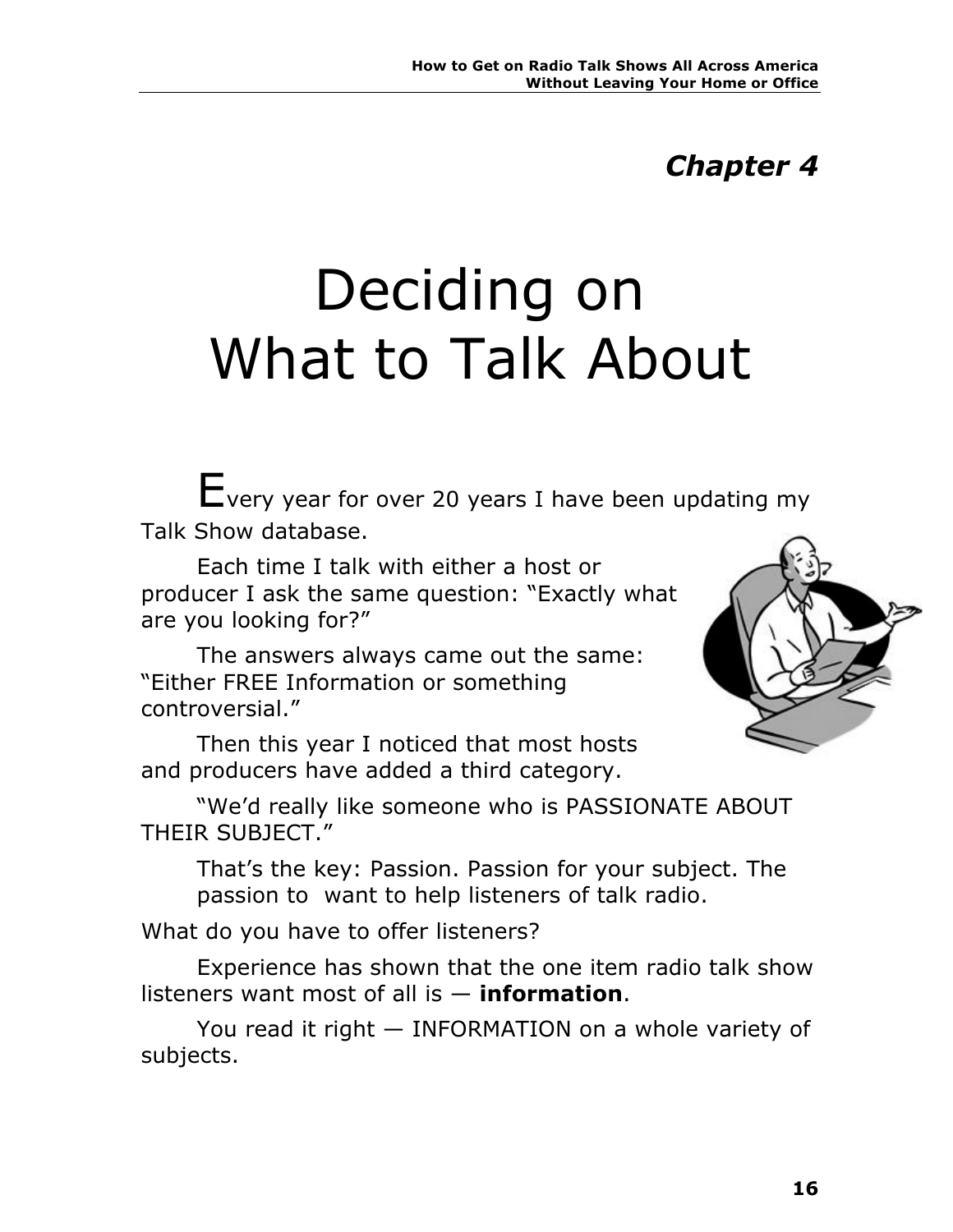Recently I asked a talk show producer, "What are the hottest topics for this year?" His reply: "Either Free Information, Something Controversial, or especially a subject on which someone is passionate."

Some of the hottest topics are:

- $\star$  Money how to make it.
- $\star$  Money how to save it. (People, especially business people, are all bottom-line oriented.)
- $\star$  Health how to become more healthy, how to stay healthy.
- $\star$  Relationships how to attract members of the opposite sex or how to win friends.
- $\star$  Happiness ideas to improve on their present level of happiness.

Other topics I've heard recently include:

- $\star$  How to Lose Weight
- $\star$  Using Hypnosis to Get Rid of Bad Habits
- $\star$  How to Use Your Natural Voice

Research the news – on the internet, in the newspaper, and on TV to see 'what's hot.'

There is an unlimited supply of ideas and topics addressed on radio talk shows. To get an idea about what topics are covered, try this.

Find a popular radio station in your area that has an all talk format. You can do this by going to www.Radio-Locator.com. Then a phone call to several radio stations will help you find the #1 or #2 best talk show radio station in your area. Then for one week keep your car and wake-up alarm radios tuned to that station. Start listening to the various shows.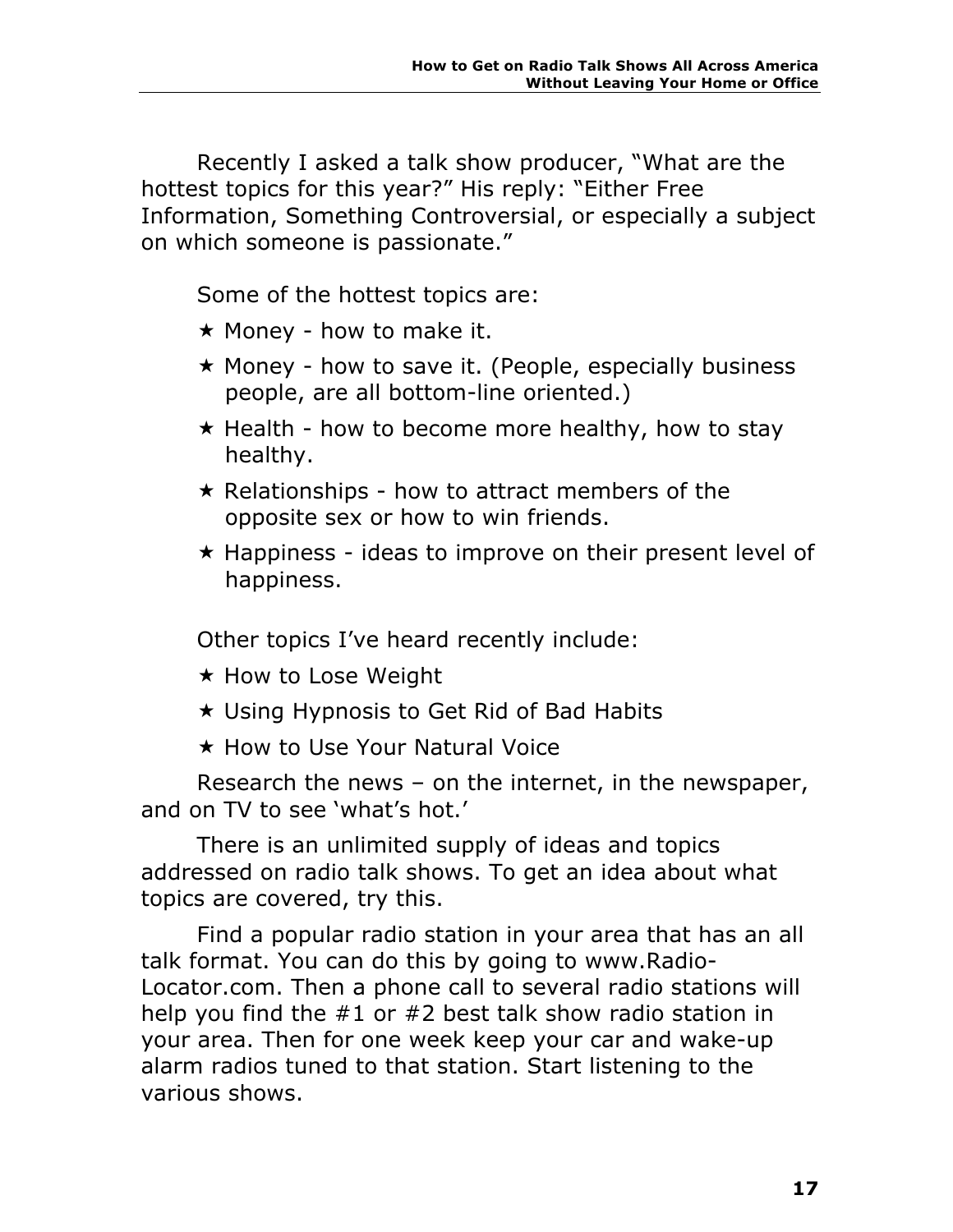Each host will be offering a different general subject; such as psychology, sports, home and gardening, automotive, health, psychic phenomena . . . the list goes on and on.

Keep a note pad beside your radio or in your car. Make notes to yourself of the names and topics of the various guests you hear on these shows. You'll be amazed at the diversity.

As varied as they are, they all have one thing in common. Radio talk show guests are people who are capable of speaking on any of these topics and offering their opinions. They are also able to field questions and interact with the listeners and the host.

The odds are that by now you are listening to the still small voice inside you saying: "Hey, I've got several topics that I am qualified to speak on. Why not me? I deserve to be on those radio talk shows!"

### **Of course you not only deserve to be on Radio Talk Shows. You can be. Radio talk shows need a lot of guests. Why not YOU?**

Think of **your** area of expertise. What subjects are you most interested in? What do you know more about than 95% of the population?

> **ONLY, ONLY, ONLY, speak on something you've earned the right to speak about through your own experience or your education.**

I learned this valuable lesson while taking the Dale Carnegie Course more than 30 years ago. The instructors repeated Dale Carnegie's advice over and over again.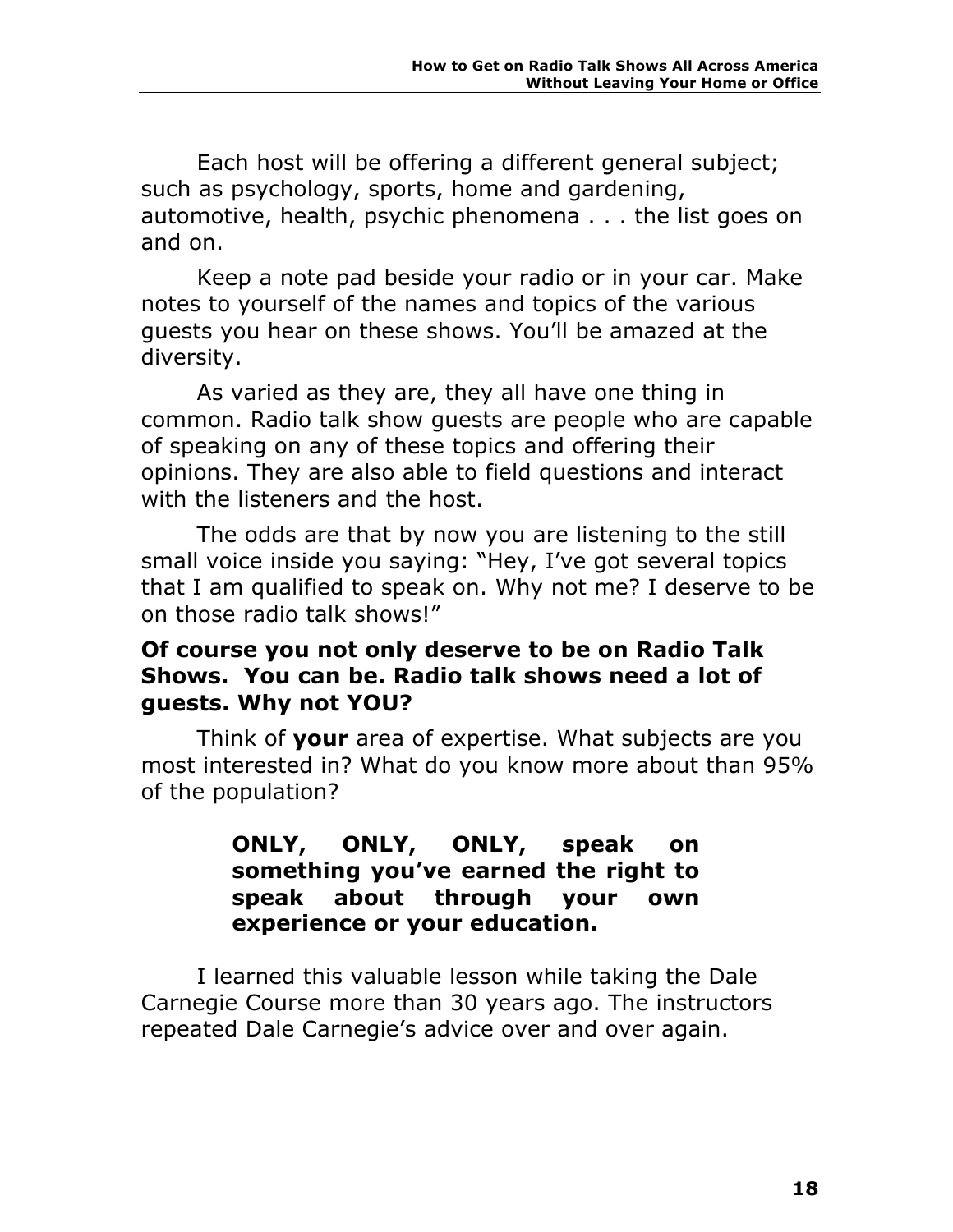Keep in mind that you don't have to be **the** expert on the subject, just informed enough so that you can talk knowledgeably about the subject for some time. No one out there in the listening audience expects you to know **everything** there is to know on your subject. But, you should have some firm opinions and be extremely interested in your subject and able to convey this information fluently in a professional manner. If your information is in the "How to" category so much the better.

Once you have decided on what you will be talking about, the next step is to get your ideas into a format such as a book, CD, DVD or Tip Sheet. I will explain how I did so in the next chapter; for you, too, can turn your ideas into a money making venture.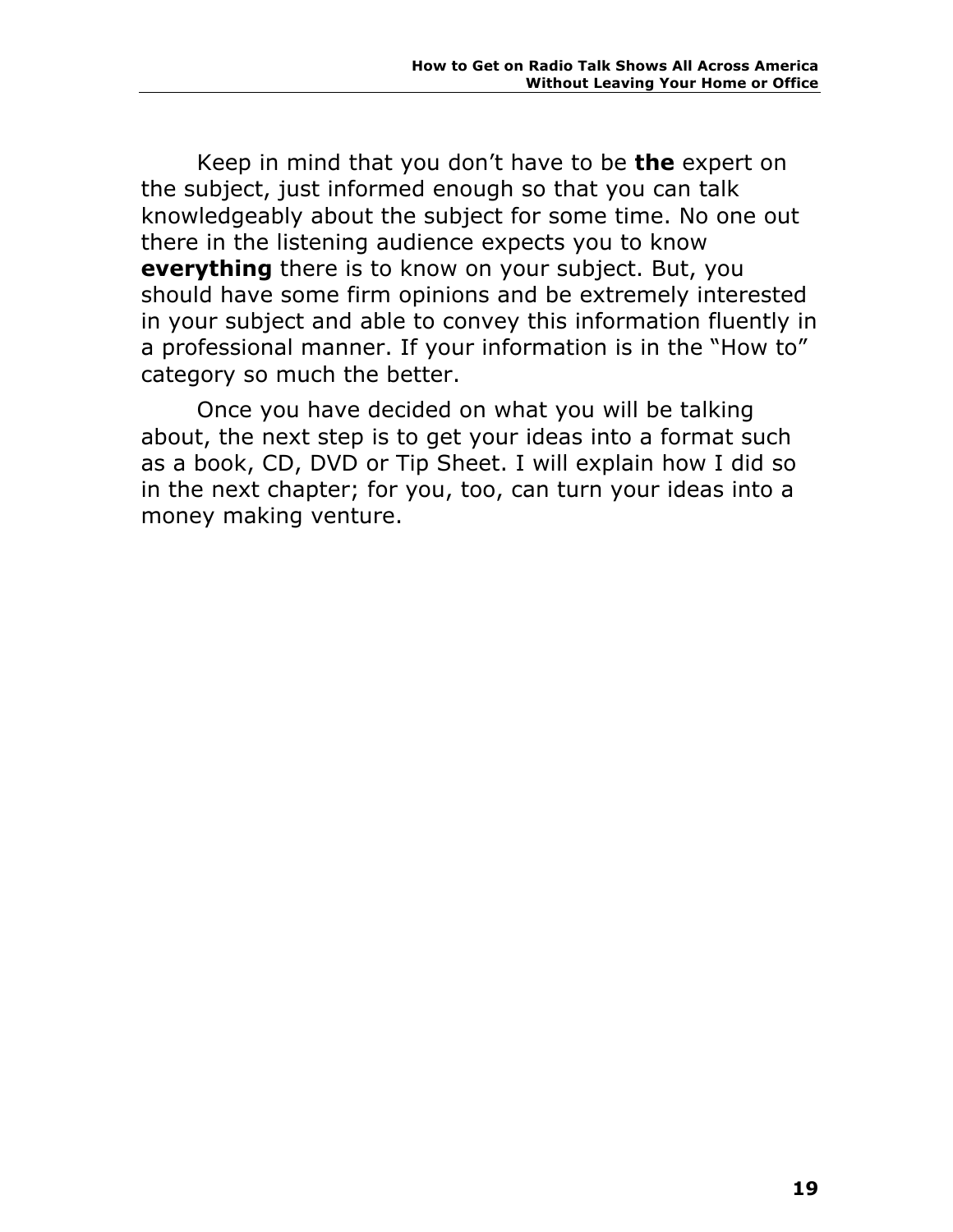### *Chapter 5*



# Getting Your Ideas Into Book Format



Talk show listeners are looking for **additional information** from the guests being interviewed.

They want specific answers to specific questions they have on the subject.

This additional information can take shape in several formats. For example,

- $\star$  Do you have a manuscript on your desk?
- $\star$  Have you written a book?
- $\star$  Are you published?
- $\star$  Have you written a report or tip sheet?
- $\star$  Is there a beginning of a pamphlet in your mind on a topic of interest to you?
- $\star$  Have you recorded and duplicated CDs or DVDs for distribution?

A prolific writer I am not. I do not sit down at a typewriter or computer and have the words just flow through my fingers. This may work for some people, but not for me. I don't work that way.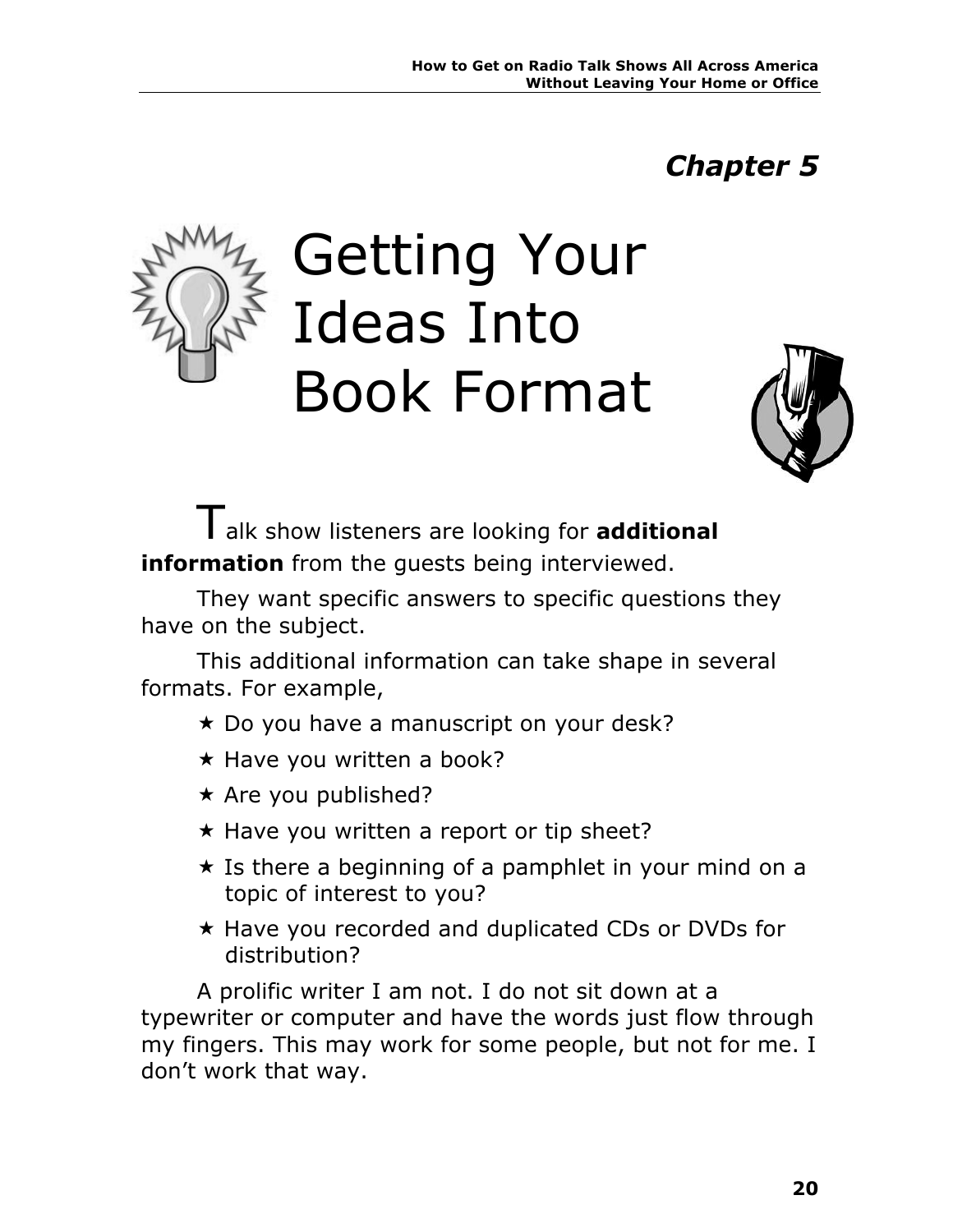To get the first copy of the jobs book on paper I took a totally different route. If you'll remember I told you that in 1979 I put this jobs information into a seminar format. In 1980 while conducting an all-day version of this seminar, I set up my tape recorder on the table in the first row and had my two friends, Jim and Dana Melton, change the tapes every 30 minutes. At the end of the day I had six tapes with a total of six hours of seminar information on them.

I carried these tapes around for more than two years. Don't do that!

Finally, I found a friend who loves to type. Betty is an editor but temporarily without a typewriter. I had a typewriter but I had no experience in transcribing tapes.

So, we did a trade. Betty got to use my typewriter and in return she transcribed these tapes into a rough draft copy of the first manuscript. Then came the editing and revisions to make my spoken words more readable.

I discovered that I don't have to be a writing whiz to get this information down on paper.

The key here is to find out:

### **What Works for You**

- $\star$  Your forte may be speaking. So you may prefer to use a digital recorder as you speak.
- $\star$  Some folks find that writing longhand is their best style.
- $\star$  Others write better using a computer.

Find what works best for you. Whatever it takes, I encourage you, don't delay. Get your material into some kind of format - book, CD, etc. that you can put into the hands of your listeners. **Do it, and do it now!!**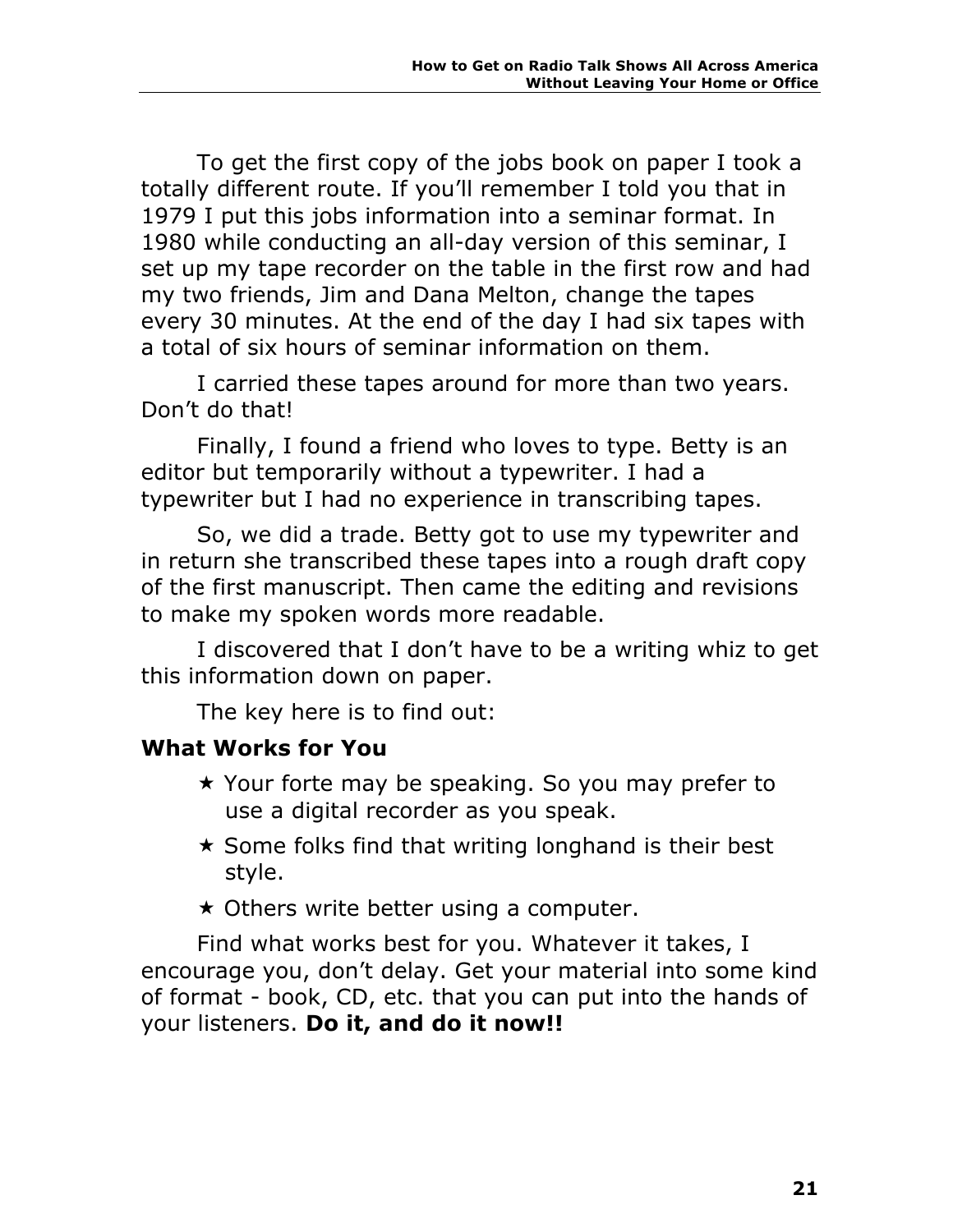Keep in mind that if you write a book, to become "published" does not necessarily mean that a New York publisher accepts your book and turns it into a best seller.

Becoming published can be done in one of several ways and can mean being:

- $\star$  Published by a traditional publishing house
- $\star$  Print on Demand published
- $\star$  Independently-published

The most popular of these today is the independentlypublished route. It is also the quickest, most cost effective and in most cases the **most profitable**.

When I decided to put my jobs seminar information into written form, that is transcribing the tapes which became my first manuscript, I sent the manuscript off to six New York publishers.

The result? Six Rejection Letters.

So rather than wait and hope for a contract from a major publisher, which is nearly every writer's goal and dream, I self-published my book, *How to Get the Job You Really Want and Get Employers to Call You*.

My goal was to get this "jobs information" into the hands of as many people as possible as soon as possible. I wanted to help thousands of persons **get the job they really wanted** *right now!* 

Self Publishing vs New York Publishing?

### **You decide.**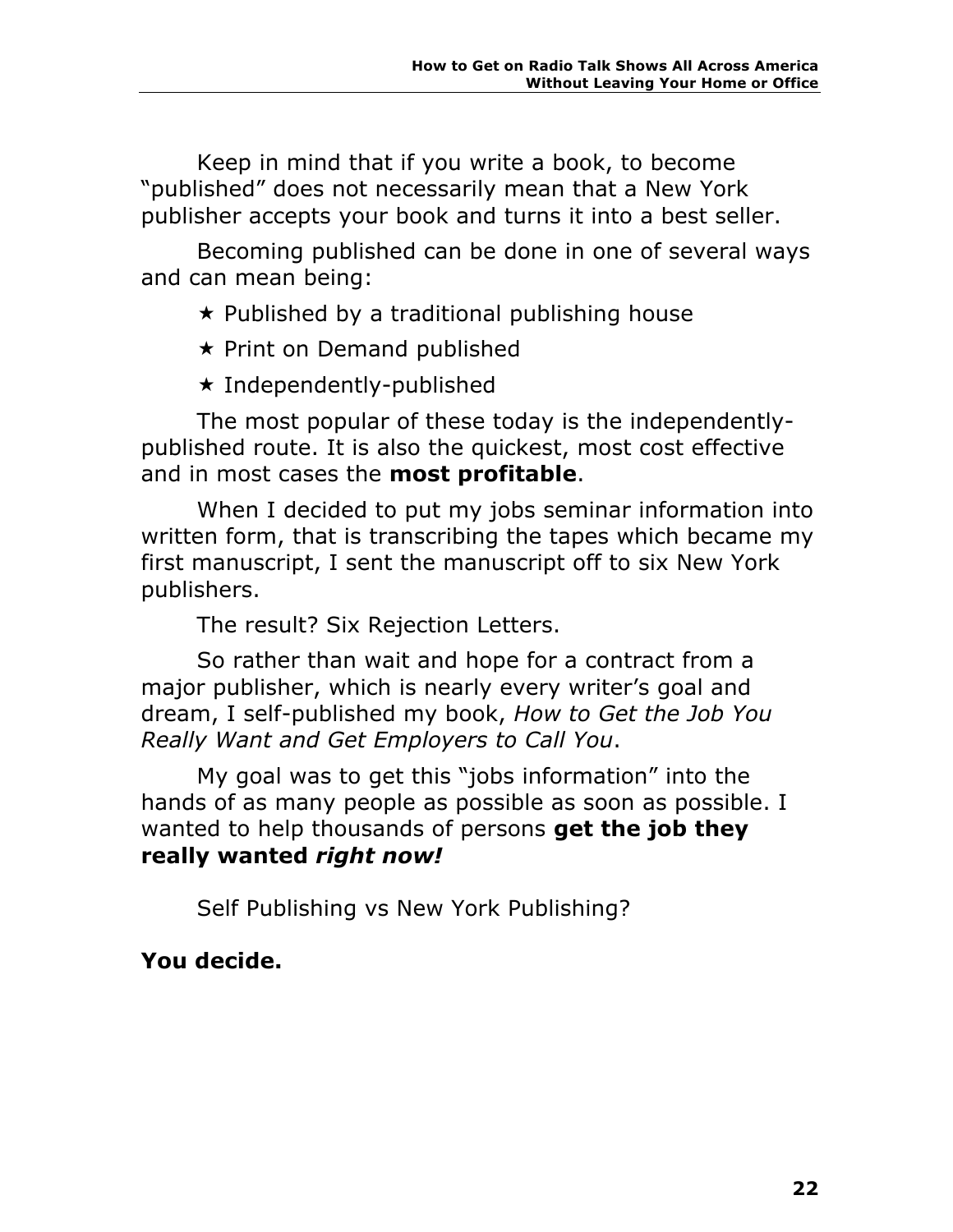After being interviewed on 705+ radio talk shows, I sold more than 22,750 copies of *How to Get the Job You Really Want and Get Employers to Call You*. That's more than \$376,000 worth of books.

I then received an offer from a New York publisher. Their offer? If I'd let them publish my book, they would give me a \$25,000 advance.

After much discussion, including the fact that my book was in only one bookstore, I felt that with their distribution system, my book would now be in bookstores and libraries all across America.

This would give my book a good chance of reaching tens of thousands of people I would never have reached by radio talk shows only.

So I said, "YES!"

They did a good job. With very little editing they republished my book in an 8-1/2" x 5-1/2" format, designed to fit purses and brief cases.

After nearly three years, they sold a total of 7,100 books.

Yes, I appreciated the \$25,000 advance, but I hadn't received any royalties.

I had also given up the daily income stream I had created by marketing my book via radio talk shows. (\$7- 8,000 a month).

Is this a Good News/Bad News story? Only you can decide that.

My New York publisher decided to NOT go back to press. They returned the rights to my book back to me.

With some updating and minor editing, I was ready to "Roll It Out Again," as a self-published author.

Would I publish again with a major publisher? Probably not.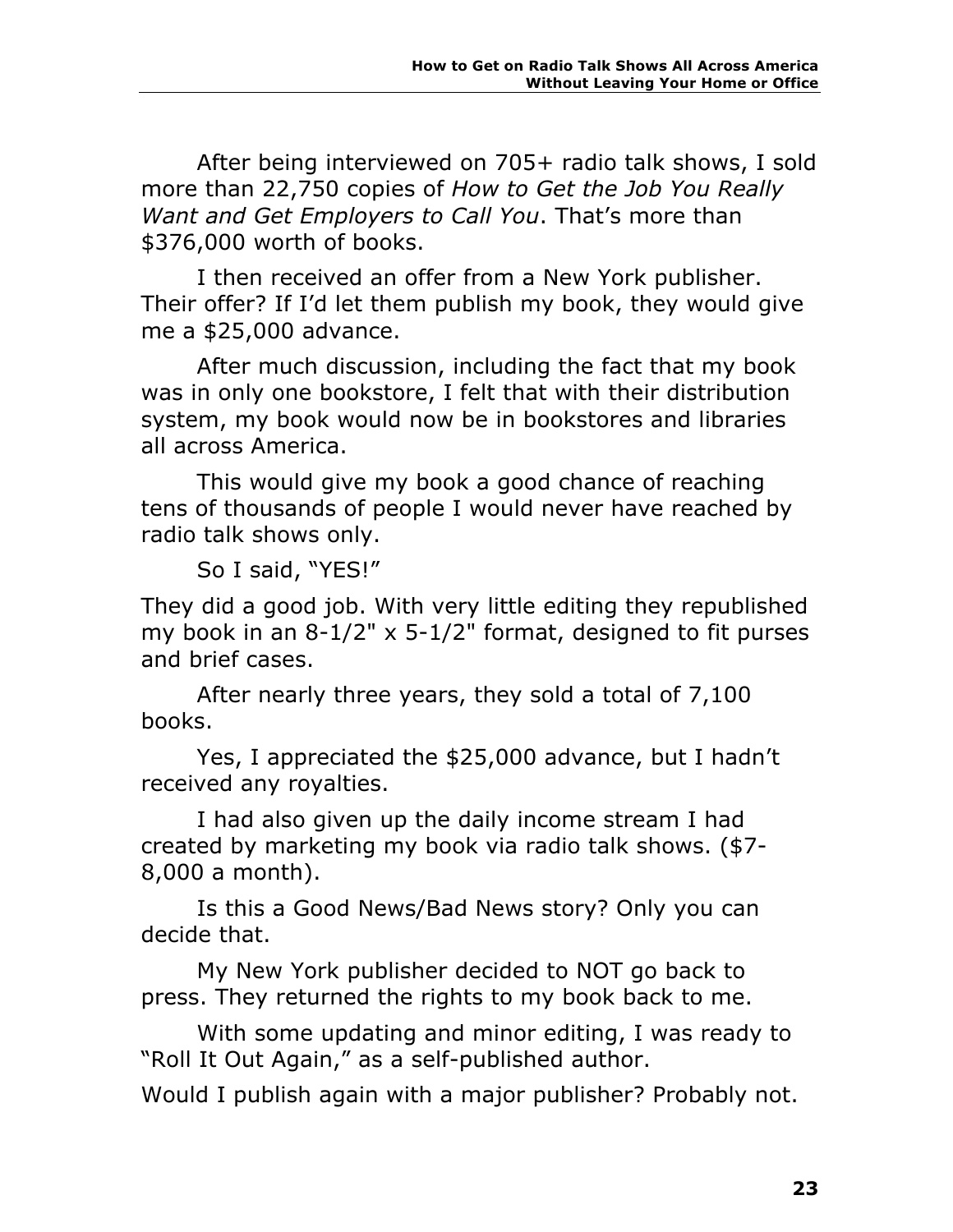New York publishing certainly may fit the needs of authors with name recognition and mass distribution.

But for beginning authors/publishers, using this radio talk show system gives them the ability to build a daily income stream.

The profit margin allows them to do many things themselves that New York publishing does not allow.

The three magic words in my vocabulary?

### **Test • Test • Test**

All good things come to those who Wait . . . and Hustle while they are waiting.

There will never be a better time for you to add AUTHOR to whatever other credentials you presently possess. In my case AUTHOR/SPEAKER is 10 times more powerful and credible than just SPEAKER alone.

Believe me when I say this. The America public puts authors up on pedestals. People ohh and ahh when they meet an "author." And **you can be an author** in a very short period of time if you follow the steps above.

Here is one of the best resources I know of for Independent Publishing:

### *The Self Publishing Manual:*

*How To Write, Print & Sell Your Own Book* by Dan Poynter

Para Publishing, Santa Barbara, California

www.ParaPub.com

You'll also find more books at your favorite book store or library.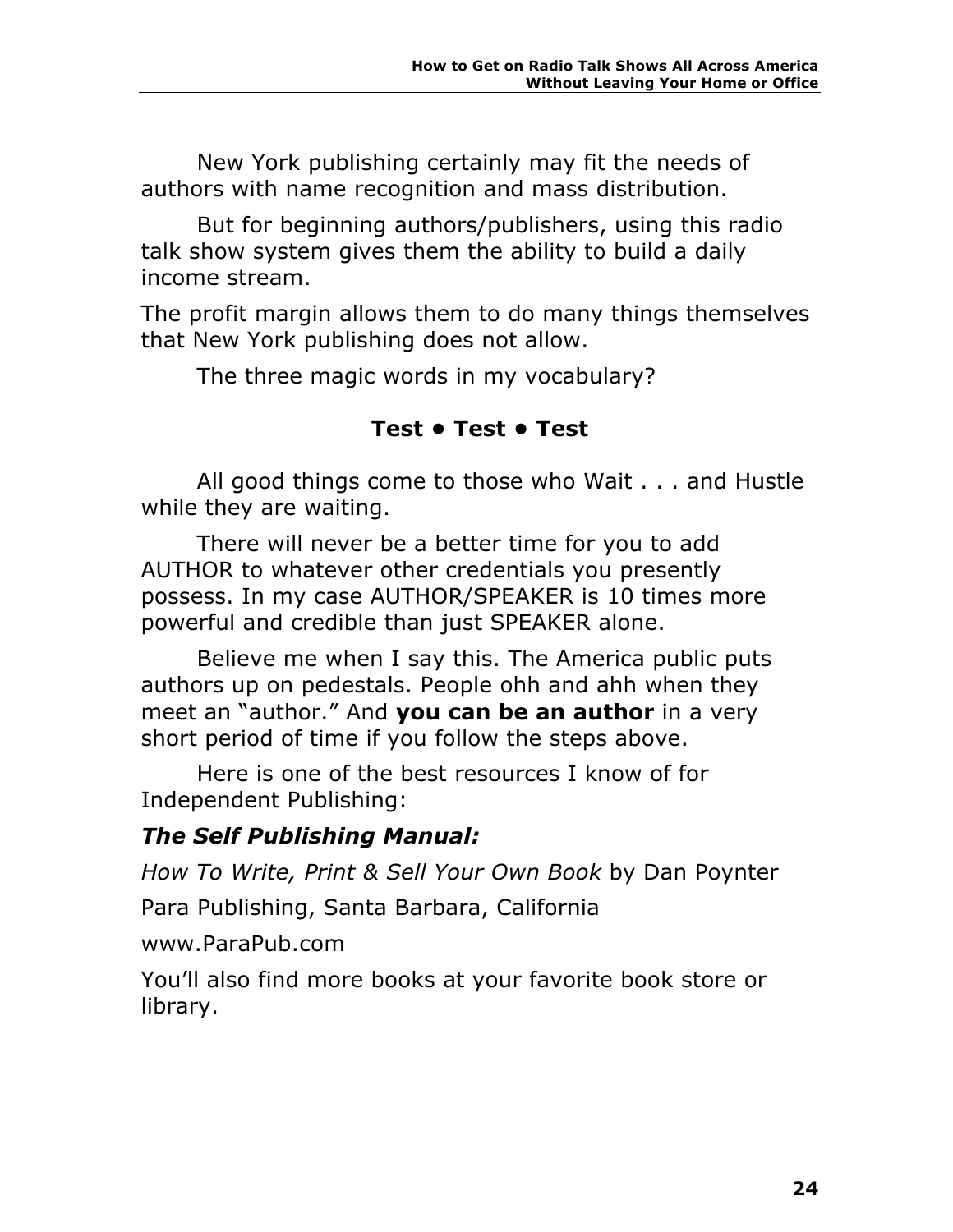# *Chapter 6*

# Turning Your Book Into a Money Machine

Getting a book published is just the first step. Now you've got to find the natural market for your book.

Here's a longer range picture of how my book evolved.

My self-published book has taken several formats. At first it was photocopied and in a spiral bound format. Several hundred copies were sold that way.

Next, I re-typeset the book in an 8-1/2" x 5-1/2" format. A limited run of these quickly showed me that this was not as effective as the 8-1/2" x 11" format, so I returned to the full-page size.

When deciding which format is best for you, I encourage you to

### **Test, Test, Test!**

My book was originally 60 pages in length in an 8 1/2" x 11" format, with a two-color cover, and saddle stitched (stapled). Now, it's 104 pages, with a four-color cover and perfect bound (with a spine).

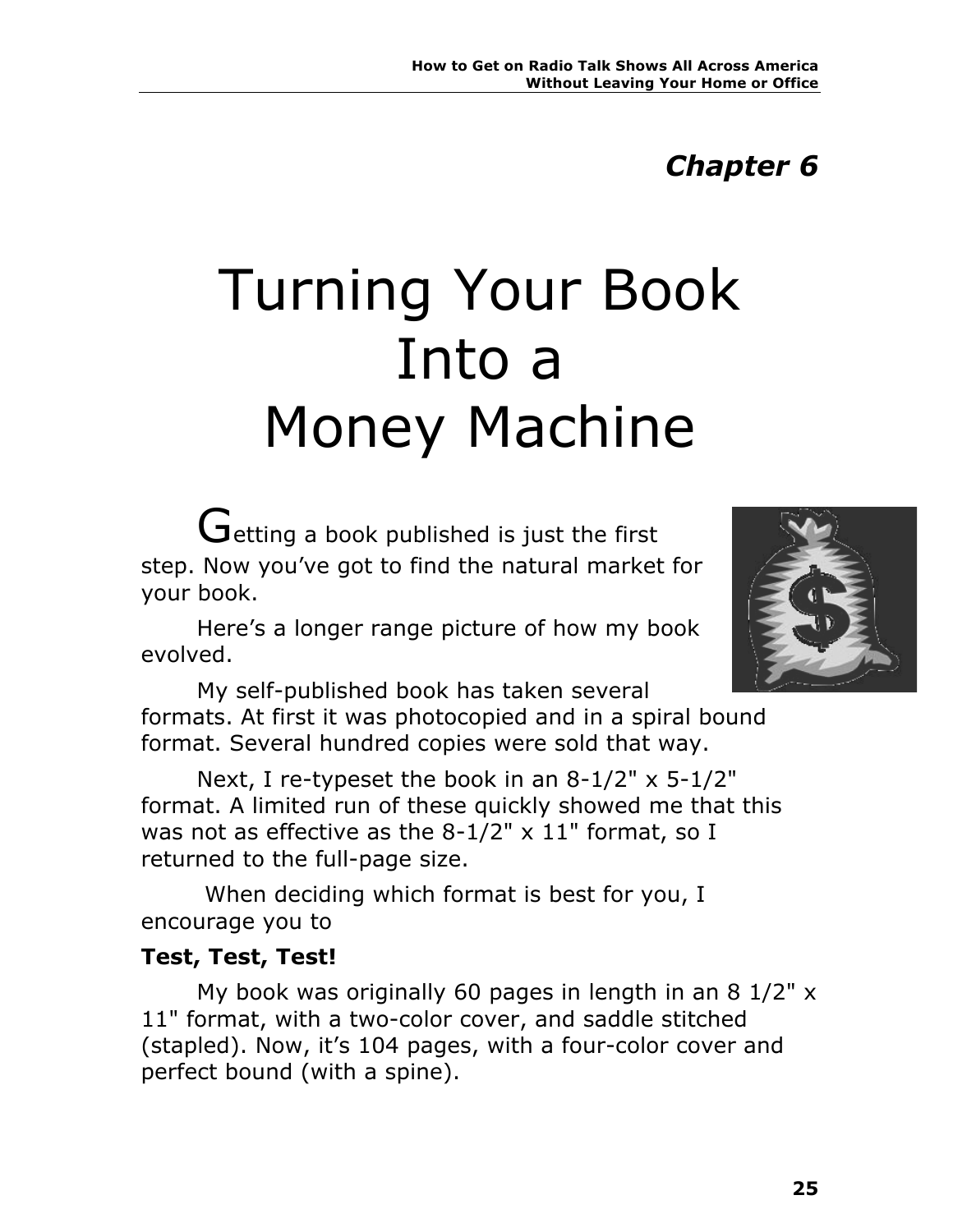Here are a few tips that have helped me get this book into local bookstores.

Getting local publicity via radio talk shows in my city was most important. I was invited back twice by my original talk show host after the initial interview I described in Chapter One. These repeat performances helped me get my book into the bookstore that is the largest in the U.S.

Before appearing on the local talk show here in Denver, I had visited the Tattered Cover Bookstore. I asked the buyer in charge of career books if she would be interested in carrying my book.

She looked the book over (back to front) and thumbed through the pages in an attempt to get a "feel" for the book. She was kind as she handed it back to me and said, "It's a nice book, Mr. Sabah, but I'm sorry, we can't carry your book."

When I asked her why, she explained: "First, all books **must** have an ISBN number (International Standard Book Number.) This is how bookstores keep track of their inventory. And second, your book is stapled (saddle stitched) and would not display well. The customers have to be able to see the title on the spine. We'd have to display your book face-out and my limited shelf space won't permit that."

About four weeks later (after appearing on the local talk show mentioned above), I received a phone call from this same person at the book store. She explained that she had received several requests for my book. Would I bring down five copies and leave them with her on consignment. (This means if they sell, I get paid. If they don't sell, the books are returned.)

I delivered five books to her on Monday. On Friday I received a phone call from a student named Carl, who had enrolled for my **Jobs Seminar**.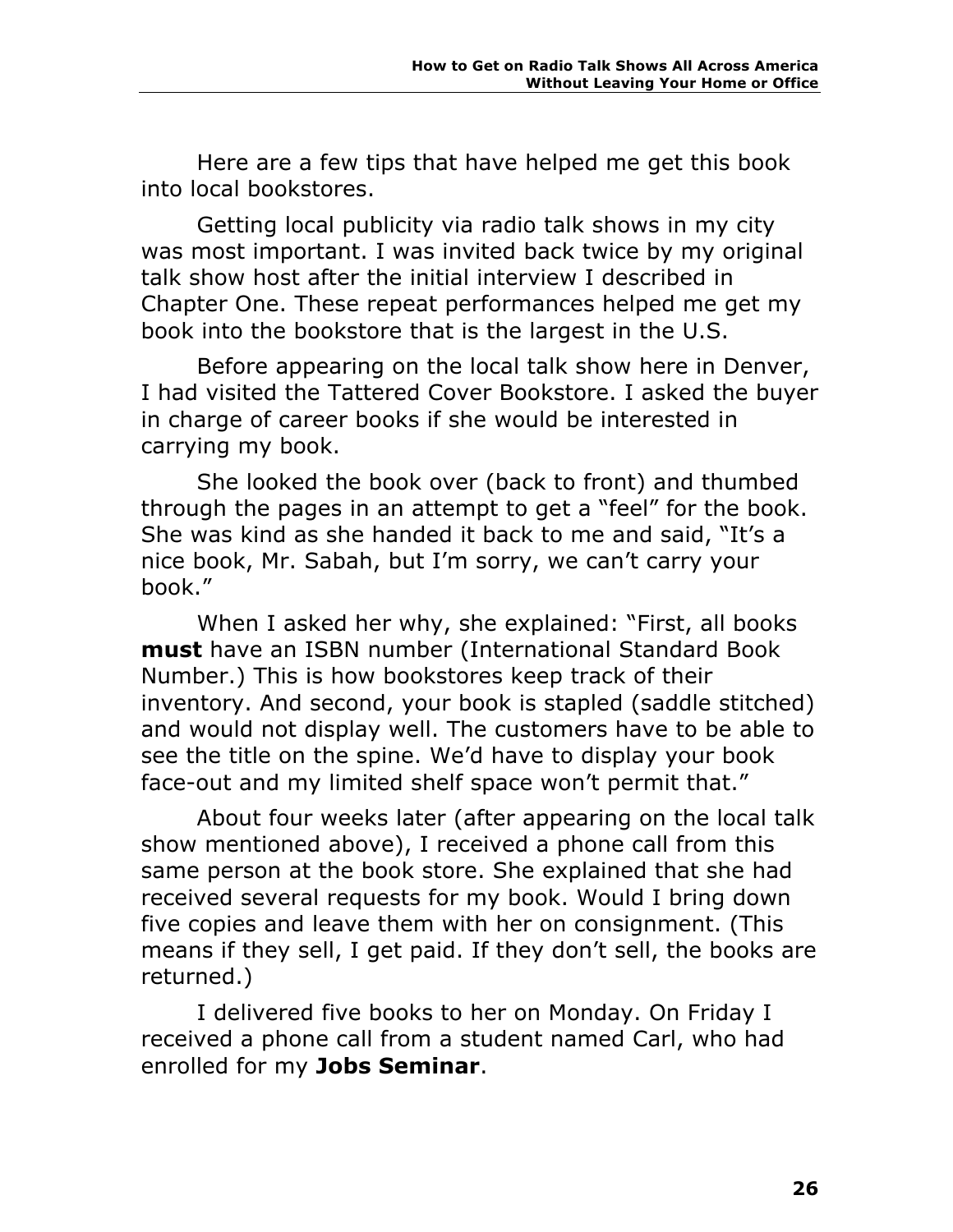Carl wanted to know where he could purchase the book so that he could get a head start on the seminar. I proudly gave Carl the phone number of the Tattered Cover bookstore which carried my book.

Within two hours he called me back saying: "I'm at the Tattered Cover and they are all **out** of your books."

I asked him to let me talk to Dottie, the person in charge of career books. Dottie asked me to deliver six more copies **again on consignment**. I happily obliged. She had the check waiting for me for the first five copies.

The next six sold in less than two weeks. The next order was for ten copies, then 15, then 25 at a time.

In 12 months, the Tattered Cover sold over 400 copies of my book.

The next step was to get the ISBN number that Dottie said all books needed.

If you are independently publishing your own book, here's how easy it is to get an ISBN (International Standard Book Number). Simply go to www.ISBN.org. Be very careful of others selling these numbers. This is the only place to get your own original numbers. If you purchase them from another company online or elsewhere, whoever originally purchased the number from ISBN.org is now the Publisher of record.

This ISBN number has helped not only bookstores keep track of my book, but also in my marketing.

My book was originally published in a staple-bound format . . . it is now published in a perfect-bind format and in its fifth printing.

This story reminds me of one of the mini post cards that I print and distribute by the tens of thousands: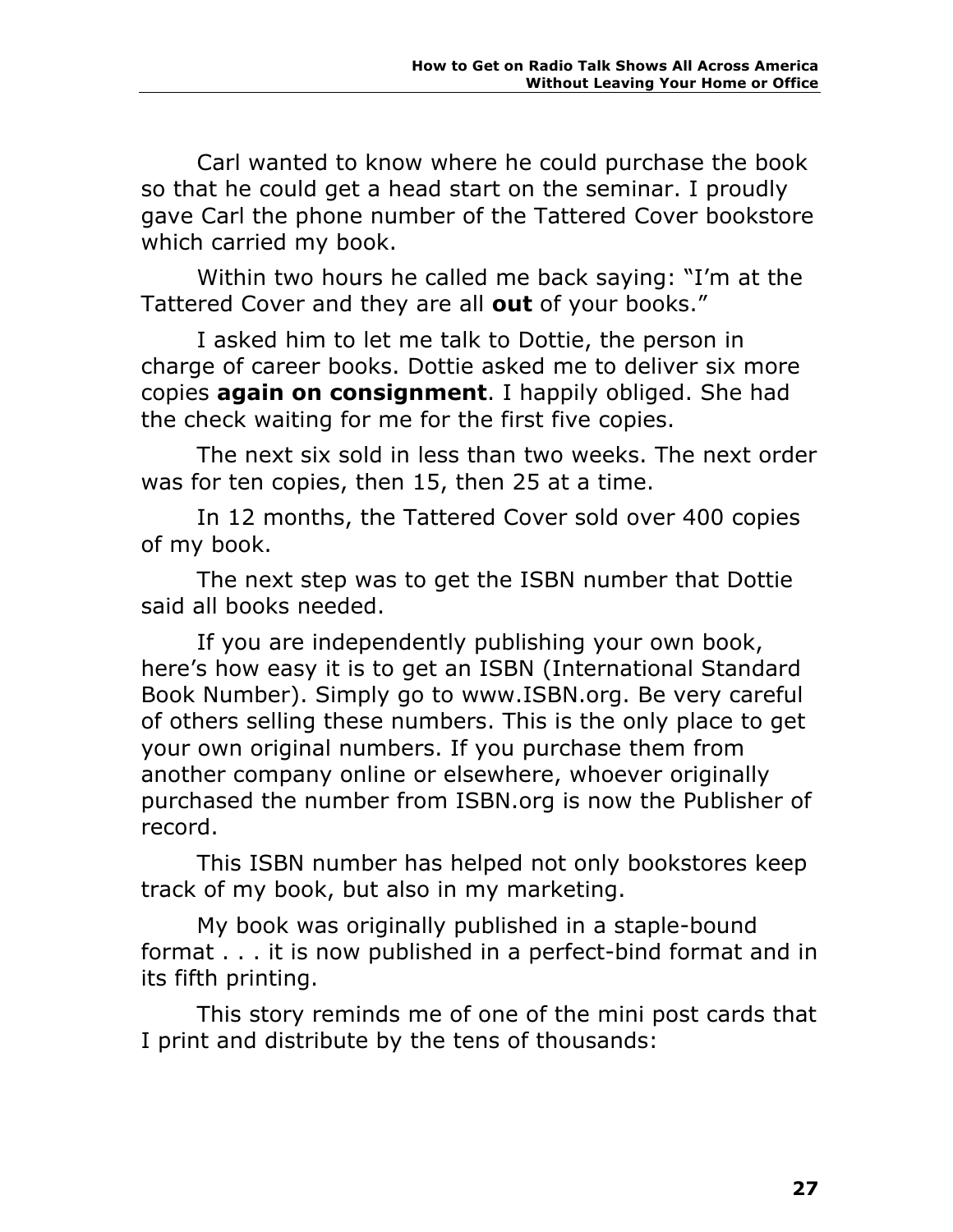### **You don't have to be good to start — But you have to start — to be good!**

### **Proper Pricing of Your Book or Product**

What price should I charge for my book when it is sold via radio talk shows?

Should the price include shipping and handling or should I quote this item separately?

What about guarantees? Won't guarantees result in a lot of refunds?

The information in this section could easily result in the difference between profit OR loss for you.

Item #1 - you will want to have done your homework as outlined above. That is, listen to as many radio talk shows as possible. Make notes of the products they are offering and the pricing structure.

What dollar 'range' do most of the items offered fall in? Are shipping and handling quoted separately or INCLUDED in the price mentioned?

Experience has shown that people respond better when they have only ONE number to remember. You should always add "and that includes shipping and handling."

In establishing the price to charge for your book or product, keep the following in mind. When selling by radio talk shows you will want to figure in the cost of maintaining your web site, the credit card charges, plus, the costs of shipping and handling.

Shipping could be the cost to ship via USPS (United States Postal Service), UPS (United Parcel Service) or possibly even FedEx (Federal Express).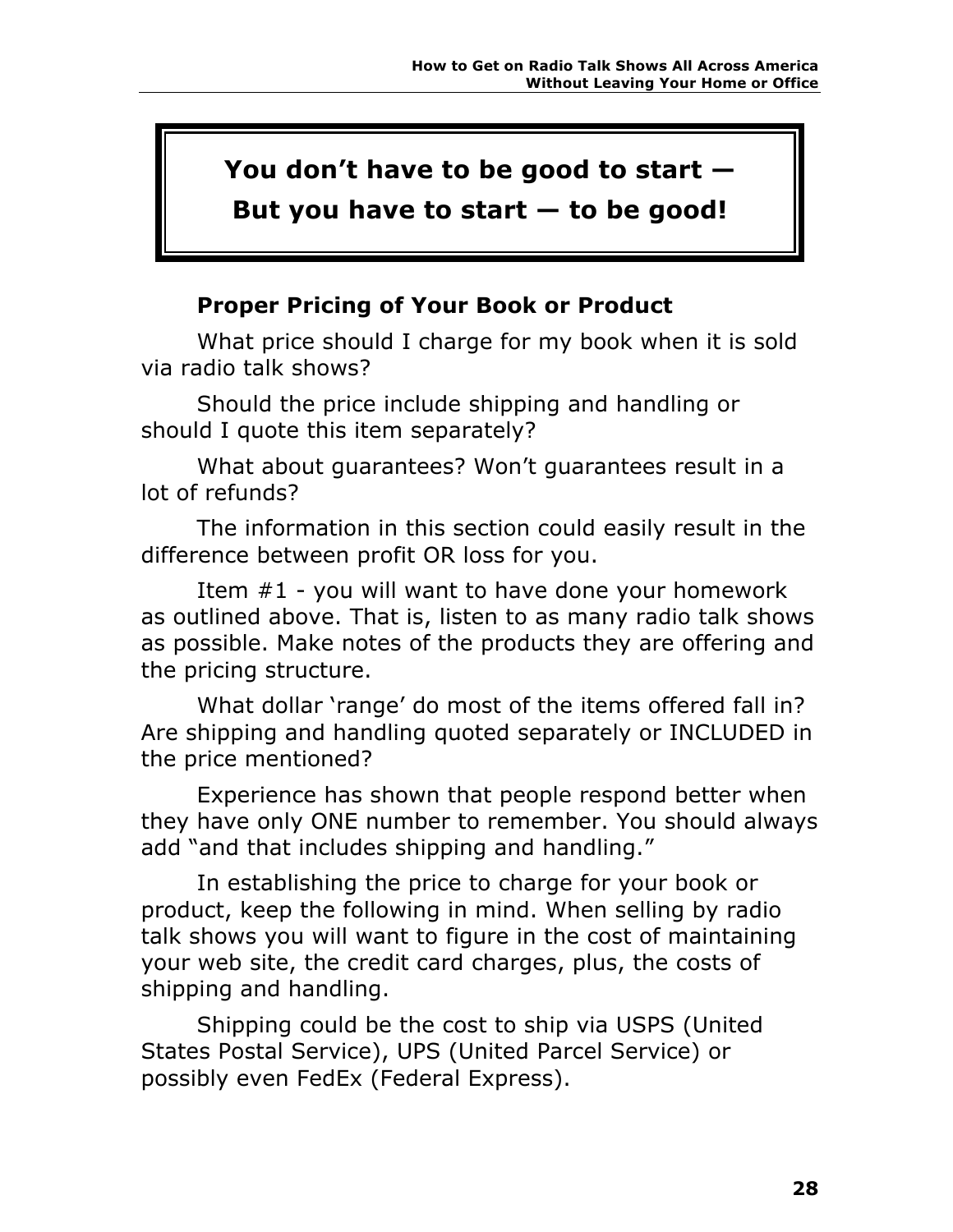I use USPS Priority Mail. As of this printing, I can send my book anywhere in the US in two days for less than \$5.00.

Handling can include the packaging: envelope, address labels, to and from, stickers for indicating type of mail (First Class, etc.) and, of course, the labor to get the package in the mail and on its way to your buyers.

As a result a book which might sell for \$7.95 in a retail store could be priced at \$12.95 on radio talk shows.

A \$12 book at retail could be priced at \$17.95. I have included the following worksheet to assist you in deciding what price to charge for your book or CD: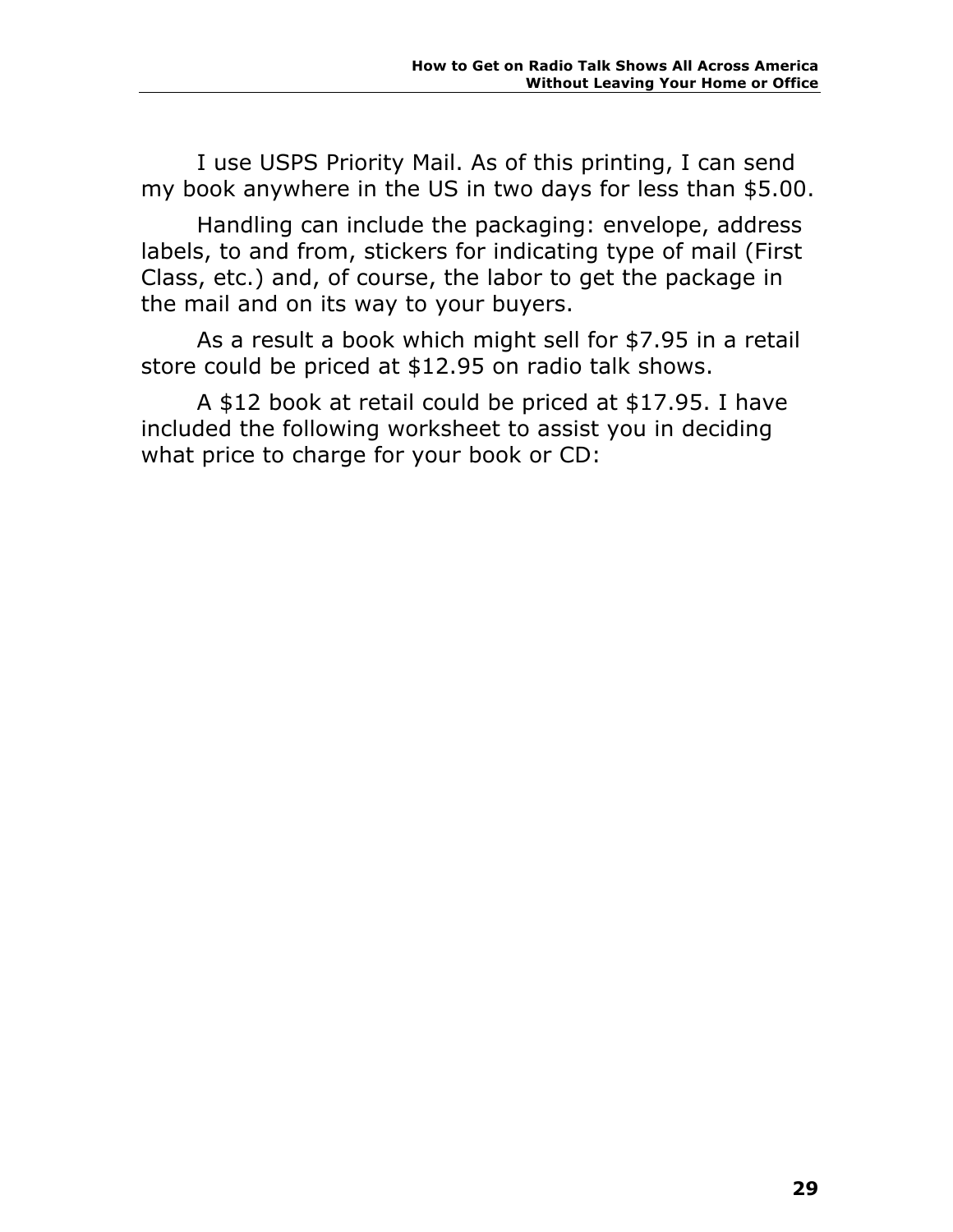### **Worksheet to Figure the Proper Selling Price of Your Product**

| Cost of Goods to be Sold                                                                                                    |    |
|-----------------------------------------------------------------------------------------------------------------------------|----|
| (price you pay for producing your product) $$$                                                                              |    |
| Multiplied by 4 or $5 =$                                                                                                    | \$ |
| In other words this is your retail price which<br>should always be 4 or 5 times what it cost you<br>to produce your product |    |
| Plus:                                                                                                                       |    |
| Shipping                                                                                                                    | \$ |
| Handling:                                                                                                                   | \$ |
| Envelope/packaging                                                                                                          | \$ |
| Labels, from and to                                                                                                         | \$ |
| Labor                                                                                                                       |    |
| <b>Credit Card Charges</b>                                                                                                  | \$ |
| 1()   A                                                                                                                     |    |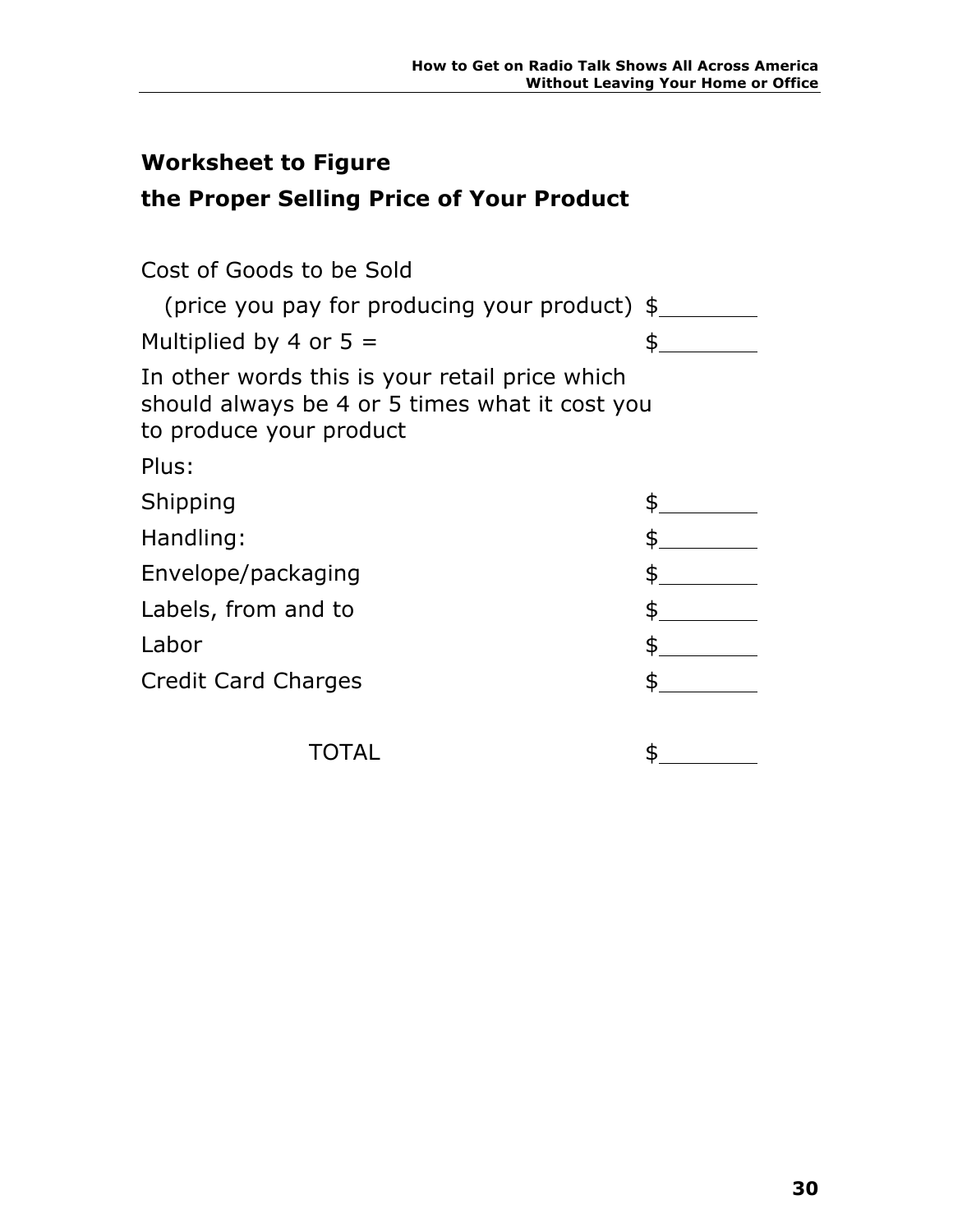# *Chapter 7*

# Becoming a Credit Card Merchant

There are various ways to accept credit cards:

- 1. Through your bank talk to the business department
- 2. Online, via PayPal, GooglePay or various Merchant Services
- 3. Through your cell phone with *Square*, Apps or other devices

**Do your research** and find the easiest ways for you to sell your products and/or services with credit card capabilities.

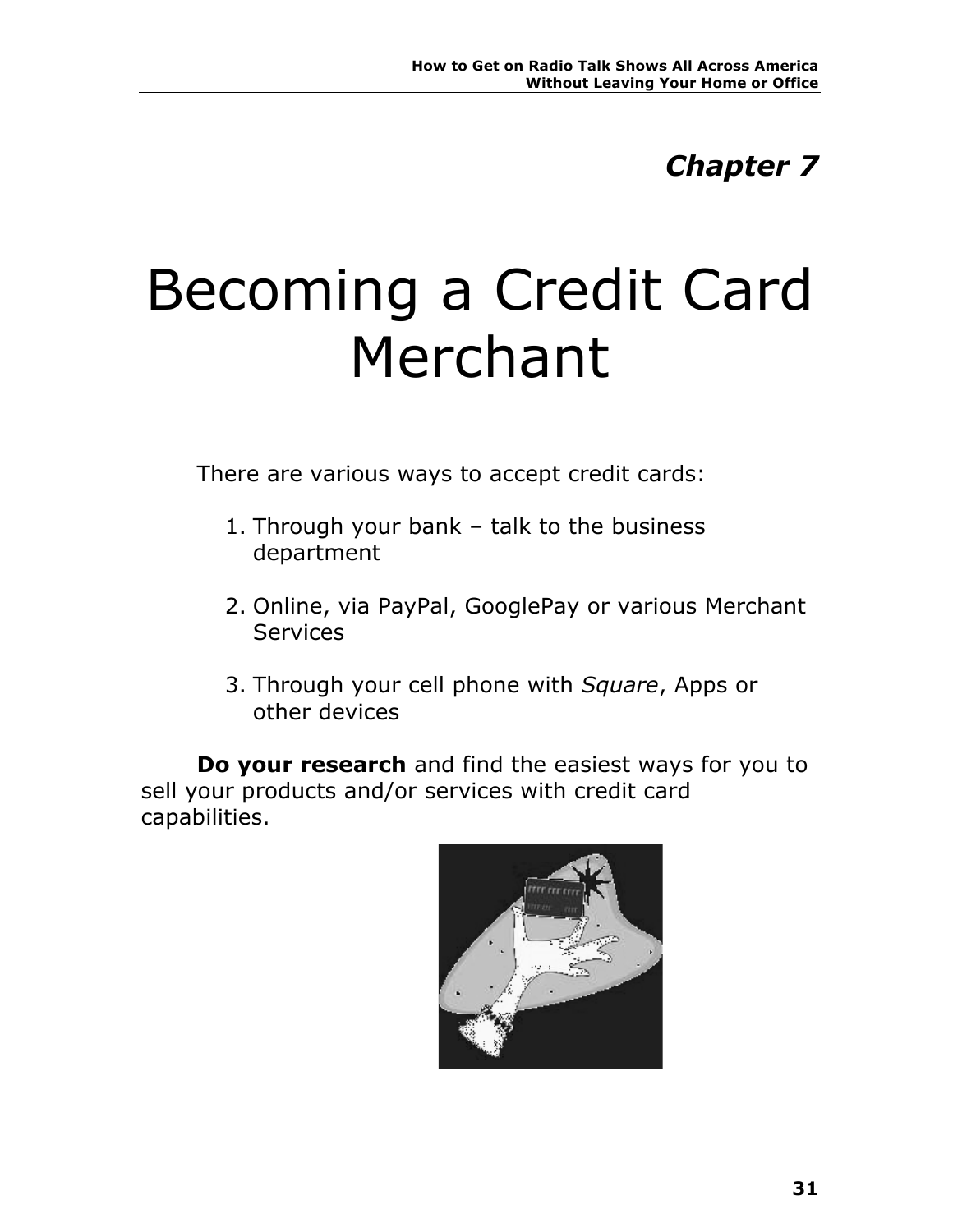## Using the Telephone to Book Radio Talk Shows

 $T_{he}$  very best method of achieving results in booking radio talk shows is to **use the telephone and call the radio stations**. I have found that it helps to write down what you intend to say before you call; in other words, a **script.**



What follows is a script to give you some idea of what may happen when you call a radio station.

Of course, you will want to develop your own script after making several calls and discovering what works best for you.

Here goes! First call:

**Receptionist**: "Radio Station KXYZ."

**You**: "May I speak with **You**: "May I speak with the producer), please?

"Hello, \_\_\_\_\_\_\_\_\_\_\_\_\_\_\_\_, my name is \_\_\_\_\_\_\_\_\_\_\_\_.

I understand that you are in charge of scheduling guests for the \_\_\_\_\_\_\_\_\_\_\_\_\_\_\_\_\_\_\_\_\_\_\_\_ show. Is that correct?

(In selling you want your prospect to say "Yes" early and often.)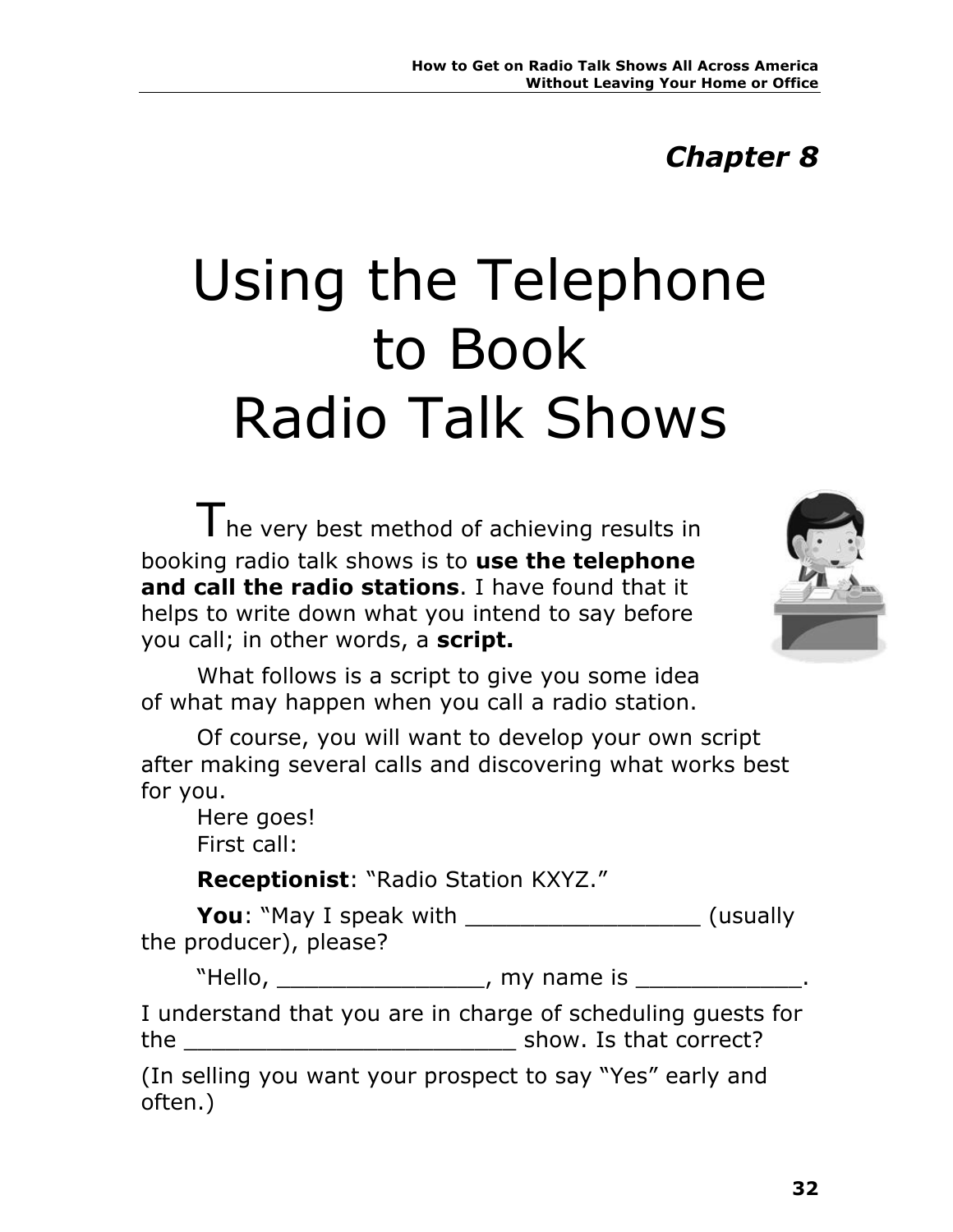"The reason for my call,  $\qquad \qquad$  (their first name)

is:

"I am the author of a book on the subject of

\_\_\_\_\_\_\_\_\_\_\_\_\_\_\_\_\_\_\_\_\_\_\_\_\_\_\_\_\_\_\_\_\_\_\_\_\_\_\_\_.

 $\blacksquare$  or entitled:  $\blacksquare$ 

I believe this information will get your phone ringing and help your listeners to ..."

(Give them 3 quick benefits here.)

| ┻  |  |  |        |                                                                                                                 |  |  |
|----|--|--|--------|-----------------------------------------------------------------------------------------------------------------|--|--|
| 2  |  |  |        |                                                                                                                 |  |  |
| 3. |  |  |        |                                                                                                                 |  |  |
|    |  |  | $\sim$ | the contract of the contract of the contract of the contract of the contract of the contract of the contract of |  |  |

"Is this the type of subject that you and your host are looking for?" or "Could this subject help the listeners of your show?"

```
Sounds easy, doesn't it?
```
Let me back up two steps and give you several tips that will make your life easier and more productive.

*Tip #1* – The odds of you getting through to the host or the producer on your first call, are pretty slim. I've found that the best times to call is from one hour before the show time to one hour after the show time. They generally do not stay in the studio the whole day

When you call the station you may get a response such as, "He/she is not in." Or you may be told, "He/she is on the air. Would you like to leave a message on his/her voice mail?" Just remember this phrase. *The person who makes the call stays in control.*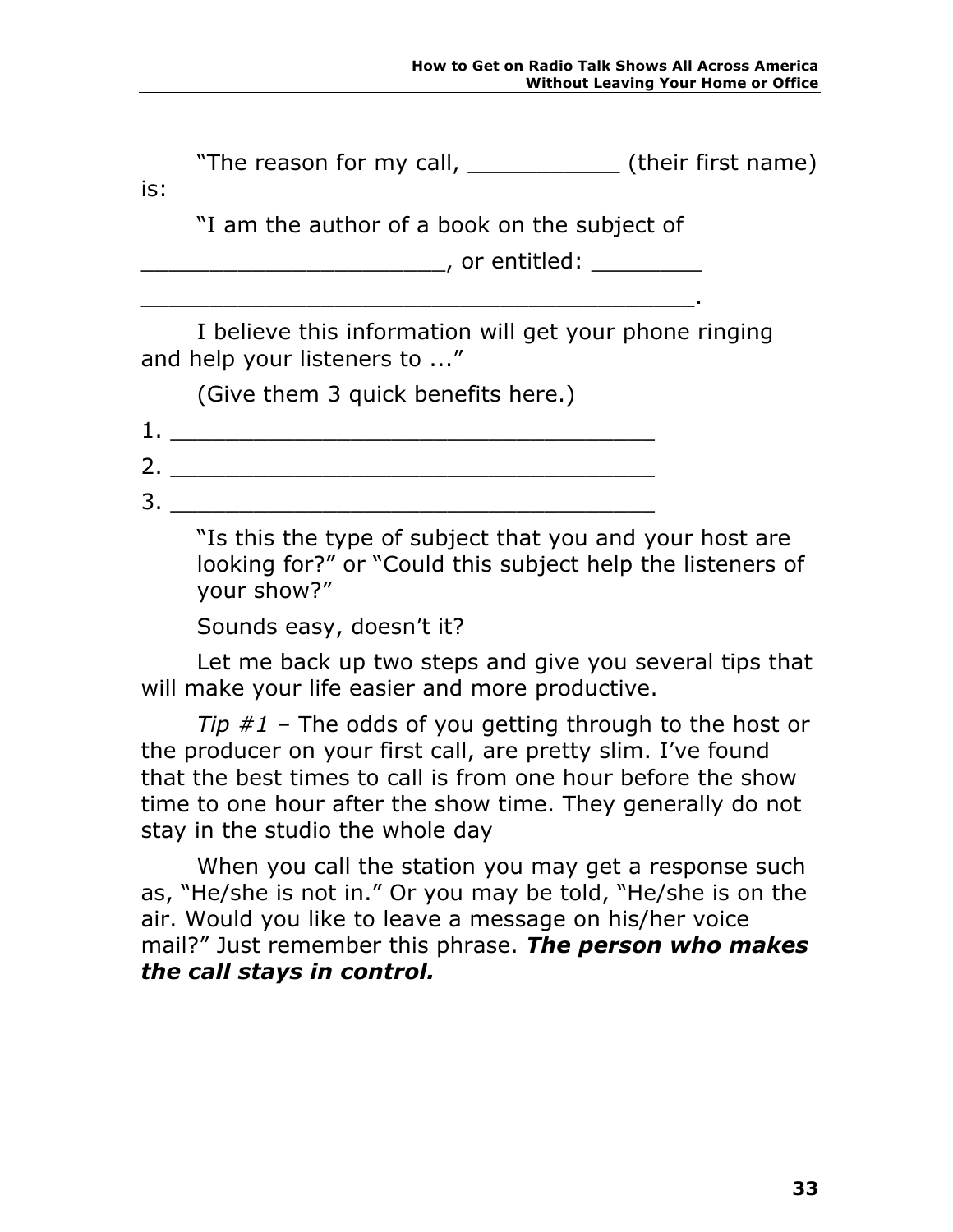Rather than leaving messages on voice mail or with the station's receptionist, you will want to say, "**No thank you, what is the best time for me to call them back?**" Jot this time down in your appointment book, and call back when they are most likely to be in.

Your first call will have taken about 30-45 seconds. So your first round of calls will be to schedule telephone appointments for the next day.

This is truly a voicemail world. Remember most people are NOT sitting by their phones waiting for us to call.

Just keep in mind that radio talk shows and their hosts **need you**! There is a tremendous need for guests every day of the year.

One day I received a call from Dan B., a producer in Pittsburgh, PA. Dan was calling to ask me to be a guest on his host's show.

My reply? "Dan, this will be my third appearance on your show.

How many guests do you need?"

He answered: "Let's see. My host Scott is on the air three hours a day and needs a new guest each hour." That's 15 guests a week, or about 65 guests a month.

His host is only one of five hosts on this particular station. Just think, 780 guests a year for one host. That's 3,900 guests for five hosts in one year. And that's for only one station.

Do they need you and me? You bet!

Read on to find out how to multiply yourself by . . .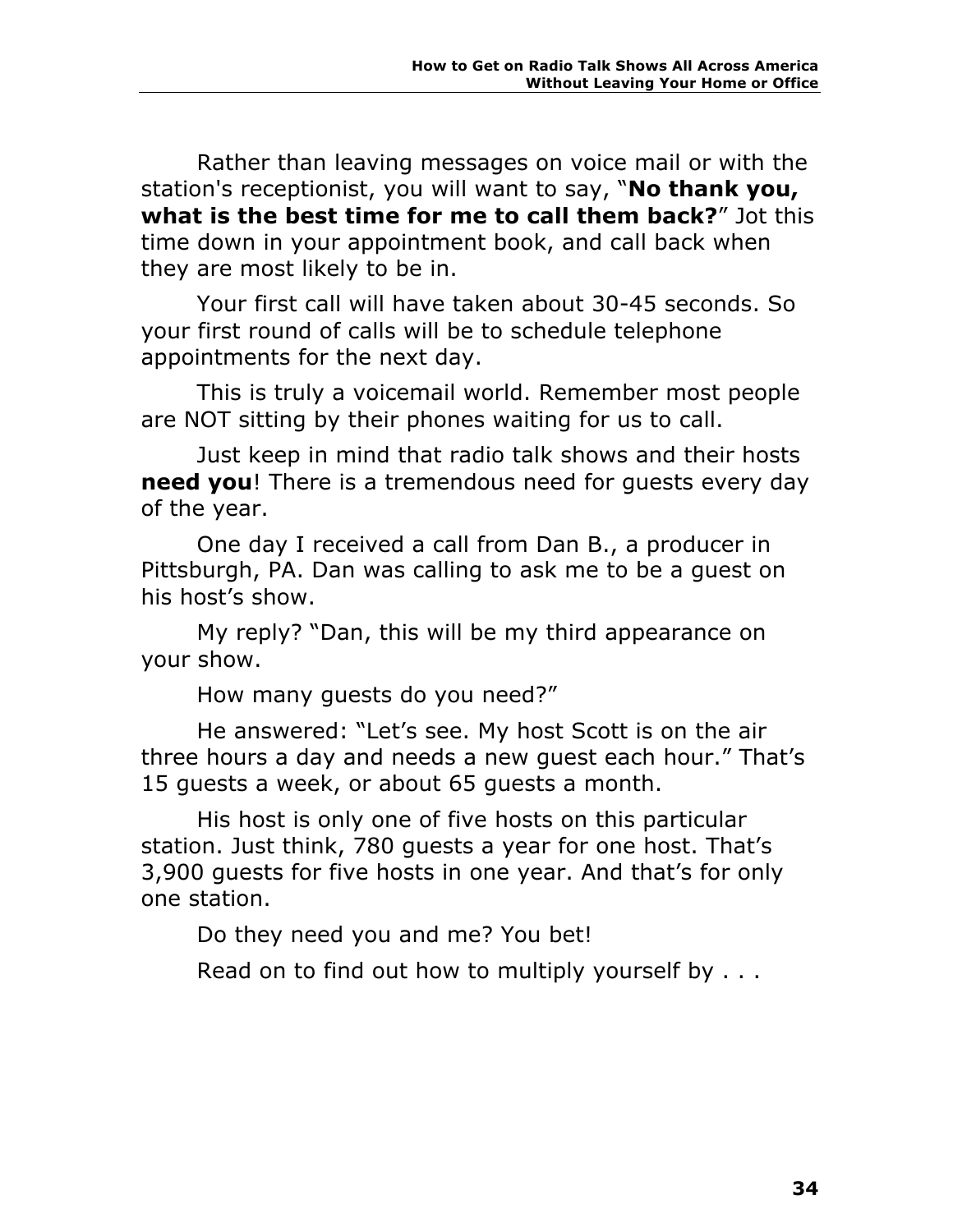## **Hiring and training an effective phone person**

*Tip #2* - after you've accomplished your own booking, you'll probably be too busy conducting the talk show interviews to continue booking yourself.

Here's where you multiply your efforts by finding, hiring, training and supervising an effective phone person to do the booking for you.

This person can be worth his or her weight in gold.

To find the **right** person you should:

**Step #1** - Find someone who LOVES the phone, and

**Step #2** - This person should be thoroughly familiar with you and your material. They should have read your book and be excited about your message.

Here's an idea. Have your new telephone appointment person attend a seminar you are conducting, or at a minimum read your book, or listen to the audio CD materials you are offering. This person should be so familiar with you and your material that he/she is capable of answering almost any questions about you that they are asked.

**Step #3** - Prepare a script for this person to use.

You mean exact words? **Yes, exact words.**

Engineered words designed to get a specified result at the right time. This is the key to getting the results you want: **Radio Talk Show Bookings.**

**Step #4** - Train this person yourself. Train by example by having this person sit and listen to you while you make several calls. You have learned how to make these calls pay off with bookings. Now, you have the opportunity to demonstrate the **right way**. People learn by example.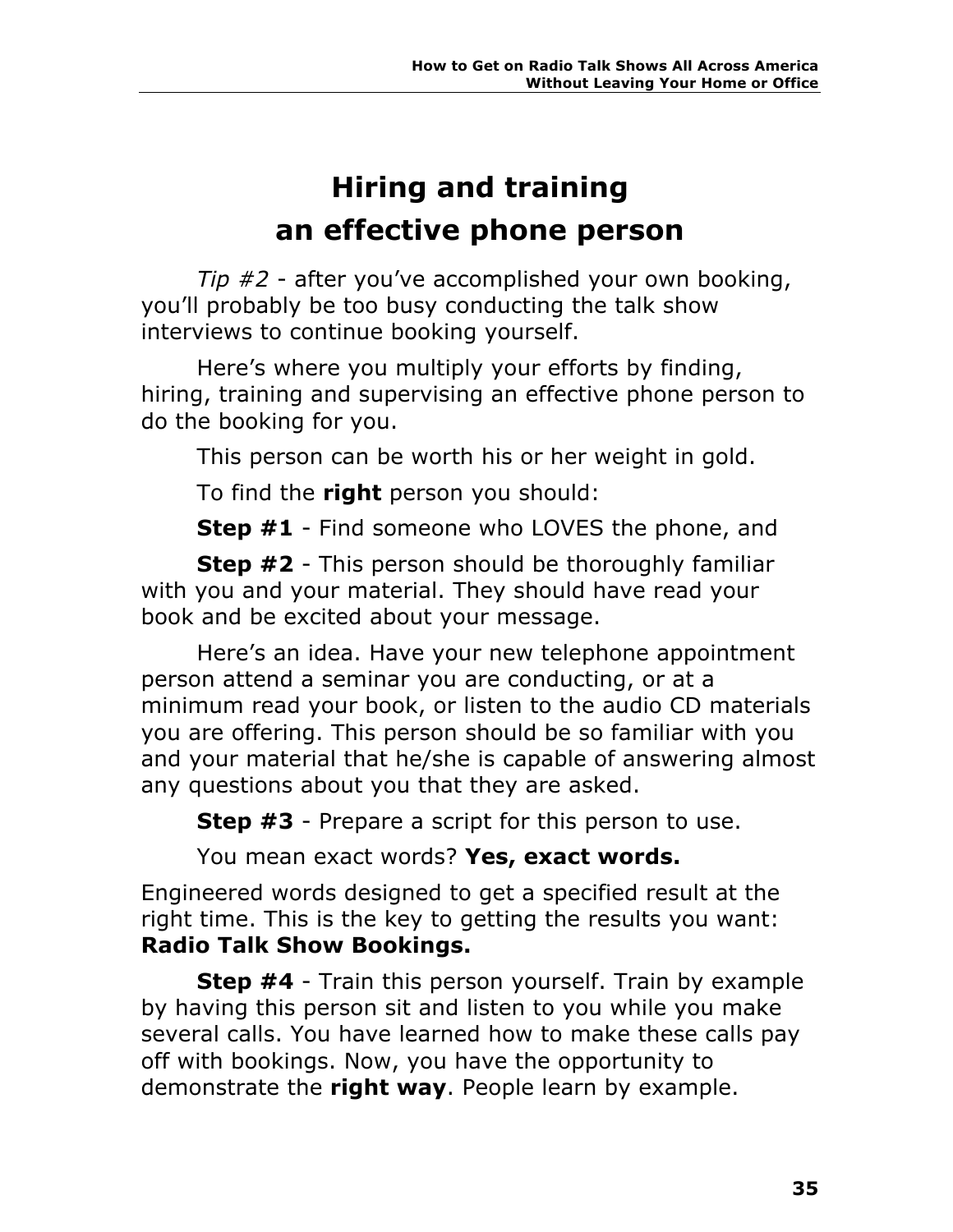**Step #5** - Next, ask your new talk show booking person to make several calls while you observe. After each call take the time to review and comment on what your phone booking person did right.

Also analyze areas in which improvements can be made.

**Step #6** - Have your phone person make an hour of phone calls unobserved. Then monitor the results of those calls. If they did not result in at least one booking, go back to step #5.

The Radio Talk Show Confirmation Sheet (Chapter 9) is one part of the record keeping system. To help you supervise your phone person you will also want to have them keep a daily tally of:

No. of calls made  $=$  Even if they get a busy signal or no answer.

Contacts made  $=$  A hello by a receptionist.

Key person  $=$  Talking to the host or producer.

More information sent  $=$  Interested enough to ask for more information, but no booking yet.

Bookings = Confirmed talk show bookings with a date and time for you to be a guest.

These tallies should be kept by the hour. This way you can help identify calling patterns and results by the time of day and day of the week. This will certainly improve your efficiency and monitoring of the calls.

The process of hiring a telephone booking person described above is becoming more cost effective in business circles. Some business people call this person their "Personal Assistant." A properly hired and trained Personal Assistant can certainly help you improve the productivity and profitability of your business.

This system works . . . if you do. Keep in mind, that whether you or your assistant makes that call, calling is still the most effective way to book radio talk shows.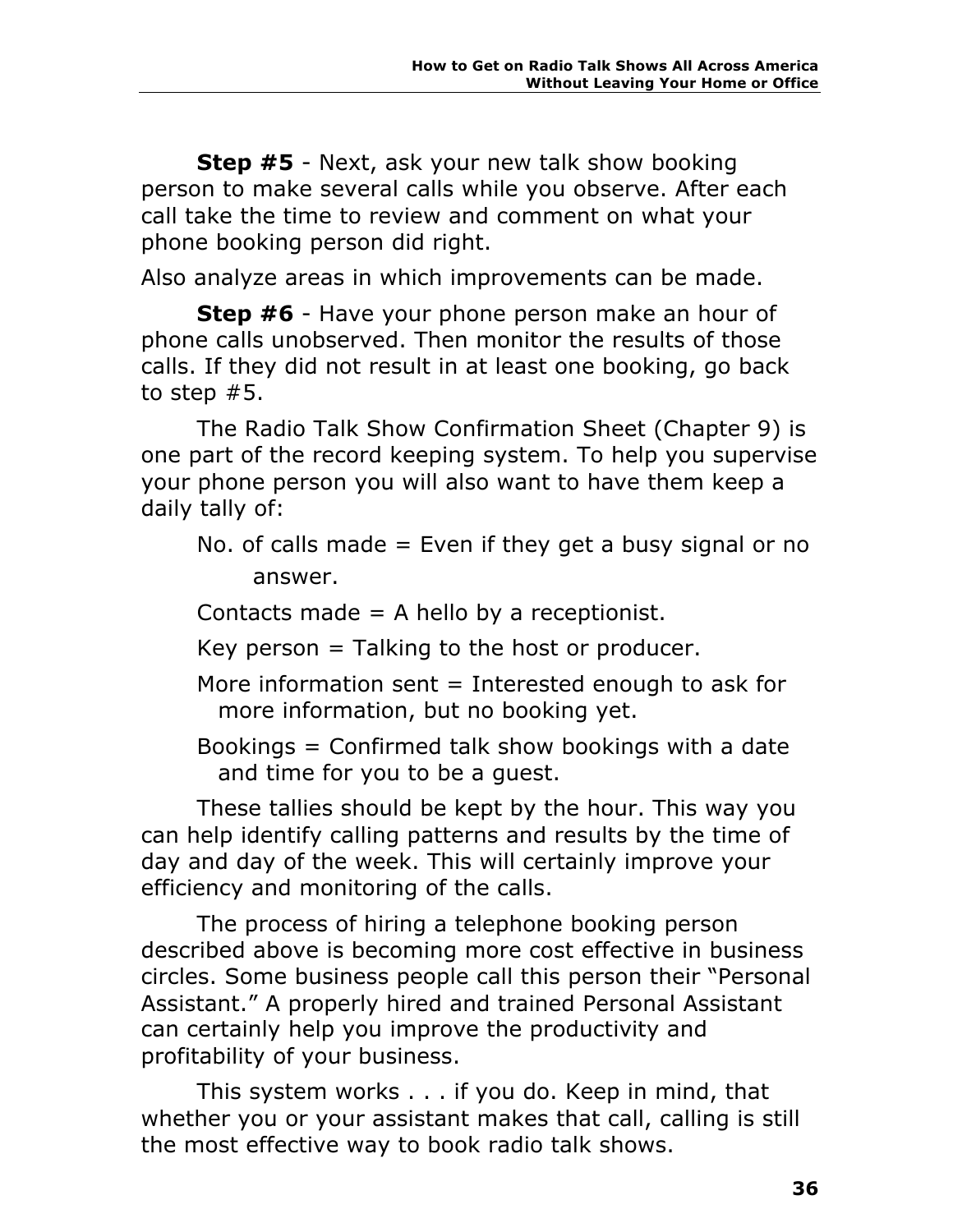Using the telephone is ALWAYS the best way to book talk shows. The second best way is to send an email.

If you are going to email Producers, use a database program that allows you to personalize each record. This will help you to get a better open rate. DO NOT use a running paragraph. Use bullets with white space and benefit, benefit, benefit (similar to the PR postcard in Chapter 10).

Always remember that talk radio is an interactive auditory medium.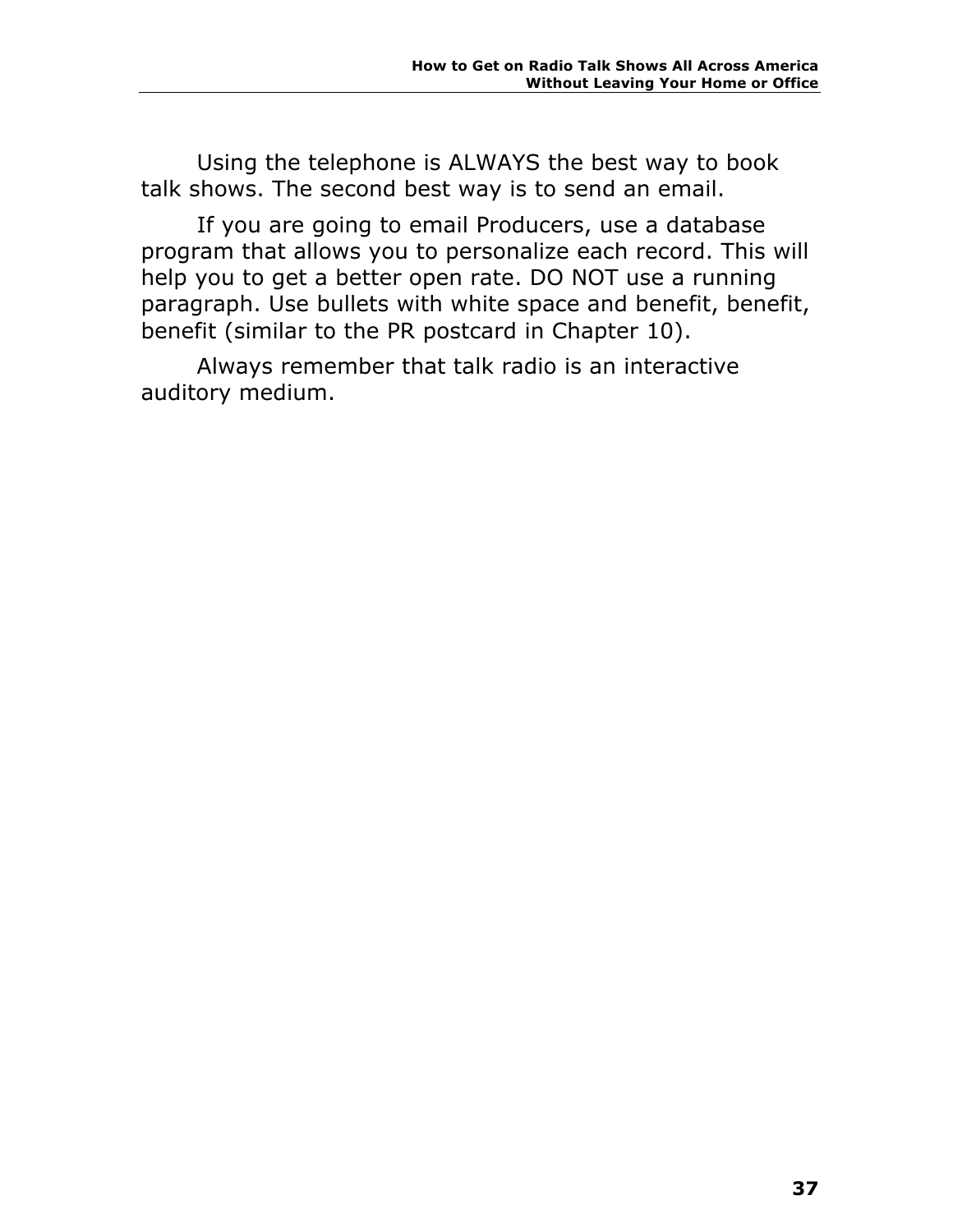## *Chapter 9*

## Radio Talk Show Confirmation Sheets

 $\mathbf Y$ ou will want to keep track of your radio talk show bookings.

After working with a variety of forms, from 3x5 cards to legal size sheets, I have created the ideal way to keep track of bookings. I then created my own forms, the "Radio Talk Show Confirmation Sheet."

A supply of these forms is at the corner my desk. The minute I get a phone call from a talk show producer or host, I have this form at my fingertips, ready to capture the information to book my next Radio Talk Show. This form is organized so that I have a flow of the 'right' questions to ask this person.

The Radio Talk Show Confirmation Sheet is arranged to enable you to capture the name of the contact person.

This person is usually the producer or the host of the show. Some hosts produce their own shows (even on the larger stations).

Make certain that you get this person's name right as well as the correct spelling. If you did not hear the person's name the first time, ask him/her to repeat it or better yet spell it for you.

| Radio Talk Show<br>Confirmation<br>Sheet |  |
|------------------------------------------|--|
|                                          |  |
|                                          |  |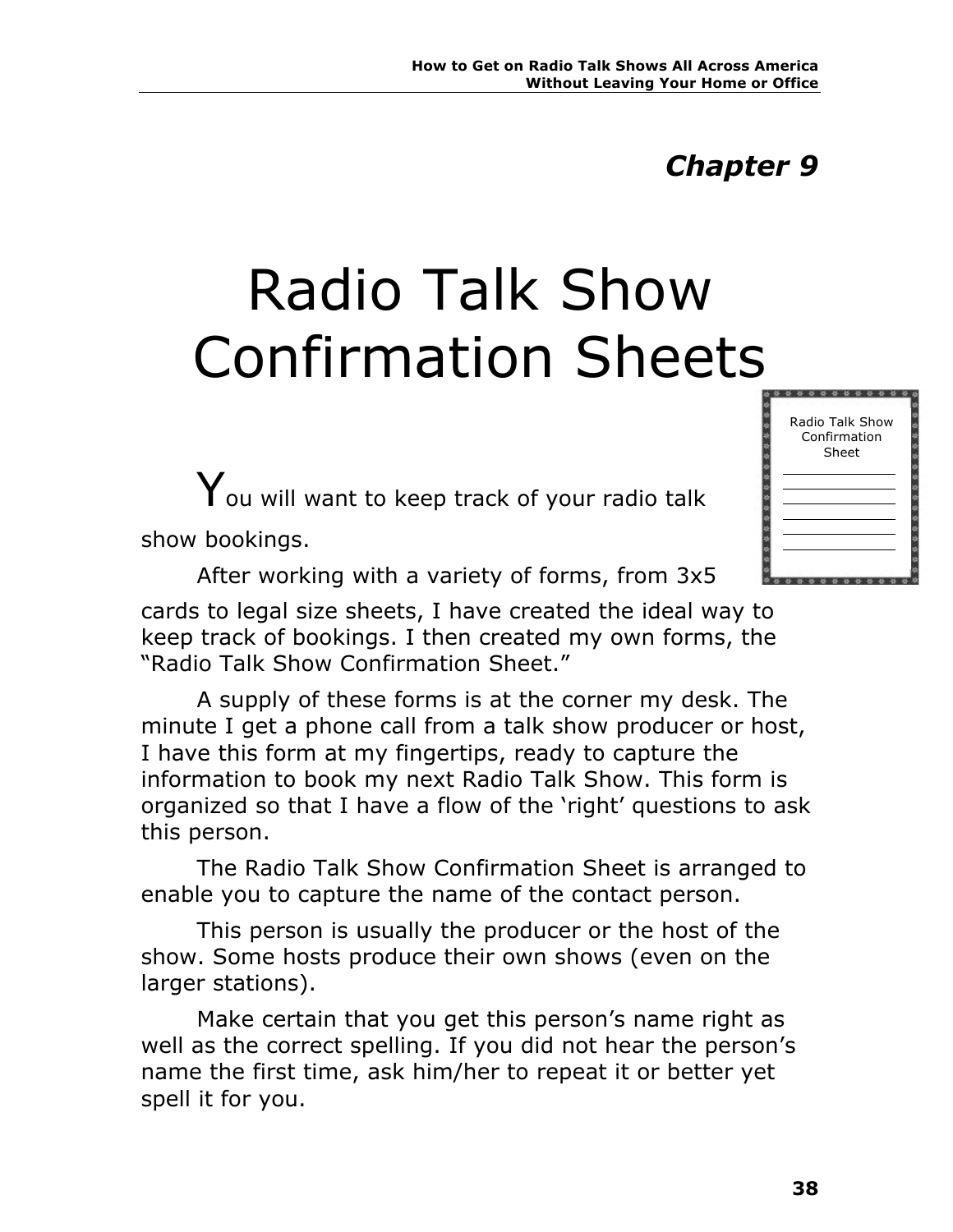Dale Carnegie teaches that "a man or woman's name to them is the sweetest and most important sound in any language." After you get the name and title/position, make sure that you use their name throughout the call.

Instead of asking, "What station are you with?" try this. "Thanks for calling me, Sally. With what station are you associated?"

Get not only the call letters, but also the exact name of the show on which you are being booked. Find out the title or position this person holds with that station.

Other take charge questions are:

"What dates are you looking to fill?"

"How long is your host on the air?"

"Is that Eastern time/Central time/Mountain time/Pacific time?"

"Are you an hour ahead of me? (or two hours behind me?)"

"How long a time slot are you looking to fill?"

"Will you have callers during this program?"

"To whose attention should I send a copy of my book?"

"Do I understand correctly? You will be calling me?"

"Let me give you the number to call me."

### **Other Questions I Find Valuable**

"What are your call letters?"

"Are you on AM, FM or both?"

"What frequency are you at on the dial ... in case I want to notify friends in your city to listen?"

"On how many watts do you operate?" (50,000 watters - AM - are the most powerful.)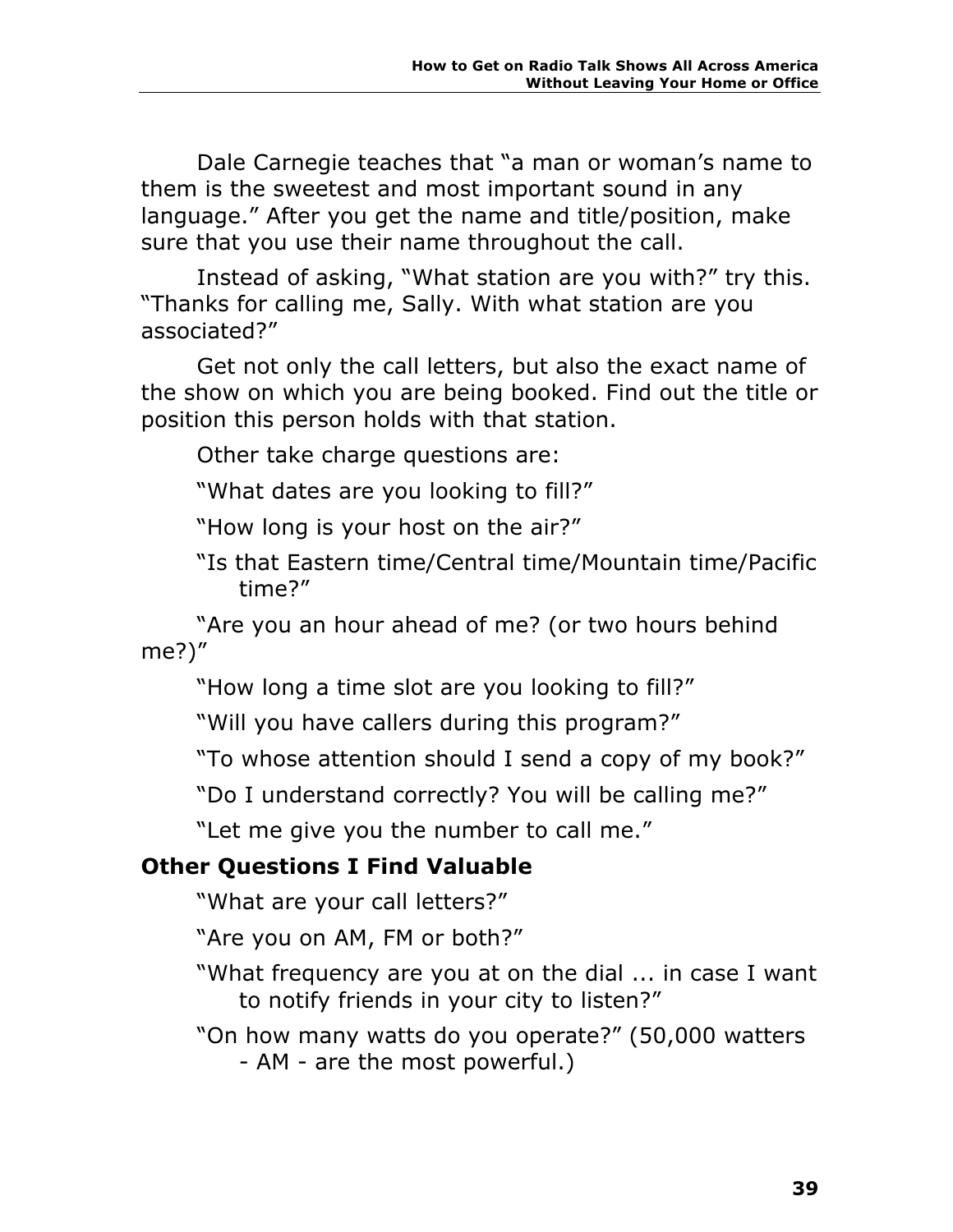**Before you hang up the phone, you will want to reconfirm all the above information.** Repeat back to your caller the date (and **day** of week), time (and **length** of program) and whether the time is YOUR time zone or theirs, who will call whom, the correct phone number. Also, repeat back the address and name of the person to receive a copy of your book/product.

The three keys words here are *confirm, confirm, confirm!!!*

#### *Never leave anything to chance.*

Cover all of your bases.

### **Be professional.**

On the next page is a copy of my **Radio Talk Show Confirmation Sheet:**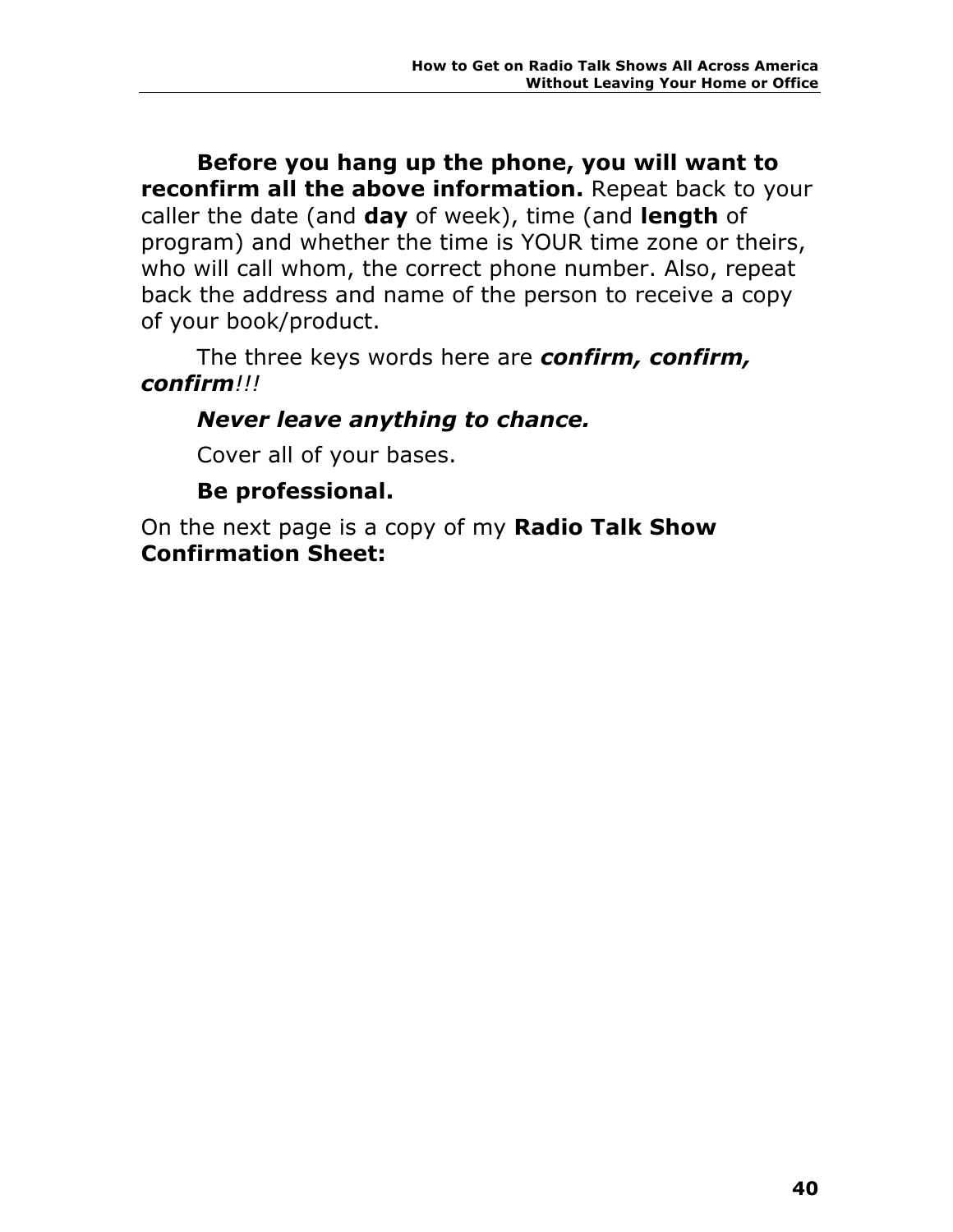| <b>Radio Talk Show Confirmation Sheet</b>      |  |  |  |  |  |  |  |  |
|------------------------------------------------|--|--|--|--|--|--|--|--|
|                                                |  |  |  |  |  |  |  |  |
| Station Call Letters________                   |  |  |  |  |  |  |  |  |
| AM __ FM __ Watts ________                     |  |  |  |  |  |  |  |  |
|                                                |  |  |  |  |  |  |  |  |
|                                                |  |  |  |  |  |  |  |  |
|                                                |  |  |  |  |  |  |  |  |
|                                                |  |  |  |  |  |  |  |  |
|                                                |  |  |  |  |  |  |  |  |
| Time of Interview: (Your Time) _______________ |  |  |  |  |  |  |  |  |
| How Long: _______ Minutes                      |  |  |  |  |  |  |  |  |
| They Call me: YES NO I call them: YES NO       |  |  |  |  |  |  |  |  |
|                                                |  |  |  |  |  |  |  |  |
|                                                |  |  |  |  |  |  |  |  |
|                                                |  |  |  |  |  |  |  |  |
|                                                |  |  |  |  |  |  |  |  |
|                                                |  |  |  |  |  |  |  |  |
|                                                |  |  |  |  |  |  |  |  |
|                                                |  |  |  |  |  |  |  |  |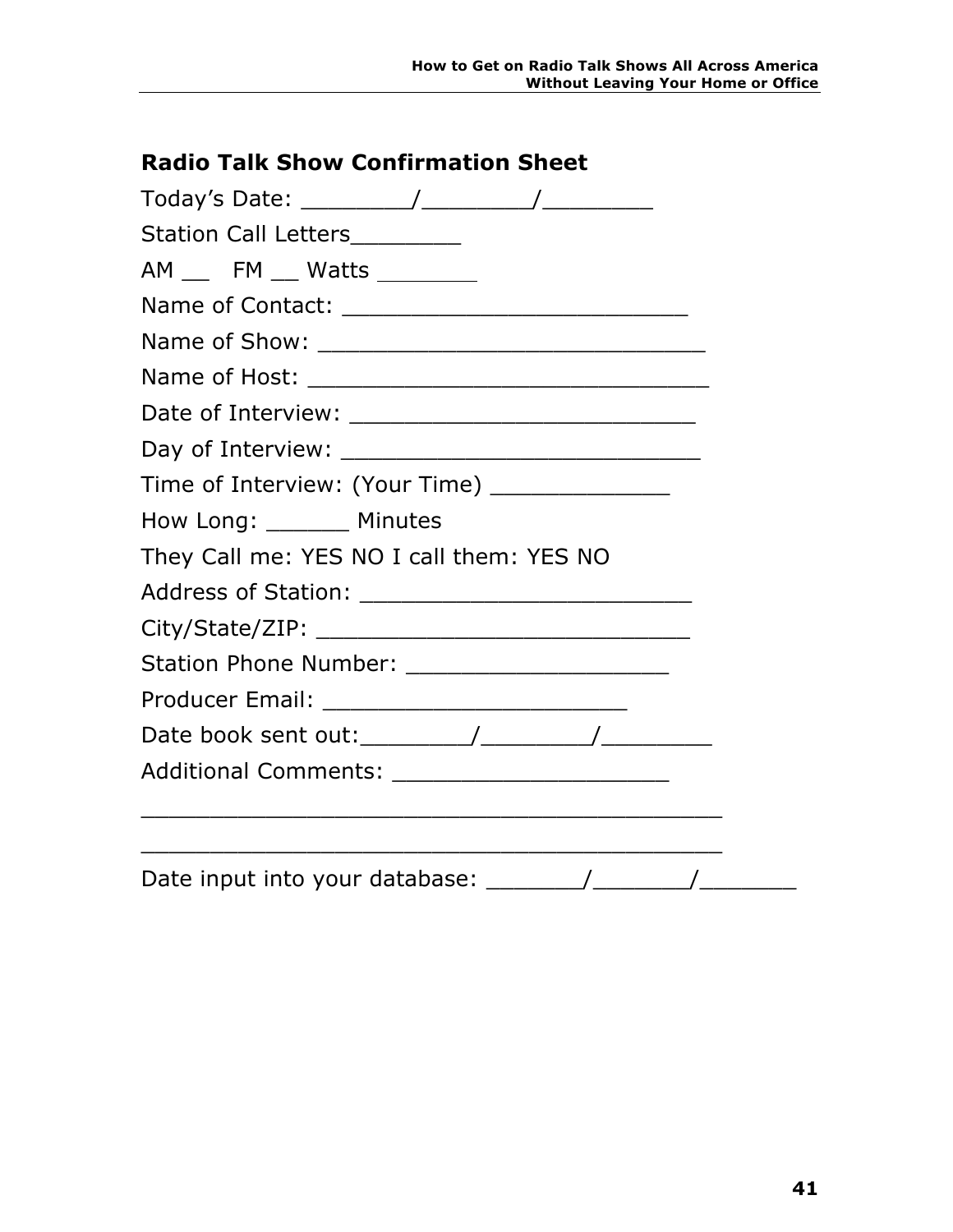After each show I track the exact number of books sold and record that number on this form. I also keep track of the number of shows I've been on, the number of minutes per show, and the names of the callers with whom we talk.

Next, I enter the details of this form into my database. The reason for this is threefold:

### **1. To keep good business records.**

### **2. To follow up after the show with a Thank-You Card (see example in Chapter 16).**

### **3. To reschedule another show 3 to 6 months later.**

Keeping good records will help you make more money.

Here's how to further multiply your effectiveness.

Have a master calendar on your office wall. Three or four months ahead is a good time frame with which to work.

Next, highlight with a bright marker the dates and times that are already booked, either for speaking engagements, business or work.

Now you are free to let your Personal Assistant know that you are available for the balance of the unmarked times for RADIO TALK SHOWS.

How busy do you want to be? That is a question that only **you** can answer.

I've tried one or two shows a week. Results? When too much time elapsed between shows I found I was out of practice.

I tried one show a day. That was a piece of cake.

I've done as many as five shows in one day. That was too heavy a schedule for me.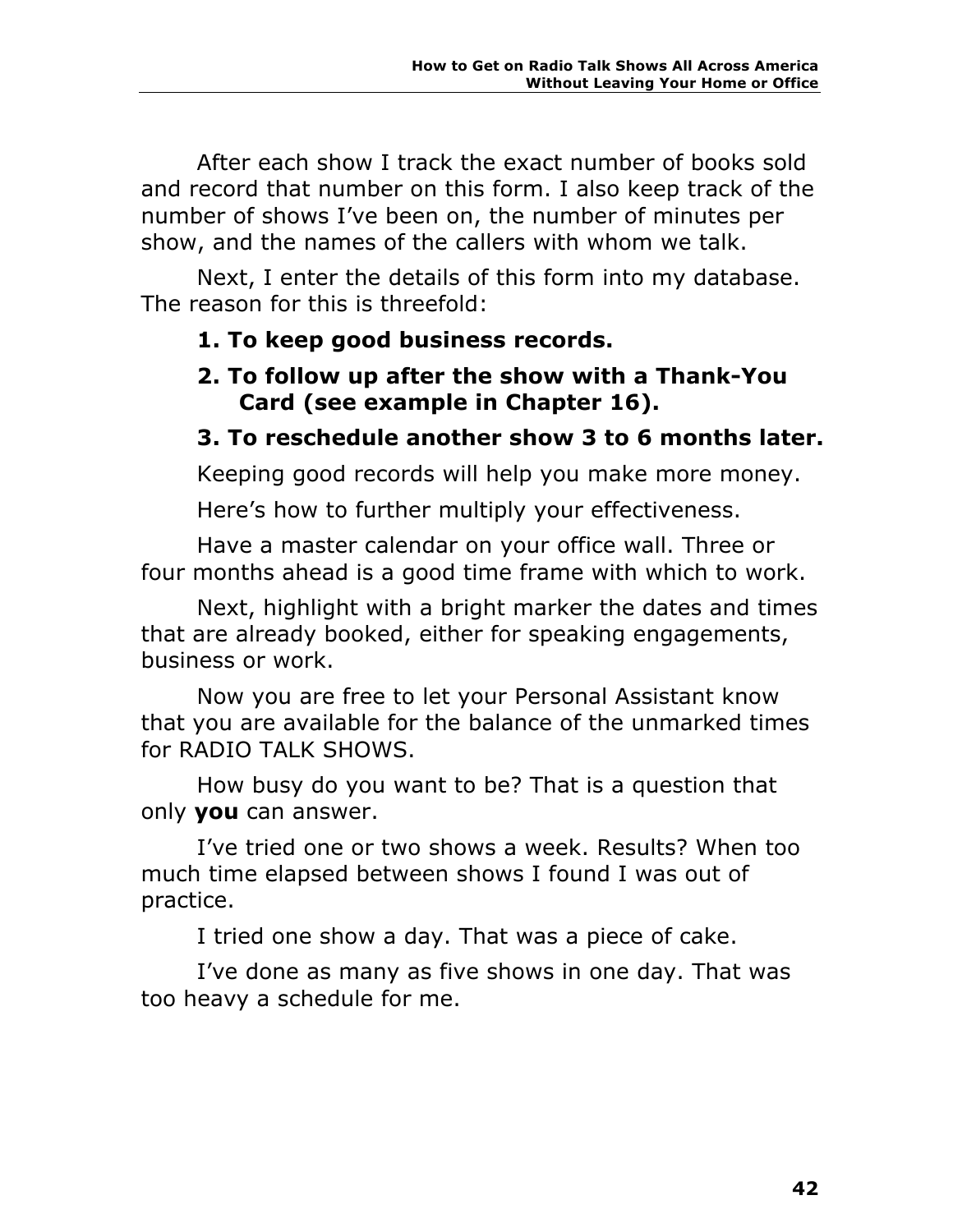My best format? Two shows a day. One in the AM. One in the PM.

This way I stay on my toes.

Cavett Robert, founder of the National Speakers Association, once told me that it is easier to speak once a day than to speak once a month.

**Have enough shows scheduled so that you are always in top form.** You enjoy the flow of questions from the listeners. You anticipate the enthusiasm that is generated by another show in several hours.

This works and is **fun**!

Ready for the **fun** part?

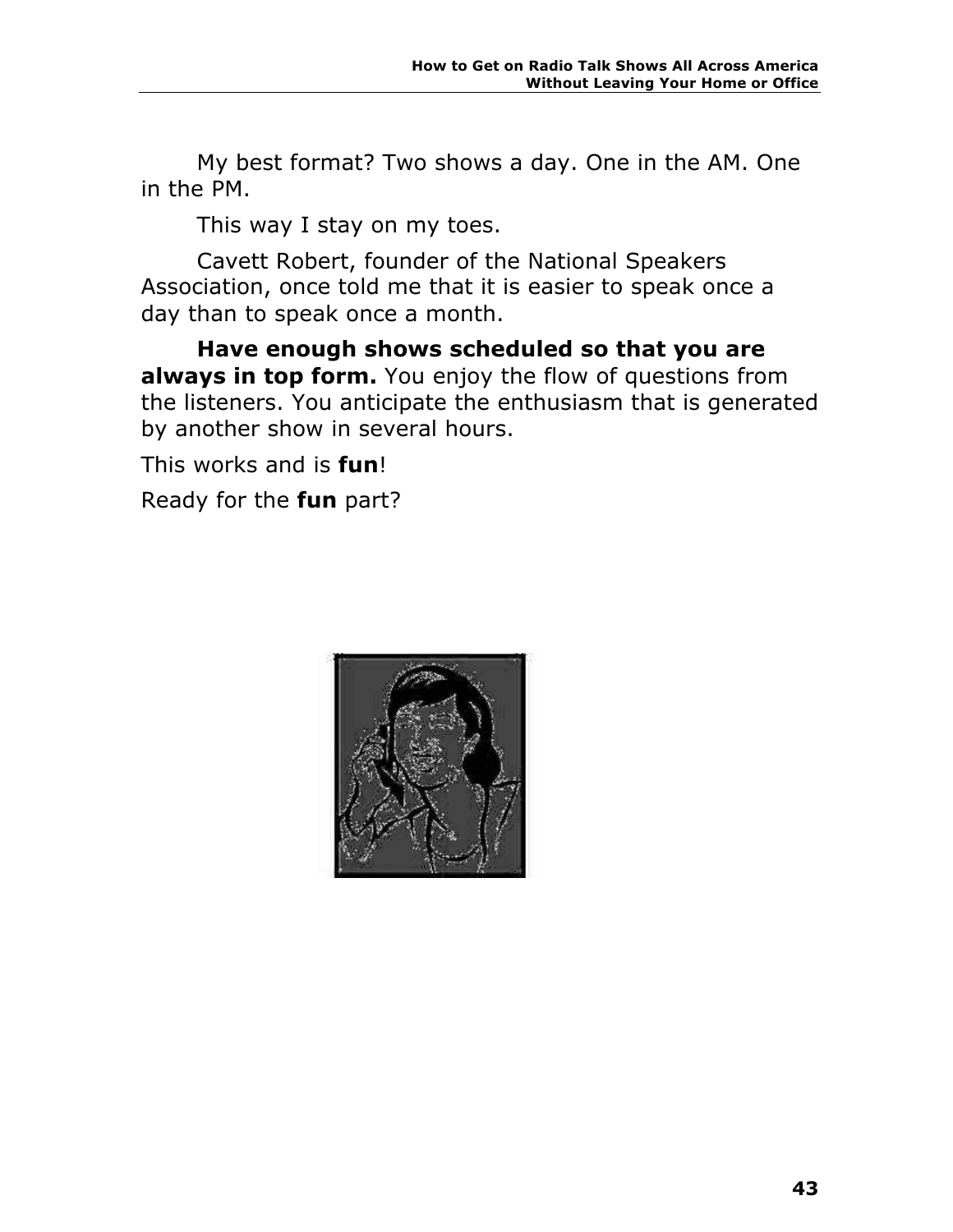## *Chapter 10*

## Creating a PR Postcard That Gets Fabulous Results

As promised in Chapter 2, here is:

#### *"Why Goldenrod May Be a Stroke of Genius"*

Does Goldenrod paper really work? Does color really sell?

On Valentine's Day I was scheduled to appear on a Southern California talk show. The previous guest was running overtime, so the producer asked if I would be willing to wait for five minutes. They were minutes from finishing their previous interview.

It was during this interview that I learned a Most Valuable Lesson. The guest was from the Color Institute of America. The host asked whether the institute had ever done a survey on various colors and their impact on "results."

She told of a survey where a company had mailed out 10,000 sales letters all on White. She went on to say: "Let's use 100 for the results on White paper."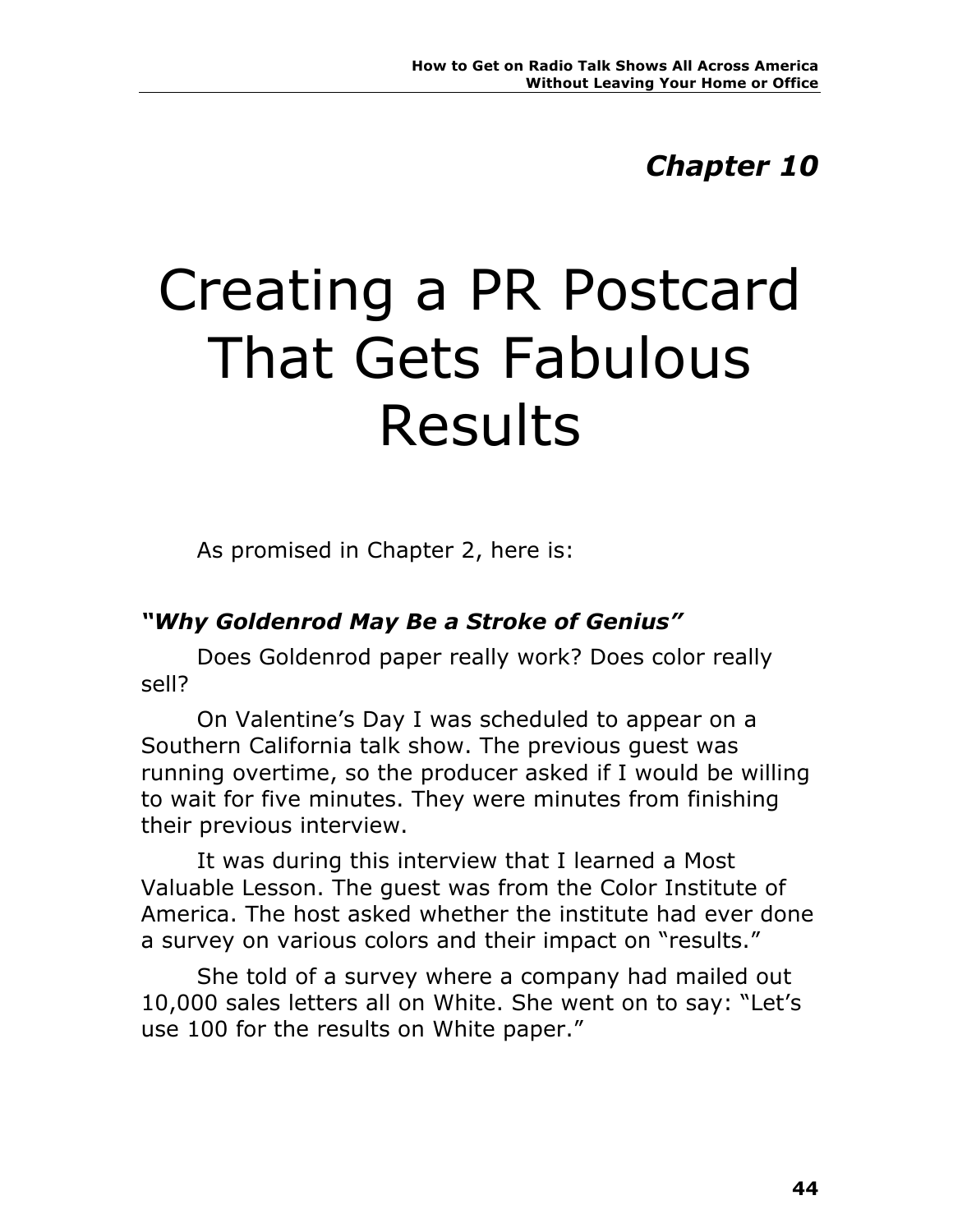The same letter or offer was mailed to 10,000 on Blue paper.

The results? 112. Then another 10,000 were mailed out on Pink paper. Results? 124. And finally, when they mailed out 10,000 letters on Goldenrod paper, the results: 142 responses!

**WOW!** A 42% greater return just by changing the color of paper. Same offer –– just brighter paper.

That's when I started asking myself the question: Why does Goldenrod outsell any other color?

Think along with me. What color do they paint all the school buses in America? Bright yellow (or nearly goldenrod.)

What color does the highway department paint the Yield Signs on the highways? Black on Yellow.

McDonald's Restaurants have the money to paint their signs any color they want. Why did they choose "Golden Arches"?

If you're like me, you already have the answer.

Anytime you want to capture someone's attention you use color; especially the sharpest contract - Black on Goldenrod.

If it works for school buses, highway signs, and McDonalds, wouldn't it also work for you and me?

In the course of a year's time, I find that my use of colored paper and cardstock is many, many times that of white paper.

Years ago a friend advised that it only costs a few cents more to go First Class! In this case First Class gets greater results, for just a fraction more.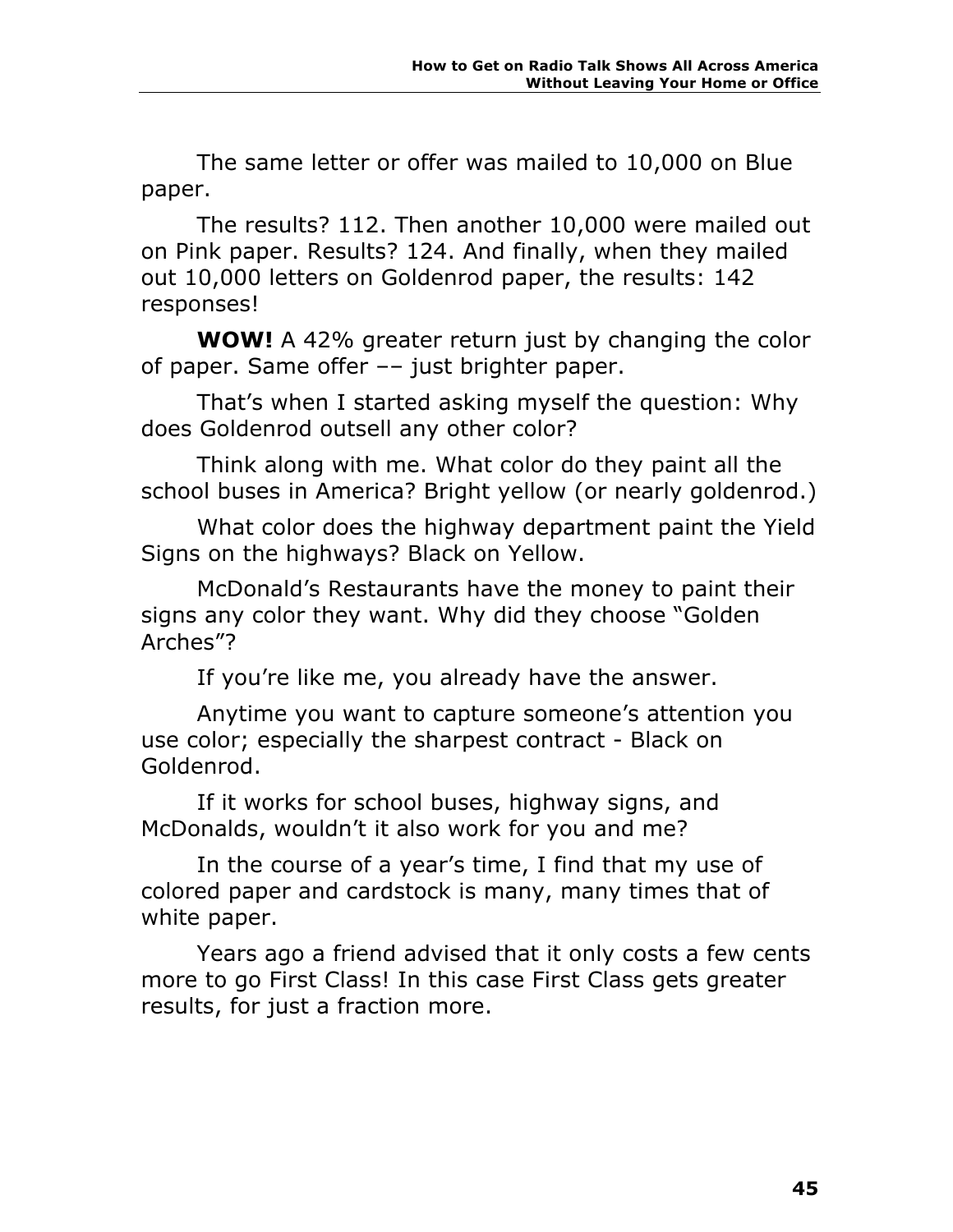**Now you know the "Secret" of the GOLD FORM. Let's put that knowledge to work.**

#### \*\*\*\*\*\*\*\*\*\*\*\*

#### **Postcards Work!**

Wow! I wondered what would happen if I used my son Joe's Gold Form to create a Giant Postcard?

**You** won't have to wonder. Read on to find a useful PR piece.

Just think – all you have to do is put a First Class stamp, plus a mailing label on this card and drop it in the mail. No envelope, no cover letter is required. And when your Host or Producer receives this Giant Postcard it's already open and ready to read. Postcards seem to get top priority over envelopes when mail is received.

This  $5 \frac{1}{2}$ " x  $8 \frac{1}{2}$ " Giant Gold Postcard works. I've kept track of results. I got a 6% return, which means that out of every 100 Giant Gold Postcards I mailed to radio stations, 6 of these stations called to book me.

#### KACHING!

Several Hosts have told me, "You won't have to send me your one-sheet or book. I have enough information on this card to interview you. Let's set up an interview for day after tomorrow."

Now, that's action, wouldn't you agree?

I've been blessed with a very creative and fertile mind. I never let a day go by without giving thanks to God for this blessing. So, from time to time, you can expect to be hearing from me about other new ideas you can use to increase your promotional activities.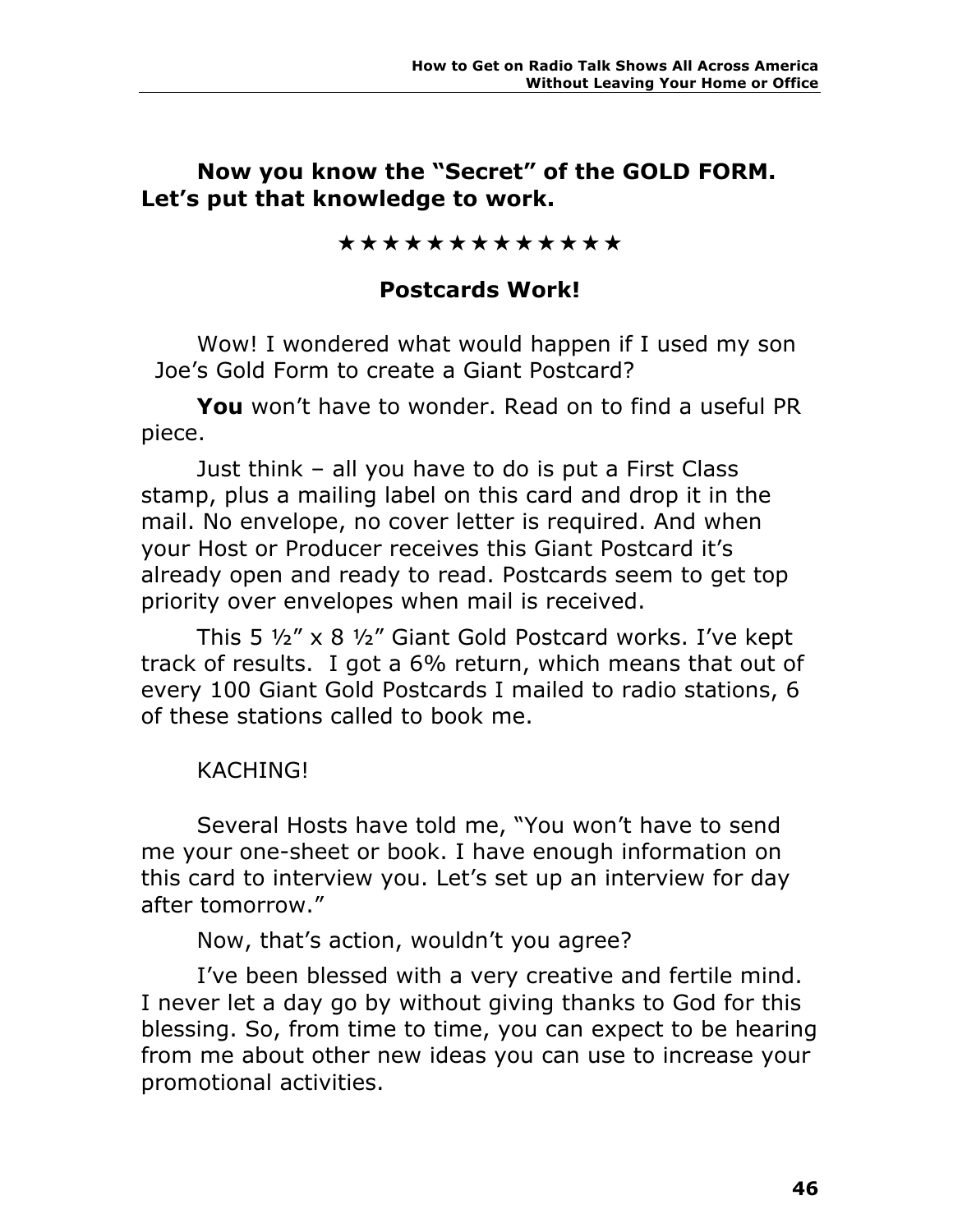Remember: This oversized postcard requires a first Class stamp (in the US). The traditional postcard rate is good only for a maximum size of 4x6 inches.

A sample of the Giant PR Postcard I use is on the next page. Use your creativity to make this idea work for you.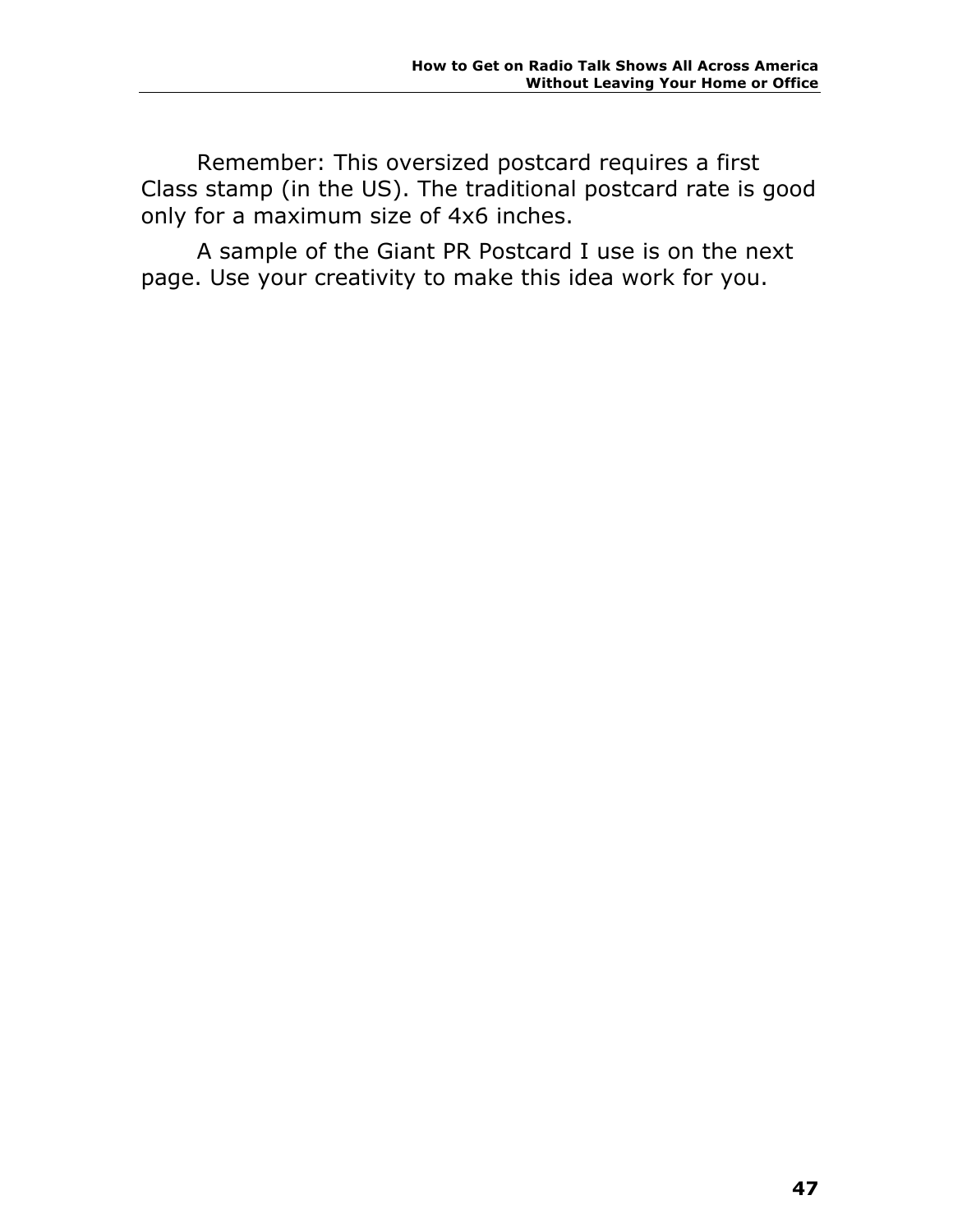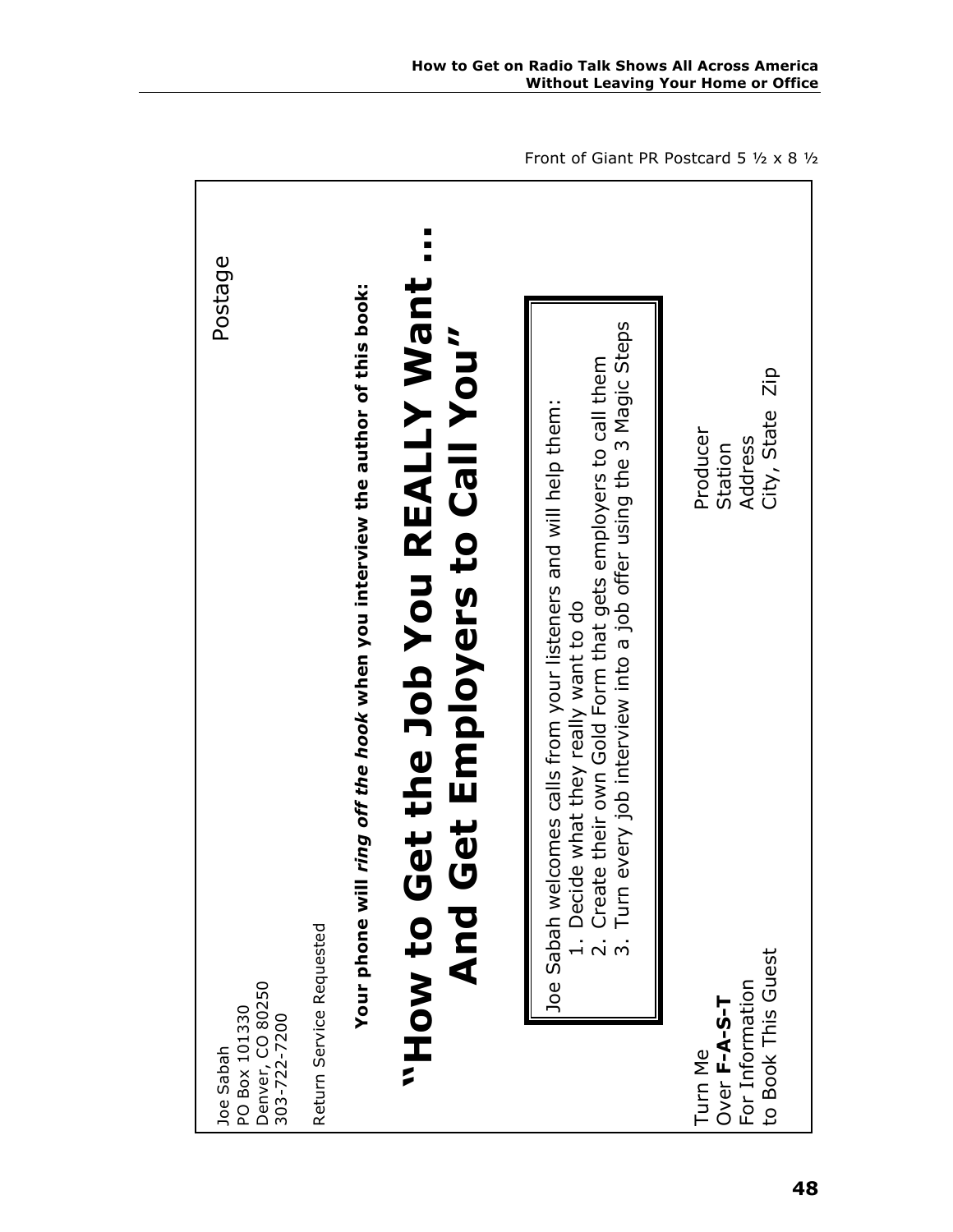Reverse Side of Giant PR Postcard 5 ½ x 8 1/2

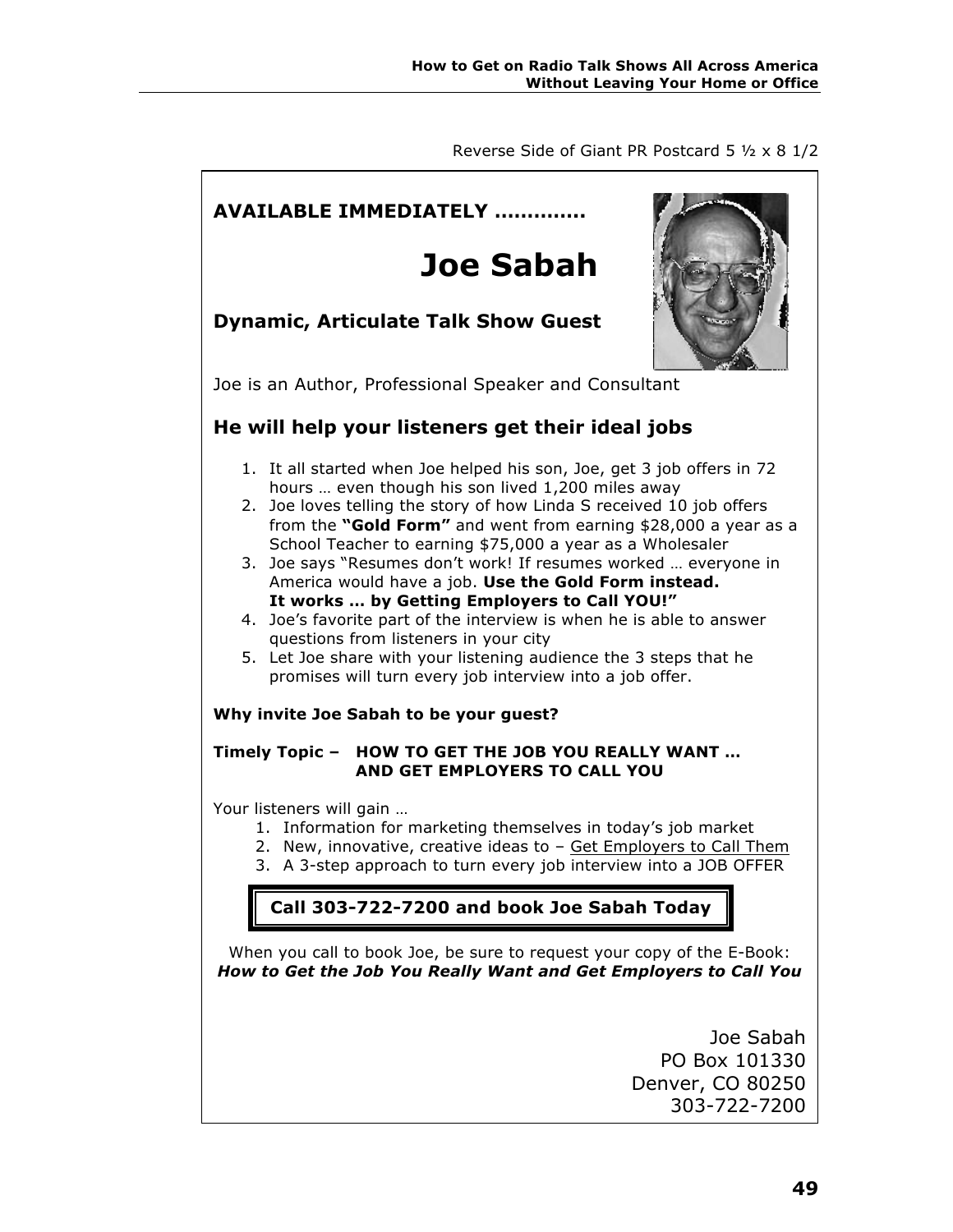## *Chapter 11*

## Confirming Your Radio Interview

 $\mathbf{Y}_{\mathsf{ou've}}$  talked to the Producer. You've set up a time for them to call and interview you. Now what?

When confirming your interview with a Producer, ask for their email address. Send a confirmation IMMEDIATELY with "Confirming our interview" in the Subject line. This will ensure that your email does not get mixed up with any of the SPAM email they receive.

Format it like this:

**From:** Your email address

**To:** Producers email address

**Subject:** Confirming my interview on the *<show>* program *on <date and time>*

### **Body of email:**

Hi, <Producer>,

It was nice talking with you today. This is to confirm my interview with <Host> on <Date and Time with time zone included>.

I understand that you will be calling me 5 minutes before the show at 303-555-xxxx.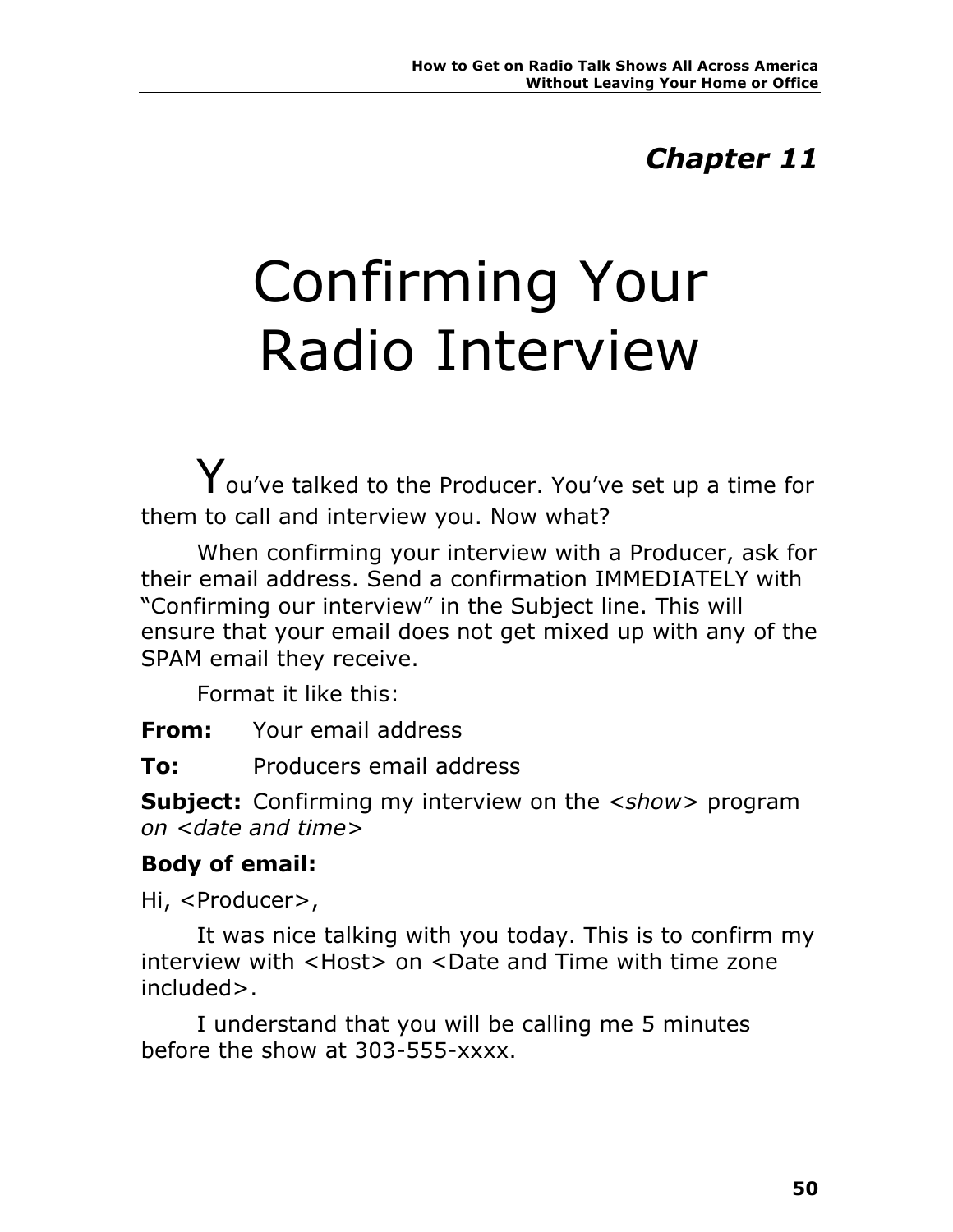To make the interview go more smoothly, here are 10 questions to ask about How to Get the Job You Really Want and Get Employers to Call You.

In the meantime, should you have any questions, you can call me at 303-555-xxxx or email me at Joe@JoeSabah.com.

*{The following is the "Questions to Ask Sheet" I send to the host in my confirmation email}:*

## **Questions to ask Joe Sabah about**  *How to Get The Job You Really Want and Get Employers to Call You*

- 1. How did you conceive the idea for the book?
- 2. What if a person doesn't know what they want to do?
- 3. Can this book help people over 40?
- 4. You mention **Interviewing for Information** in your book, tell us about that.
- 5. If you don't use resumes what do you use?
- 6. Tell me more about the "Gold Form."
- 7. Why don't you list past jobs on the Gold Form?
- 8. In your book, you give a three-step formula that you guarantee will turn every job interview into a job offer. Will you tell our listeners what those three steps are?
- 9. How do you **get the employers to call you?**
- 10.Tell us, how can a person get their name to the top of the list of applicants?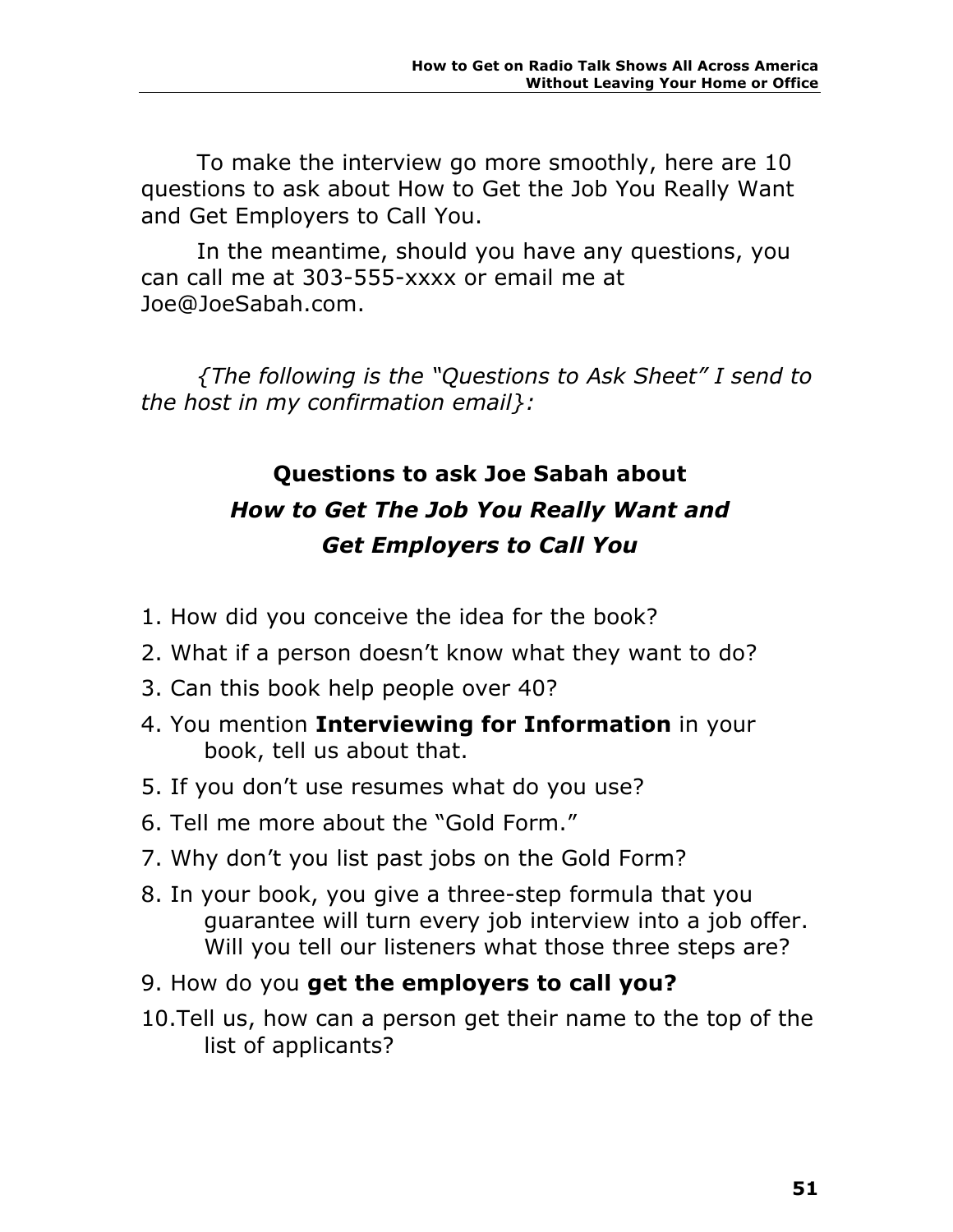Hosts will appreciate your thoughtfulness in providing these questions. Most often these are the same questions the host would be asking you anyway. But your anticipation in providing them with questions will help make you appear as the PROFESSIONAL you are.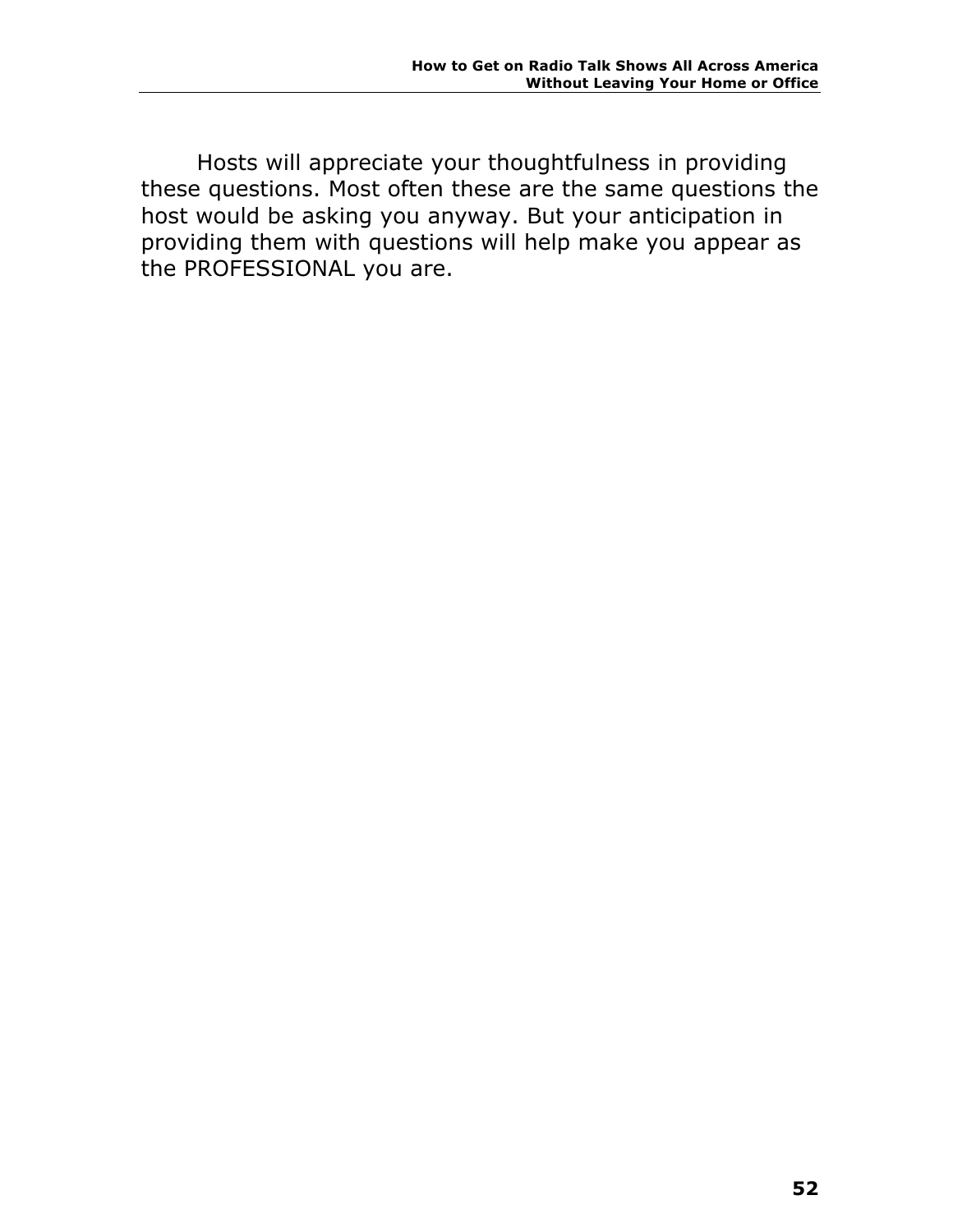## Structuring a Successful Radio Talk Show Interview

Here's how to structure a **successful** radio talk show interview.

Believe me when I tell you there is a **BIG** difference between **just** a radio talk show interview and a **successful**  radio talk show interview. Small tips make a **BIG** difference. Here are some tips that I've learned that made the **BIG**  difference.

Prepare the area you will be using for your talk show interviews.

This means be relaxed, but not too comfortable.

Check the latest in headsets. For only \$50-150 you can purchase a cordless headset, allowing you TOTAL freedom to walk and talk. Check your local Electronics Store.

I find it most stimulating to stand and walk while I am talking on the telephone . . . especially when I'm being interviewed on a talk show. This is my style in speaking in seminars. You, of course, will develop your own style.

During your next phone call, take the call while you are seated.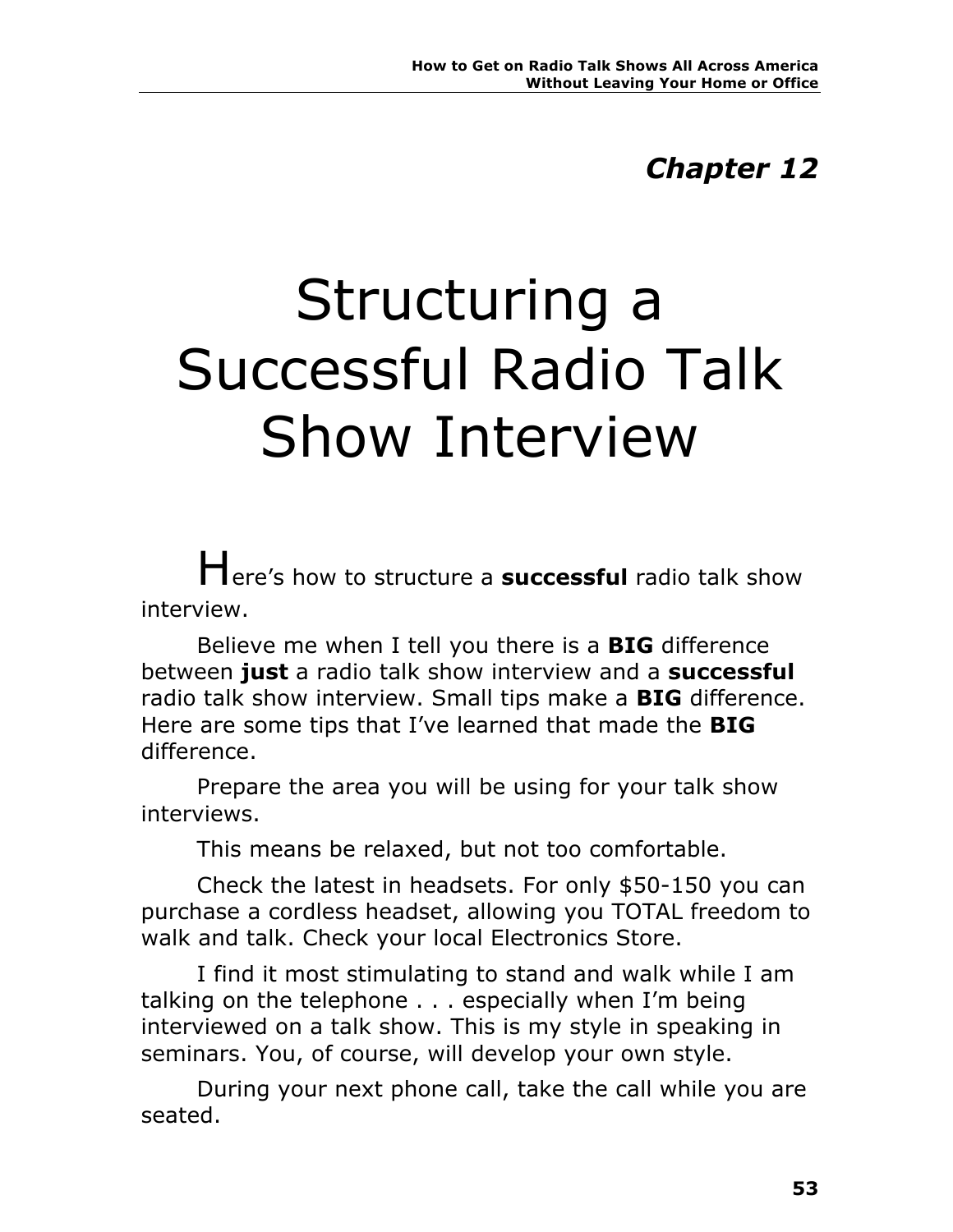Notice how you sometimes cradle the phone on your shoulder. This may cause your voice to be muffled. Your shoulders may be slouched over, causing your chest cavity to be sunken. Results? A less than effective phone call.

Next call: Stand up before answering your phone. Stand erect. Be comfortable. Pace if that is your style.

Notice the difference? More confidence. More power. More sales. Always have a copy of your book/material at your fingertips.

Paperclip or highlight the passages that you want to quote from.

Use Post-It notes to "flag" important passages from your book.

Keep a glass of water handy. This helps in case you feel a cough coming on. Some speakers suggest warm or even room temperature water. Coffee? Tea? Not my style, but try it. See what works best for you.

Posted on your wall or desk somewhere should be the three (ONLY 3) key points that you want to cover in this interview.

My 3 points are:

1. How to decide what you want to do occupationally.

2. How to get employers to call you.

3. Three tips guaranteed to turn every job interview into a job offer.

(See Chapter 14 for details on how to cover three points in five minutes vs 55 minutes.)

Plus, post the website you want to give your listeners to call at the end of the program.

The three key points mentioned above can also be posed as questions. These questions are a valuable part of the confirmation you send the Talk Show Host ahead of time.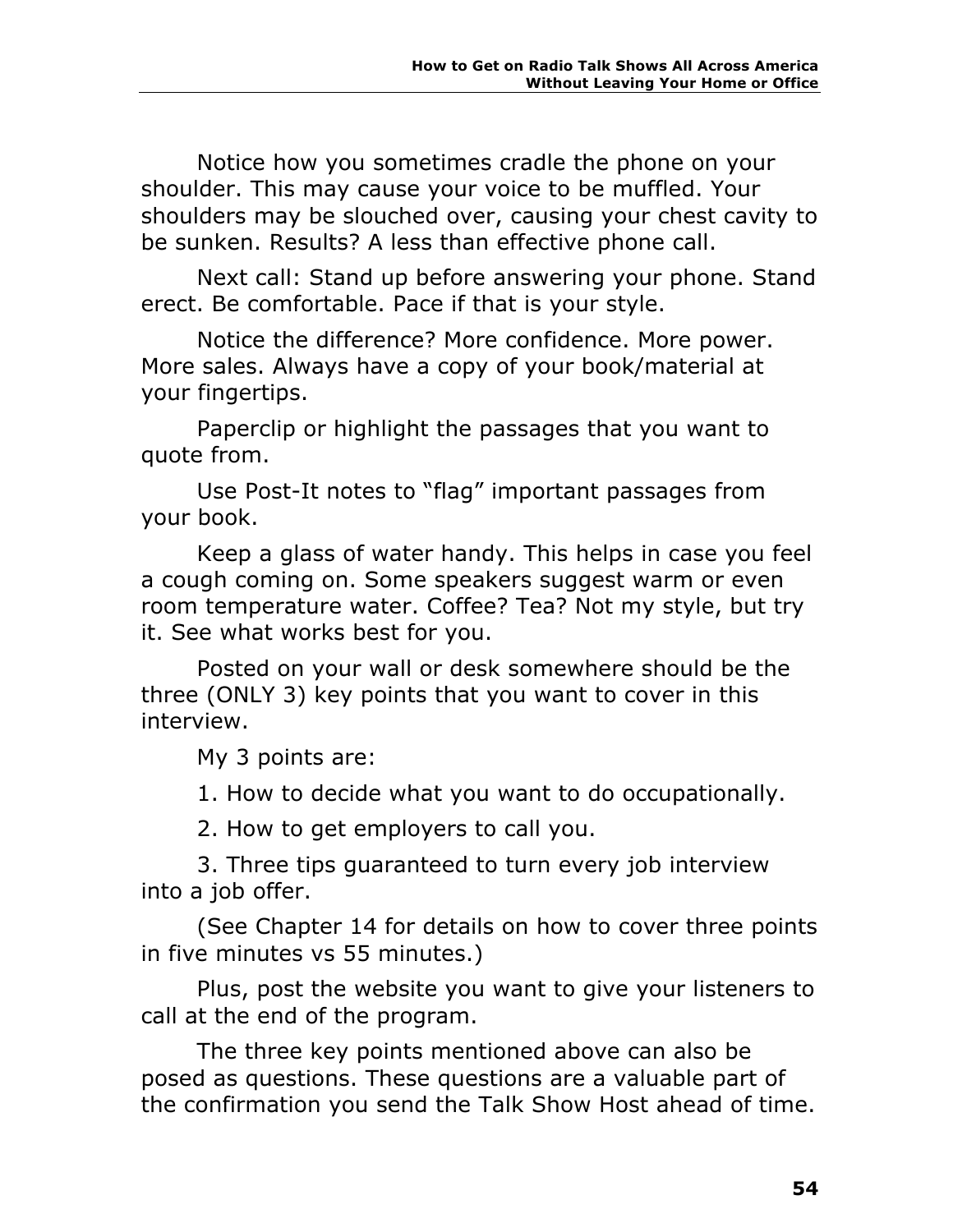## *Chapter 13*

## Getting the Most Out of YOUR Talk Show Interview

Here are some valuable tips to make your talk show presentation ideal:

- 1. Get rid of distractions: kids, pets, family, radio, TV.
- 2. Have a nice quiet place from which to talk.
- 3. Get in a comfortable position. I prefer standing and pacing as though I'm conducting a seminar.
- 4. Use stories, especially success stories from people who have used the ideas from your book or CDs.
- 5. Use quotes from your book, and always refer to page numbers.

Here's another idea to improve the quality of your talk shows:

When a person calls in **always, always** ask for his or her first name. Do NOT refer to the person as "Caller." This is strictly amateurish, and smacks of not caring enough about your listeners who call in to pay close enough attention to them to get their first names. *Use their first name in responding to their question.*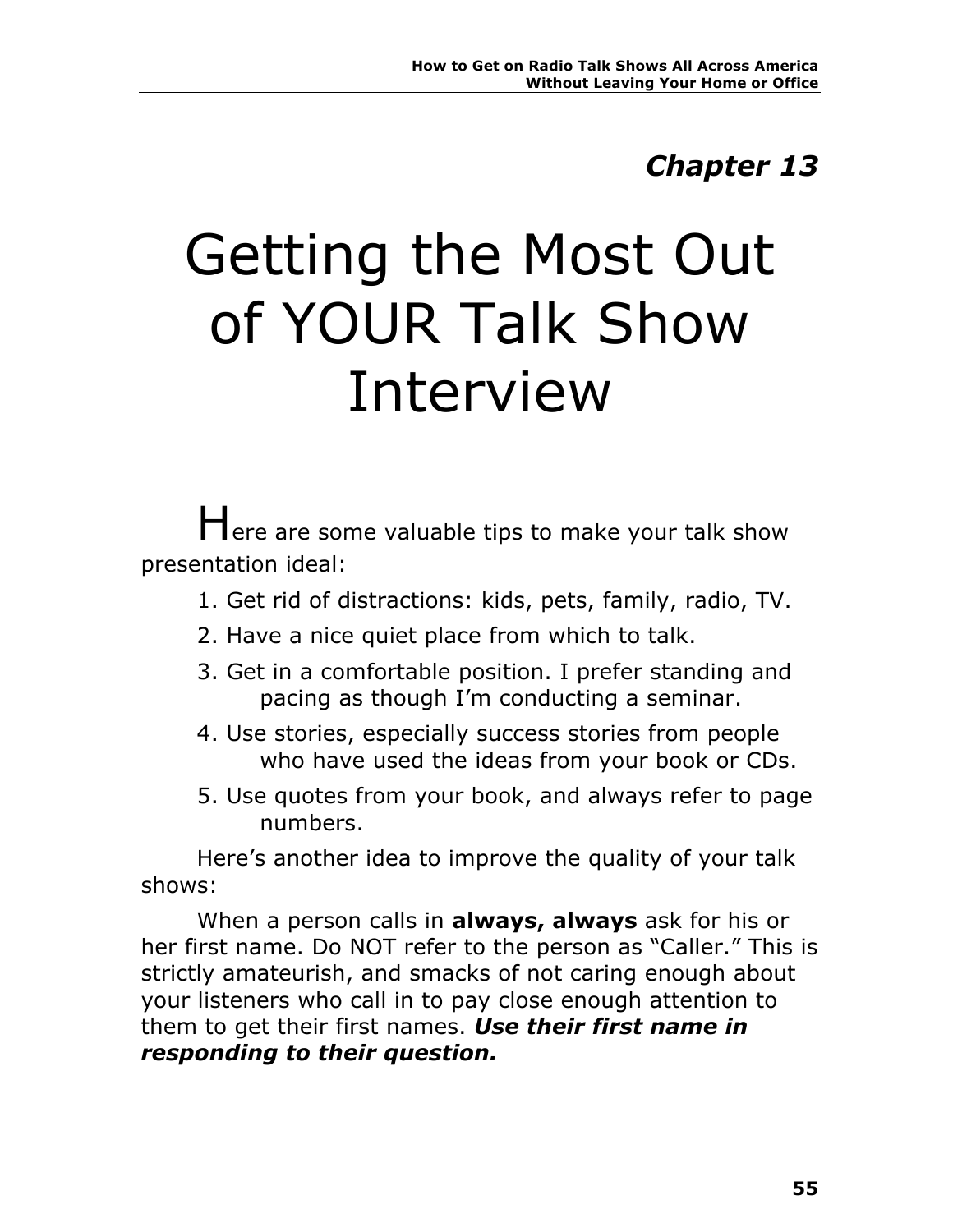In all professional speaker training programs, speakers (and talk show guests) are taught to repeat the caller's question and compliment them for asking such an intelligent/provocative question. Repeating their question does 3 things:

- 1. It clarifies the question in your mind and in the mind of the caller.
- 2. It allows other listeners to empathize with the first caller.
- 3. It allows you an extra few seconds to think through the answer and formulate your thoughts to stay in control.

Another idea:

When responding to the caller's questions, you may wish to include at least one of these phrases:

A. "Jim, here's a 3-step approach to help you decide what you want to do. You may find it helpful to write these 3 steps down."

B. "Sally, your situation is similar to Linda S. on Page 101 of my book. You'll find her case history helpful to you also. Let me tell you about her experience. She went from a \$28,000 per year school teacher's position to a \$75,000 per year job with a large national firm. Here's how she did it . . ."

## **Other Tips**

### **Time Zones**

In the continental U.S. there are 4 time zones (excluding Hawaii and Alaska). Internet Search Engines have an "Image" page where you can download or copy a time zone map of the US. Be sure to mark it " $+1$ "," $-2$ " etc, so that you are always clear of the time you will be on the air.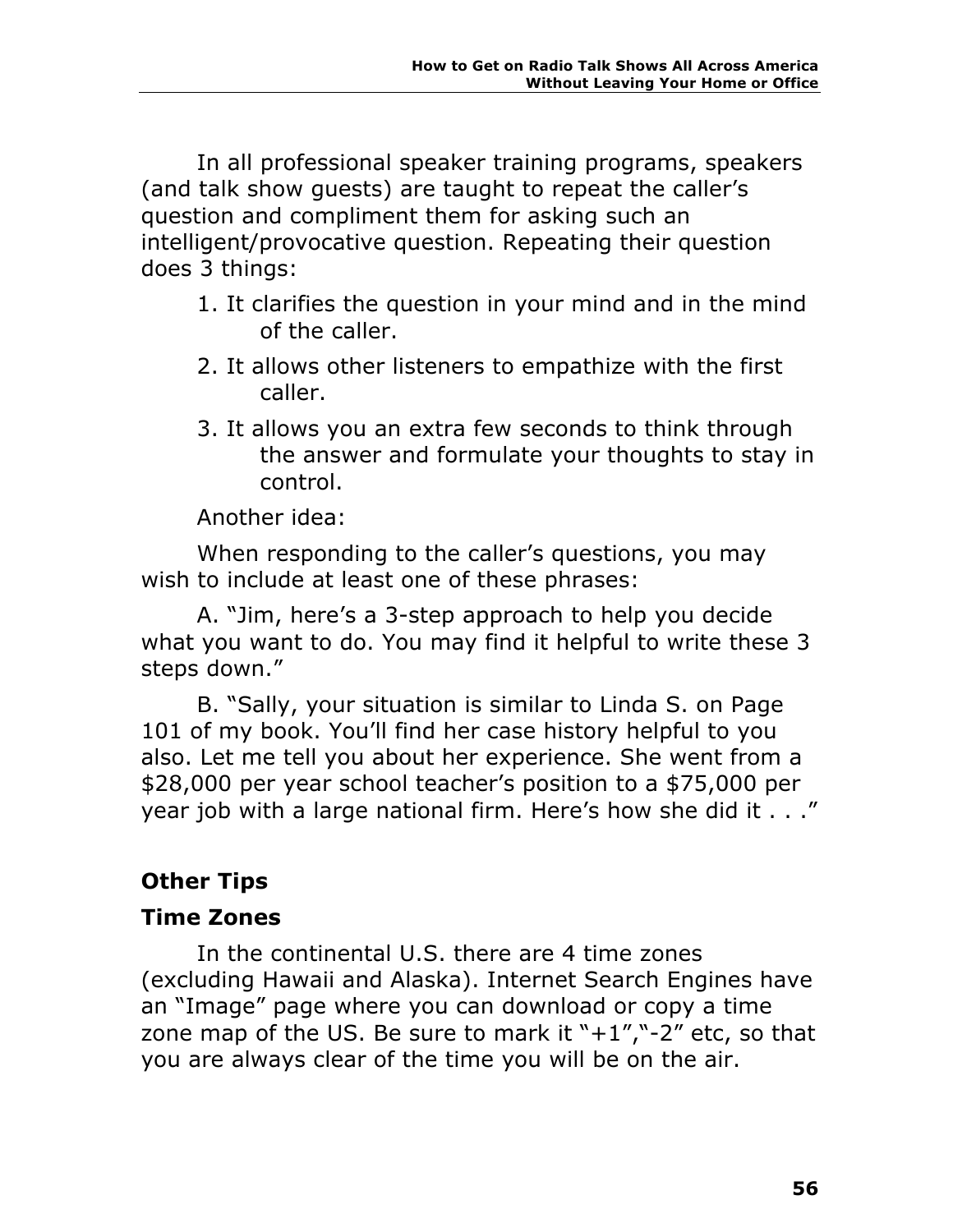*It's imperative that you take time out before going on the air to review the Radio Talk Show Confirmation Sheet.*

- 1. Highlight the name of the host.
- 2. Repeat the call letters of the station several times to yourself.
- 3. Make certain that you have the name of the program clearly in mind (and use the name of the program in your conversation with the host and listeners).
- 4. Also highlight the city and the state. People love it when you use these points of reference in your show. "It's a pleasure to be with you, Jane Show Host, and to be able to talk with your listeners in Kalamazoo."

I never turn my computer off. Before going on the air, I go to www.maps.google.com to the state where my show originates. I study the map and jot down the names of the surrounding towns, especially the name of the county in which the station is located.

Mentioning the names of the cities and county lets the host and listeners know that **you care**.

I learned the hard way that it's not always best to rely on my memory alone. One of the earliest shows I was on originated in South Bend, Wisconsin. My memory told me that South Bend (the one that I knew of) is in Indiana. Only after mentioning Indiana twice did the host politely correct me by saying, "We're in Wisconsin."

**That** was the last time that I relied strictly on my memory.

To make your show appearance a memorable one, let's talk about how you can

### **Leave Your Listeners With Something of Value!**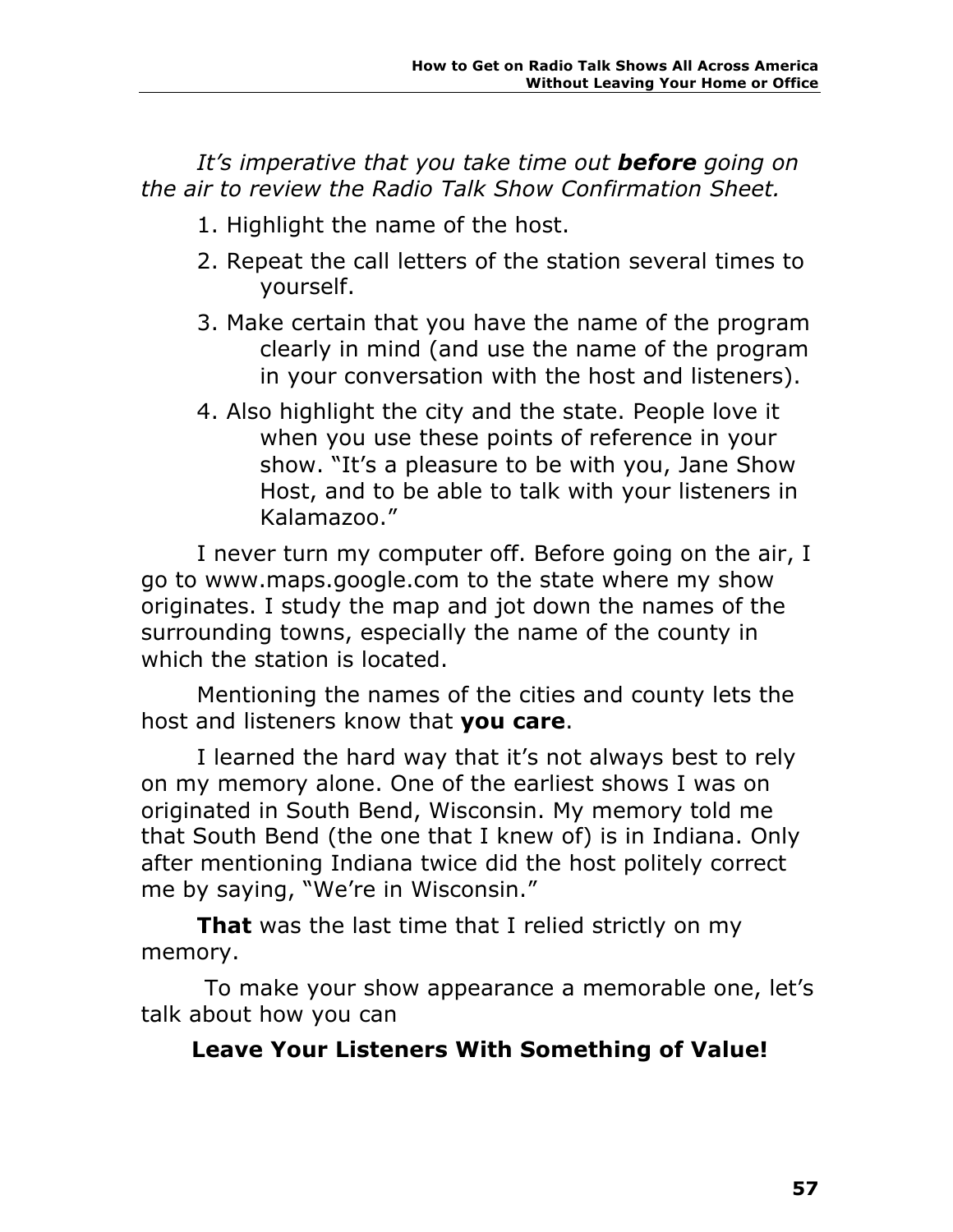## *Chapter 14*

## Leaving Your Listeners With Something of Value

Here's a tip on how to turn every talk show guest appearance into a **successful** talk show guest appearance.

During the first two months of being a guest on Radio Talk Shows I found myself reaching a plateau. I was getting results, but



*not* GREAT RESULTS. I decided it was time to do some homework or research. I kept my radios at home and in my car tuned to talk

shows all the time. Talk shows became my most consuming passion. You know how it is when you are IN LOVE?

You can't think of anything or anyone else. Well, that's where I was at that time . . . **in love with radio talk shows.**

I listened to hundreds of guests on hundreds of programs. Many of them were good. Some of them were not so good. But they all had a common thread. They were all **alive and in love** with their topic.

Then one day . . .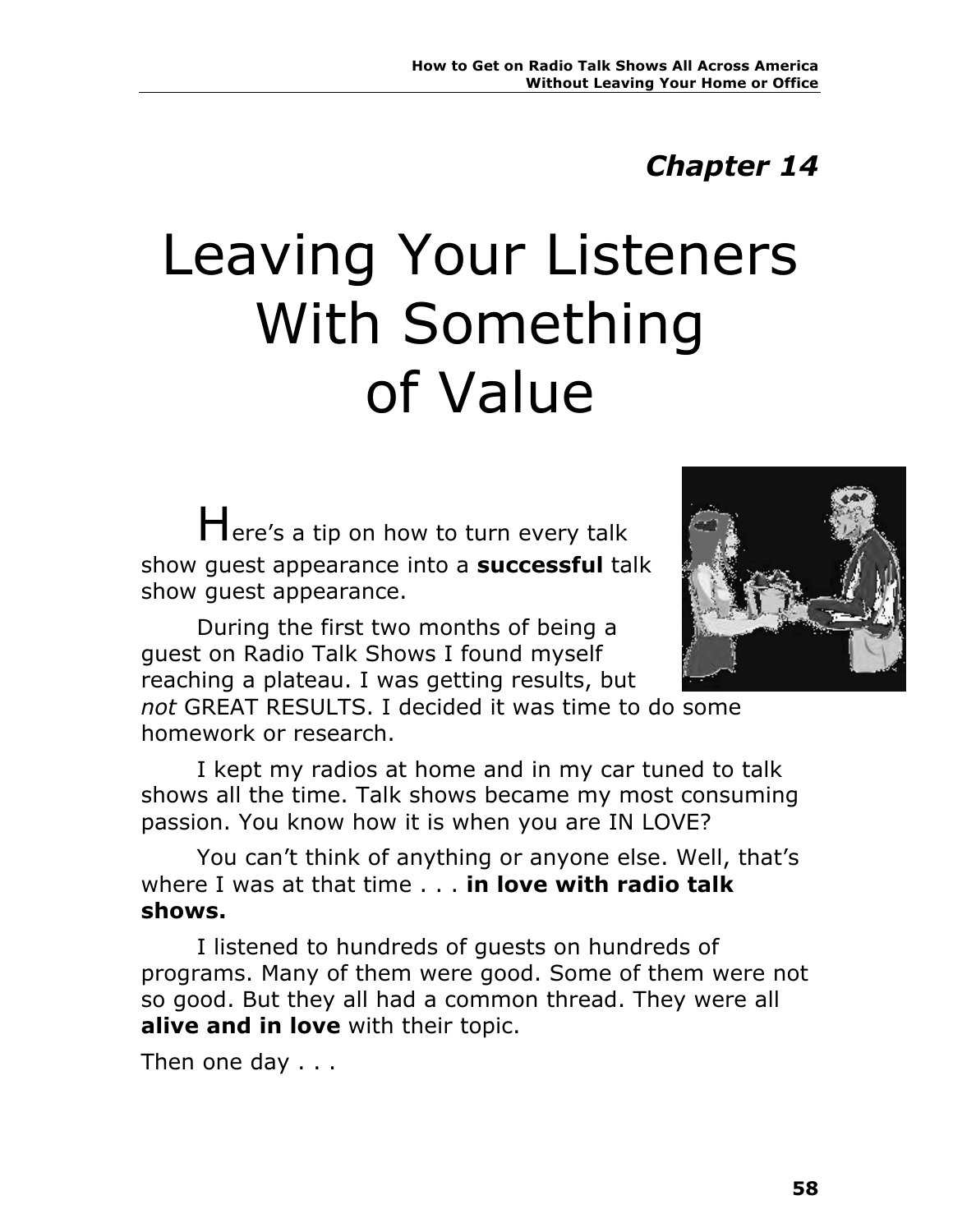I heard a guest who was not only in love with his topic, but who **loved it with a passion**. He wanted to make sure that his audiences got the most out of his talk. He left me with a **key** that turned my talk show experiences from good to **great**.

Every talk show after that became an extraordinary one. Every show became better than the previous ones. Every talk show now has a plan, a purpose and was achieving outstanding results.

The Key?

### **Get the Listeners Involved!**

\*\*\*\*\*\*\*\*\*\*\*\*

### **Getting listeners to go online and order your book**

I decided that regardless of the length of the show (fifteen minutes, thirty minutes, or a full hour), I would always promise my listeners that they would receive three things from me by staying tuned to the program and station I was on.

Here's my promise to my listeners:

- 1. Tips on deciding what they want to do occupationally
- 2. New ideas on marketing oneself in a nontraditional but very positive manner
- 3. Three steps I guarantee will turn every interview into a Job Offer

You might be asking, "How can you squeeze all that into a 15-minute talk show?" It's easy. I just keep in mind that my audience of listeners is the most important reason that I am on the show.

Each of these three keys can be covered in two-to-three minutes (if need be). I can also expand each one into 10-to-15 minutes if time allows.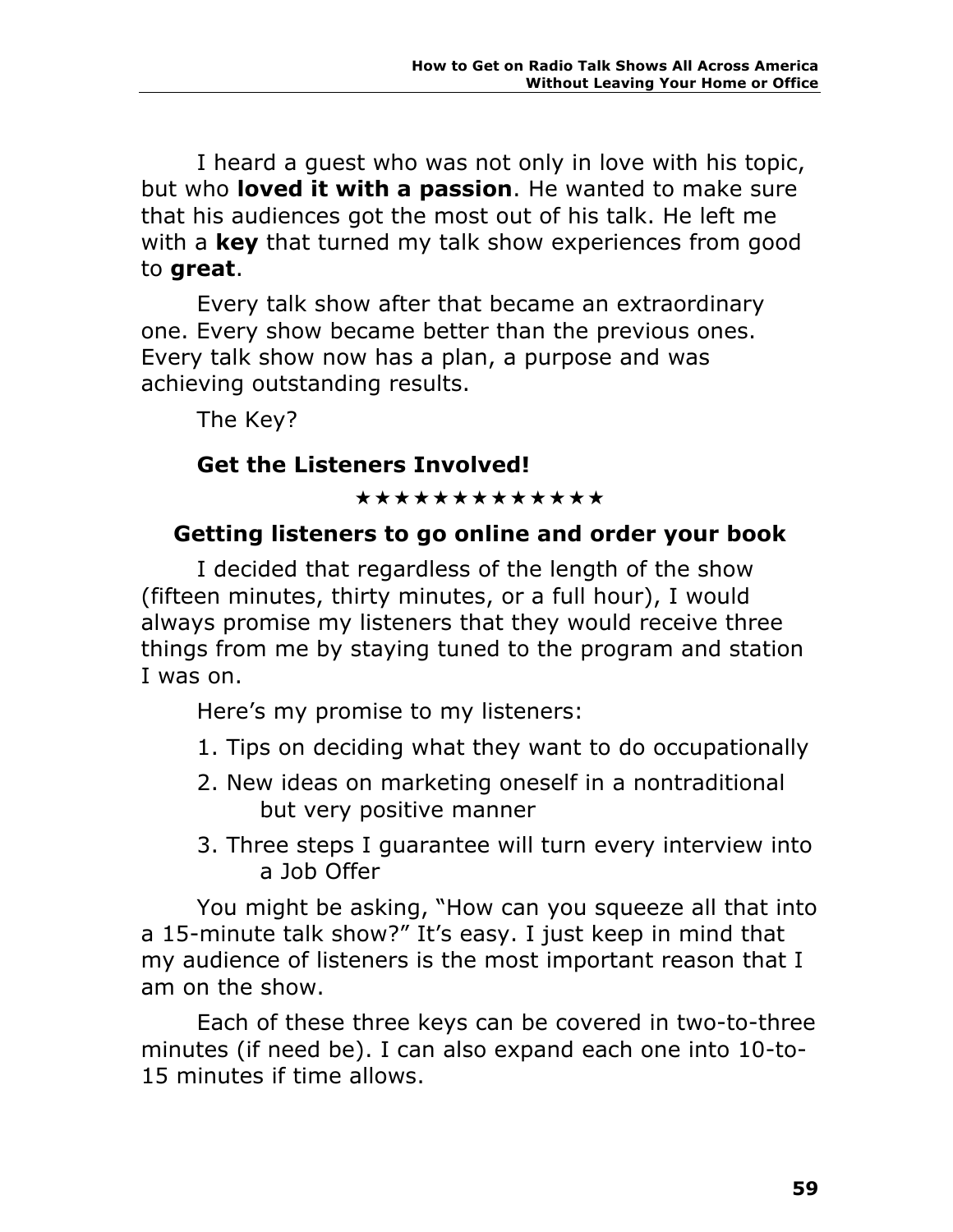The expanded version includes additional examples, stories and incidents from seminars that I've conducted.

Listeners love to hear success stories. They want to know that others have done the same thing, and that they can do it too.

Nothing succeeds like Success. It's true. Sprinkle your interviews with success stories - stories about younger people and older people, stories about Easterners and Westerners, from the North and from the South. People all over America are alike. They want to succeed.

I attended the national convention of the National Speakers Association in Chicago. I sat near the front of the room at the closing banquet to hear Bob Richards. (For you younger folks Bob was the decathlon champion in the 1952 Olympics, and also the 'Wheaties man on TV' in the 1950s.) He left me with a 4-step formula that has proven successful in all of my talks.

Bob's formula?

- **1. You can do it!**
- **2. Don't give up!**
- **3. In America your dreams can come true!**

#### **4. God will help you!**

You can't fault success. Bob Richards has given over 14,000 talks across America in the past four decades. He's used this formula every time. So if this formula works for Bob, **why not for you and me**?

Keep learning from every one of your experiences. You, too, will grow into the success that you want to be.

Now that my show format was getting better I wanted to make certain that listeners were able to contact me to order my book.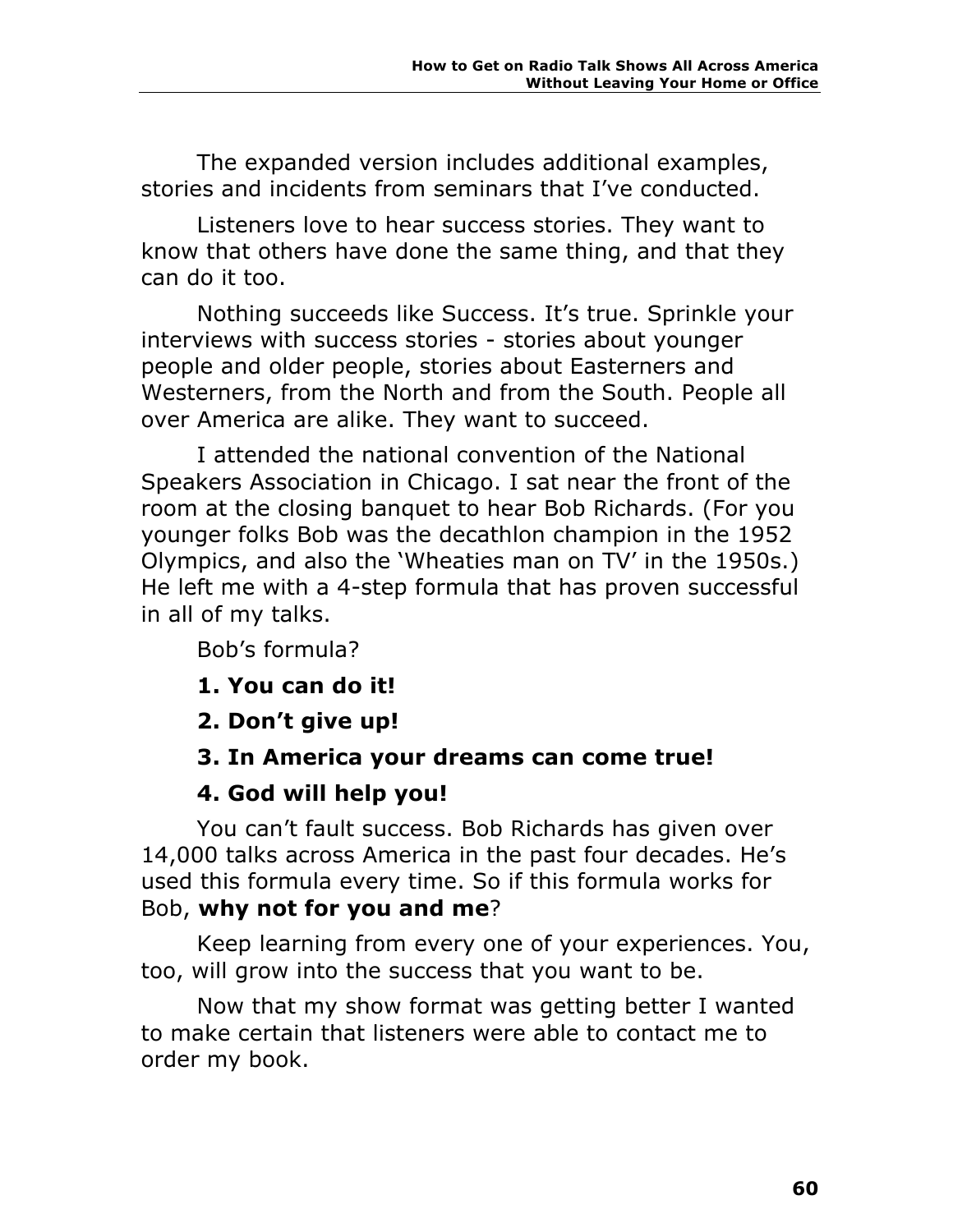Here are more ideas on getting greater response to each of your radio talk shows:

Key #1 is to get listeners involved. Not only do you want them involved in listening to you, but also you want to give them a reason to stay tuned and to call in (if this is a call-in type show). Challenge them by making commitments and promises that you, of course, can fulfill. For example, on the front end of the program I tell the radio talk show host that I've created a **new** way to get jobs and GET EMPLOYERS CALLING APPLICANTS . . . and all this without resumes. I tell my listeners that resumes are left over from the 1970s. I then give them my favorite quote:

## **"If you do what you've always done . . . you'll get what you've always gotten.** *Is that enough***?"**

Think about this: If resumes worked, wouldn't everyone in America have a job?

So, let's do something different. That something different is the GOLD FORM that is highlighted in my book. Of course, this gives the host a perfect lead in to asking, "What is the Gold Form?" and "How did it come about?" etc.

Key #2 to getting listeners involved is to promise them something that they can use **right now!**

For example, about half way through the show I listen for the host to announce a break for commercials. I then jump in with: "When we come back, let's ask my listeners to get pencil and paper.

I've got a 3-step formula I guarantee will turn every job interview into a job offer."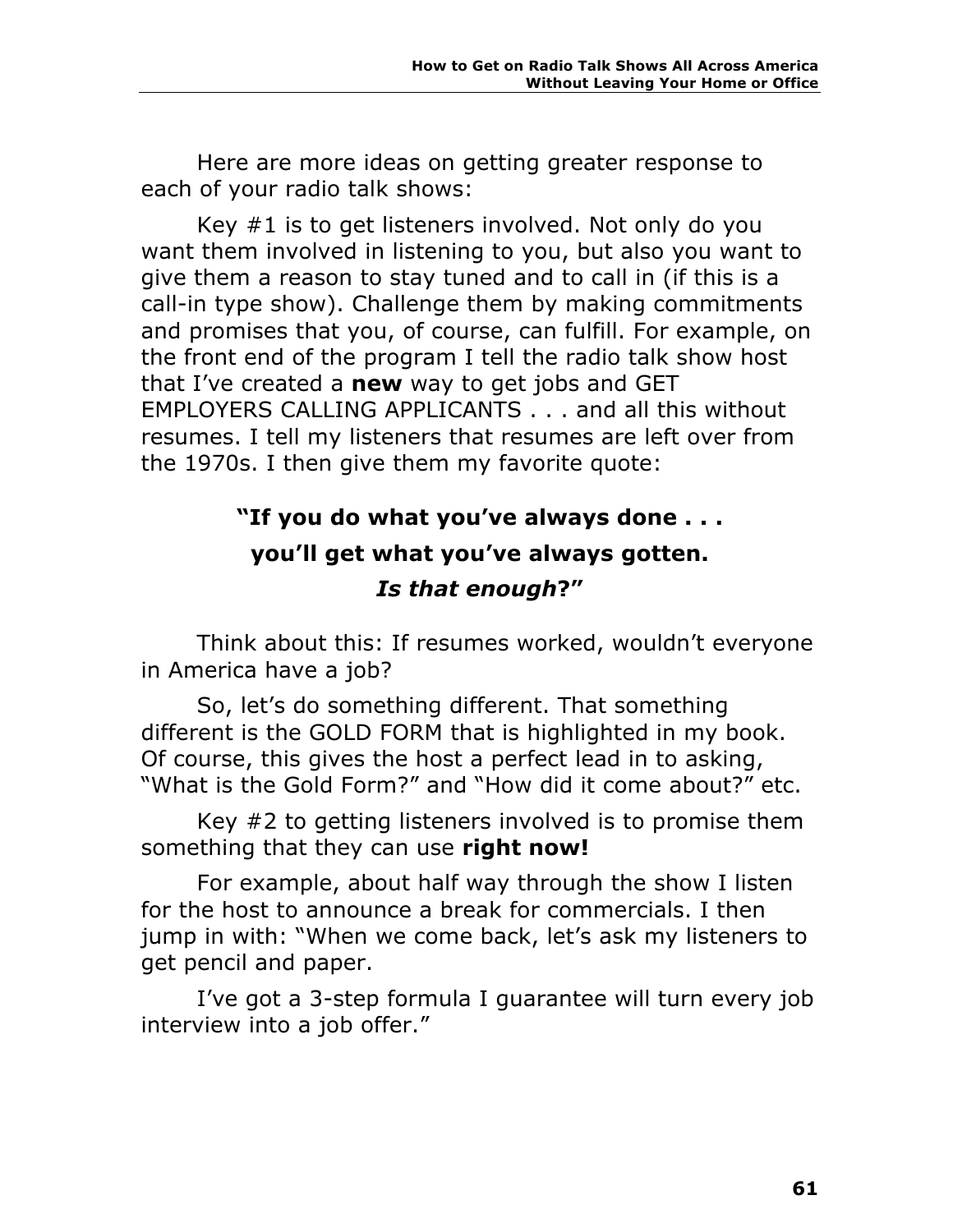Let me ask you. Who could say **no** to that question. Are any listeners going to turn to another program?

When I come back from the break, I remind listeners to get pencil and paper to write down the 3-step formula to turn every job interview into a job offer.

This is not a gimmick! This 3-step formula is part of the nuts and bolts in my book, *How to Get the Job You Really Want and Get Employers to Call You*. This 3-step formula (to the best of my research) has not been talked about or written about in ANY book on career change. Plus, following up on the students in my seminars proves that this 3-step idea works, and **gets people job offers**.

> *I proudly keep a letter I received from a listener from Garden Grove, California. She wrote me that the only part of my talk show interview that she heard was the 3-step formula to help a person turn a job interview into a JOB OFFER. She said that she was on her way to an interview and thought, "What have I got to lose . . . I'll try Joe's ideas." She closed her letter with, "Joe, I amazed myself. I used the 3 steps you gave me on the air, and GOT THE JOB! P.S. Please send me your book. I want to read about the rest of your system."*

Of course, when these listeners have written down the 3-step formula, they still have the pencil and paper in their hands. So that when I give out my website to order the book, they are ready and don't need to hunt for paper and pencil.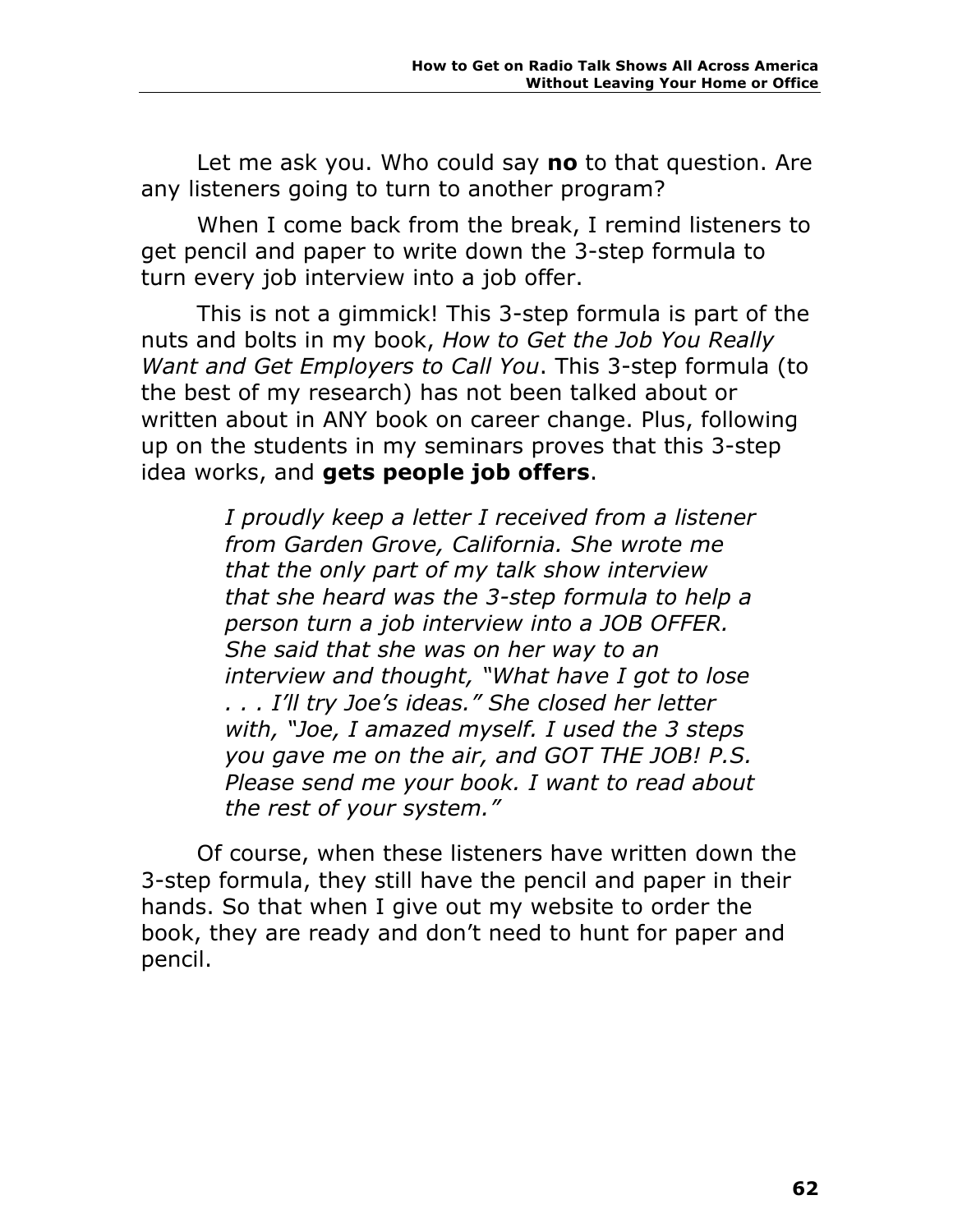Key #3 is to make sure that the host AND the producer AND the switchboard of the radio station all have your website ahead of time. You'd be surprised how many people call the station long after the program is over asking: "How can I reach Joe who was on your station last week . . . last month?"

A one-minute call to the station's switchboard can produce extra orders. Ask the receptionist if you can leave your website with her in case listeners call the station after you are off the air.

I get orders weeks and months after the show is over.

Study these keys. Use these tips. They work for me. They can work for you, too.

Have listeners get paper and pencil so they can write down:

#### **l. Their perfect want ad idea.**

- **2. Three keys to turn every job interview into a job offer.**
- **3. The website to order your book.**

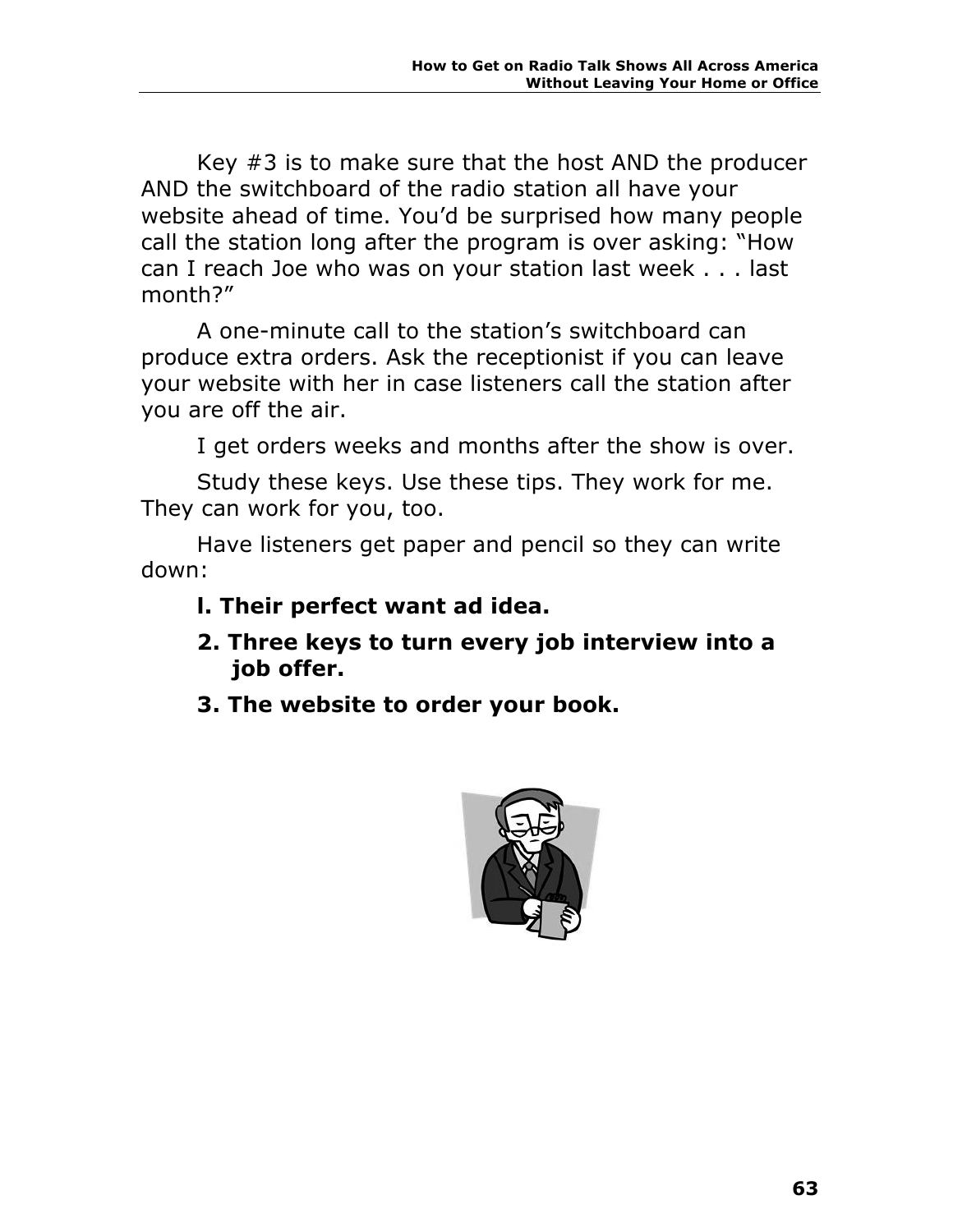## *Chapter 15*

## Order Fulfillment and Streamlining Your Mail Room Procedures

How long should it take for you to fill orders for your book, CD or DVD?

Today I use the U.S. Postal Service to ship all my orders via Priority Mail which takes two days between major cities, and three days between all others. At the printing of this book, it is still less than \$5.00.



What's surprising is the number of people who request Federal Express or similar overnight service. I guess we are into a Do It Now World, aren't we?

Here's another area where I discovered that time **really**  is money.

My book orders come in spurts. Every time I do a talk show 95% of the orders come in via my email the same day. These orders are all credit card orders of course.

I always want to be able to fill and mail out these orders the SAME DAY they are received (as I promise on the radio). To keep me in a position to do this, I always have a stock of books ready to mail.

Here is how I handle my operation: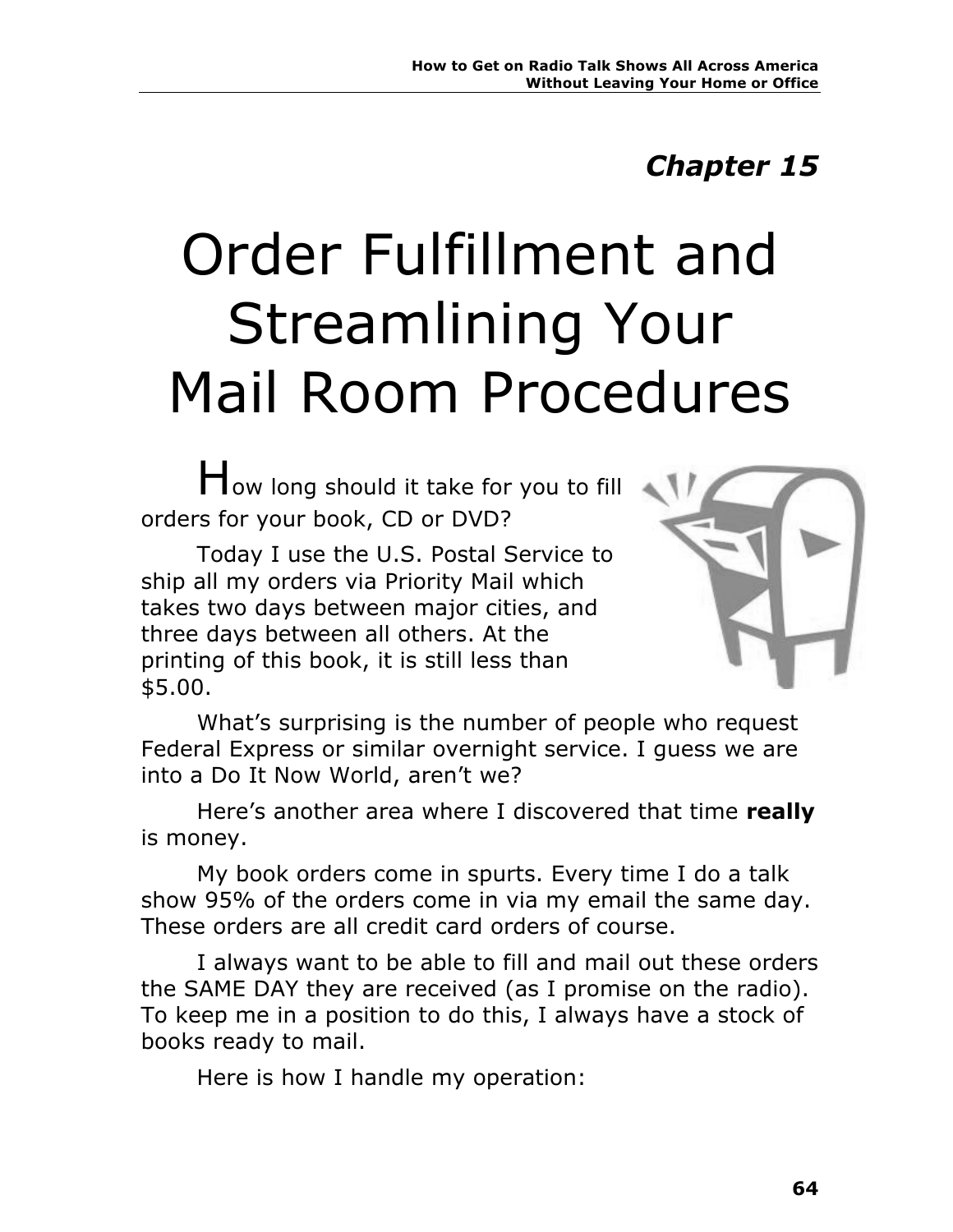Once a day I pull up all of the orders that have been emailed to me. I put them onto my database program and print out personalized invoice/receipts and mailing labels for each order.

I then have one of my Assistants package up the products and send them out.

I once hired my neighbor, Mark, to work as my parttime mail person.

He was an 18-year old who was in his last year of high school. Every day after school (about 3:30 PM) Mark checked in "to see if there was anything I wanted done."

As a business major, Mark was fascinated by the mail order aspect of my business. He was receiving a practical education in business while I was getting responsible parttime help at a reasonable cost.

Mark did whatever it took to get the job done: collating, stuffing, sealing, stamping and labeling. With this process I was always several days ahead in the book readiness department. So when the orders came in, I only had to apply the labels and drop them in the last mail pickup (which is 5:30 PM near my home office).

Anticipating a run of talk shows is always a good idea. Make sure that your supply of books and materials is always far enough ahead to cover the needs for the next three or four weeks (or whatever length of time it takes you to reorder).

Here's another idea to make this project **fun**.

Keep a tally on the wall of your 'mail room' of the number of orders you receive each day. A simple chart with the date, and the number of credit card orders and mail orders and a total should do it. By keeping this tally sheet up to date you'll know how many books you have mailed out each day, and also 'month-to-date' and 'year-to-date.'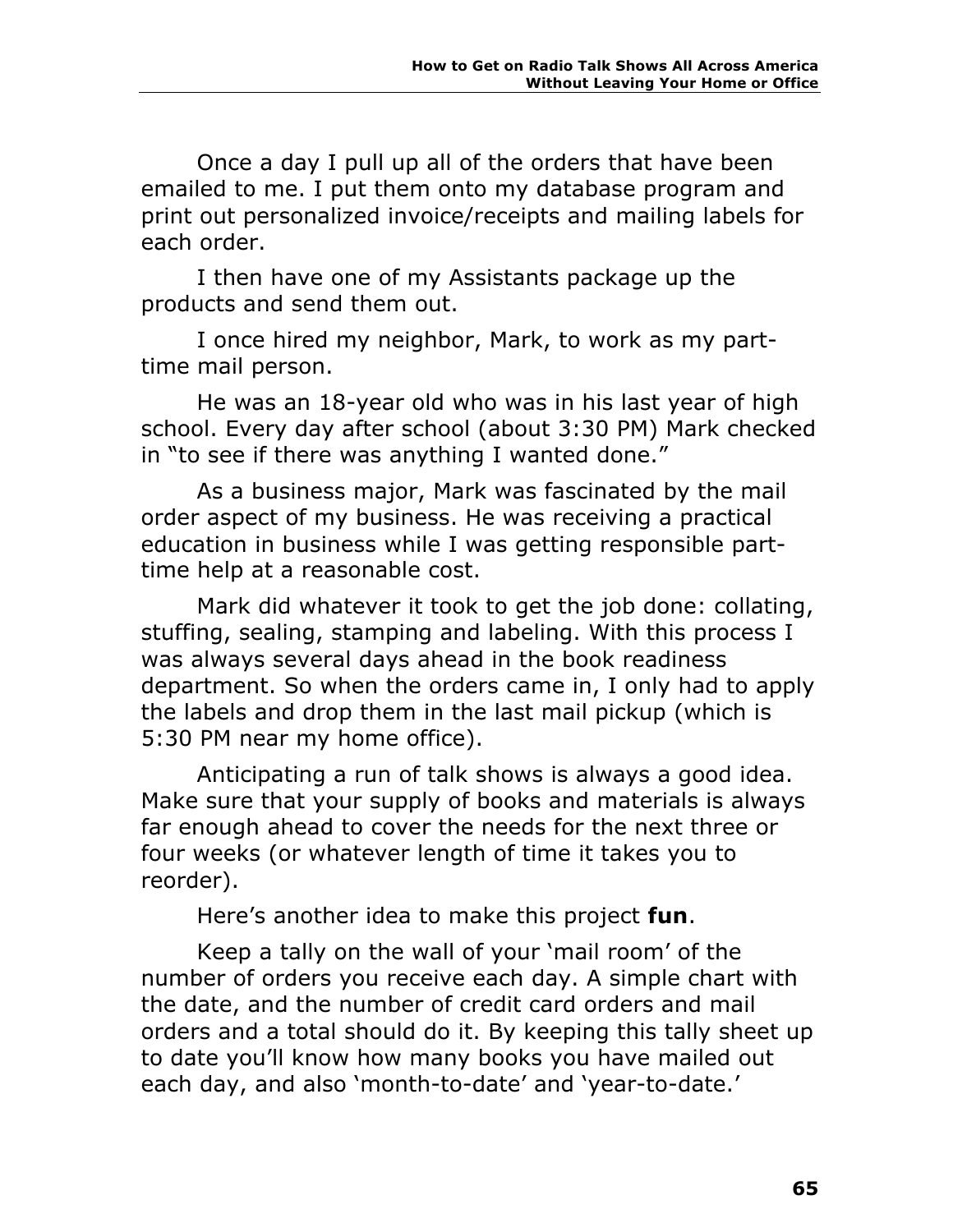It's always fun to try to "beat last month."

Make sure you include rewards or prizes (even an ice cream cone). Remember you don't have a boss - unless you look in the mirror.

Challenge yourself.

Create a contest for yourself!

Make it fun … because it is.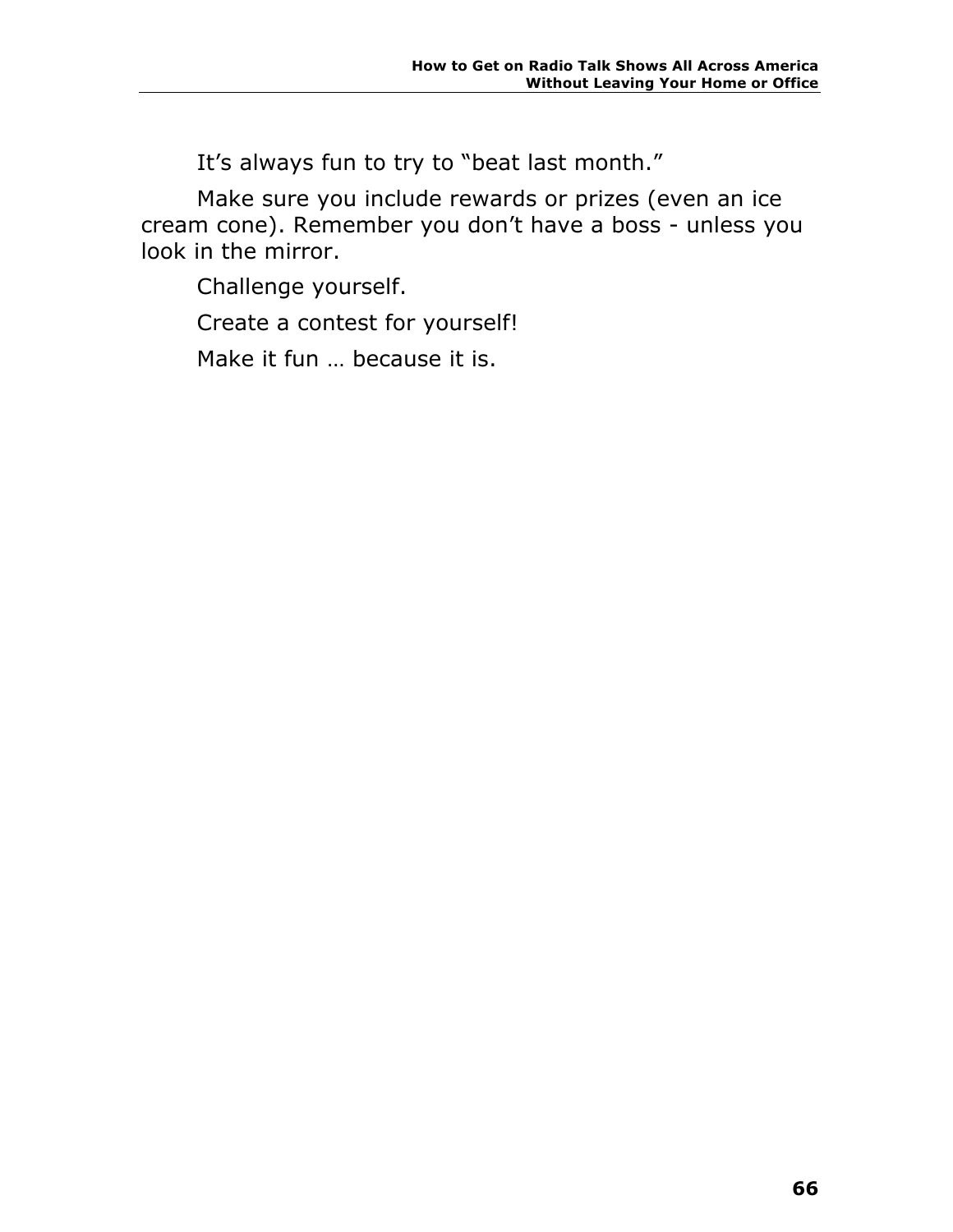# Getting Invited Back On the Same Show Again and Again



Here's how to get repeat bookings.

Anyone can get a radio talk show booking one time.

The real secret or key to success is being invited back again and again. Here's how to get that happening in your life.

First, you want to be **so good** that you will automatically be invited back. Second, structure your presentation so that you are planting seeds that will sprout in the near future.

Seeds? Yes, like: "I'm sorry we're running out of time. I have so much more to talk about that could help your listeners on KXYZ. I hope we can get together again soon to discuss \_\_\_\_\_\_\_\_\_\_\_\_\_\_\_ and \_\_\_\_\_\_\_\_\_\_\_\_\_\_\_\_."

Plus, follow up every program with a handwritten Thank You note or Appreciation-Gram.

People never forget folks who remember to say Please and Thank You. Most of us were taught these two words and phrases by our parents, but sometimes I think that "we are all grown up" now. we don't need to use them anymore.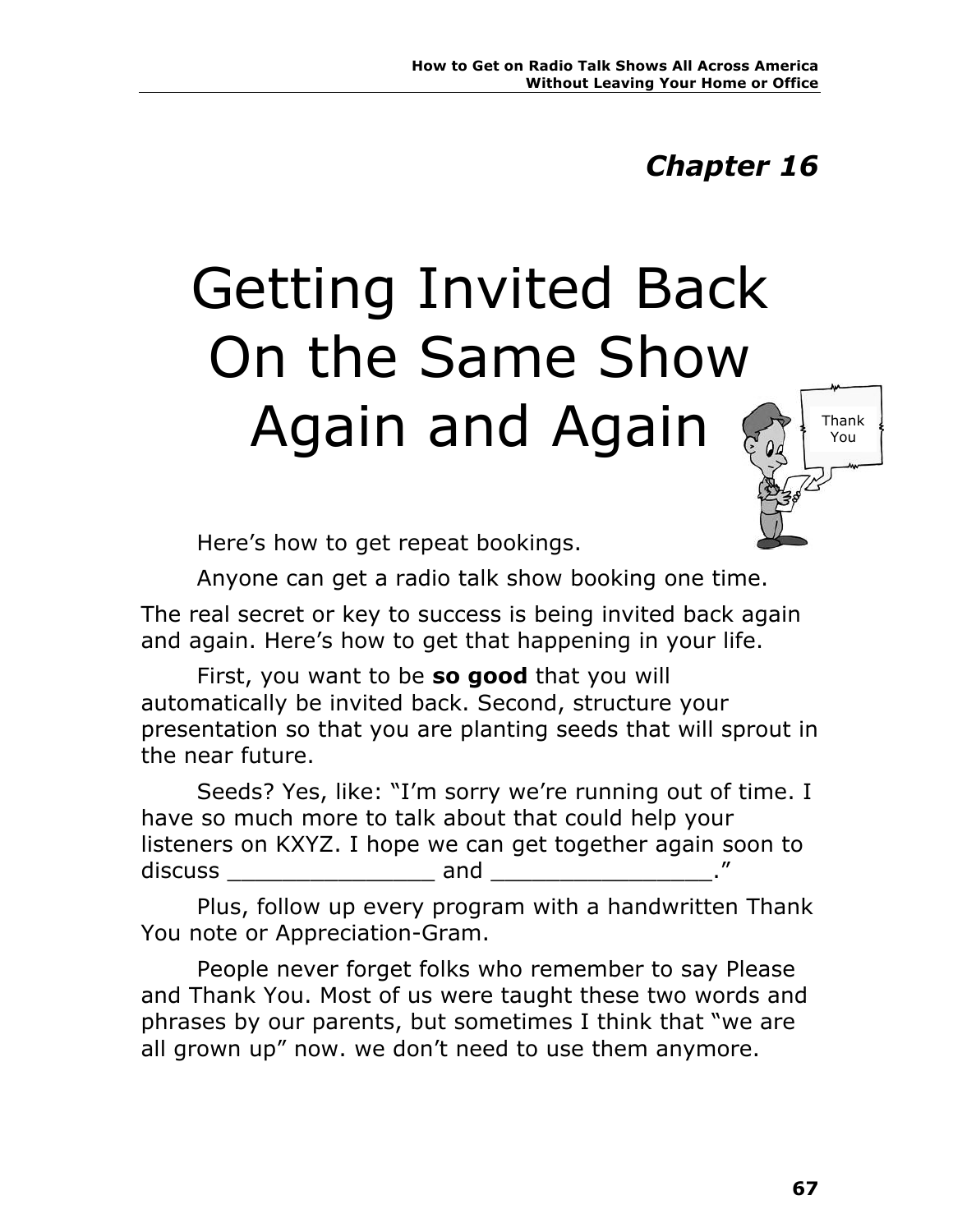If you want to be different, be different in a positive way. **Always** remember to say Please and Thank You. Better yet, always do it in writing (**handwritten preferred**). You will not only be remembered but be asked to return again and again.

I've been on several stations four or five times and plan to become permanent fixtures.

You can be, too.

This is a sample of the Appreciation-Gram that I use in my correspondence with Radio Talk shows.

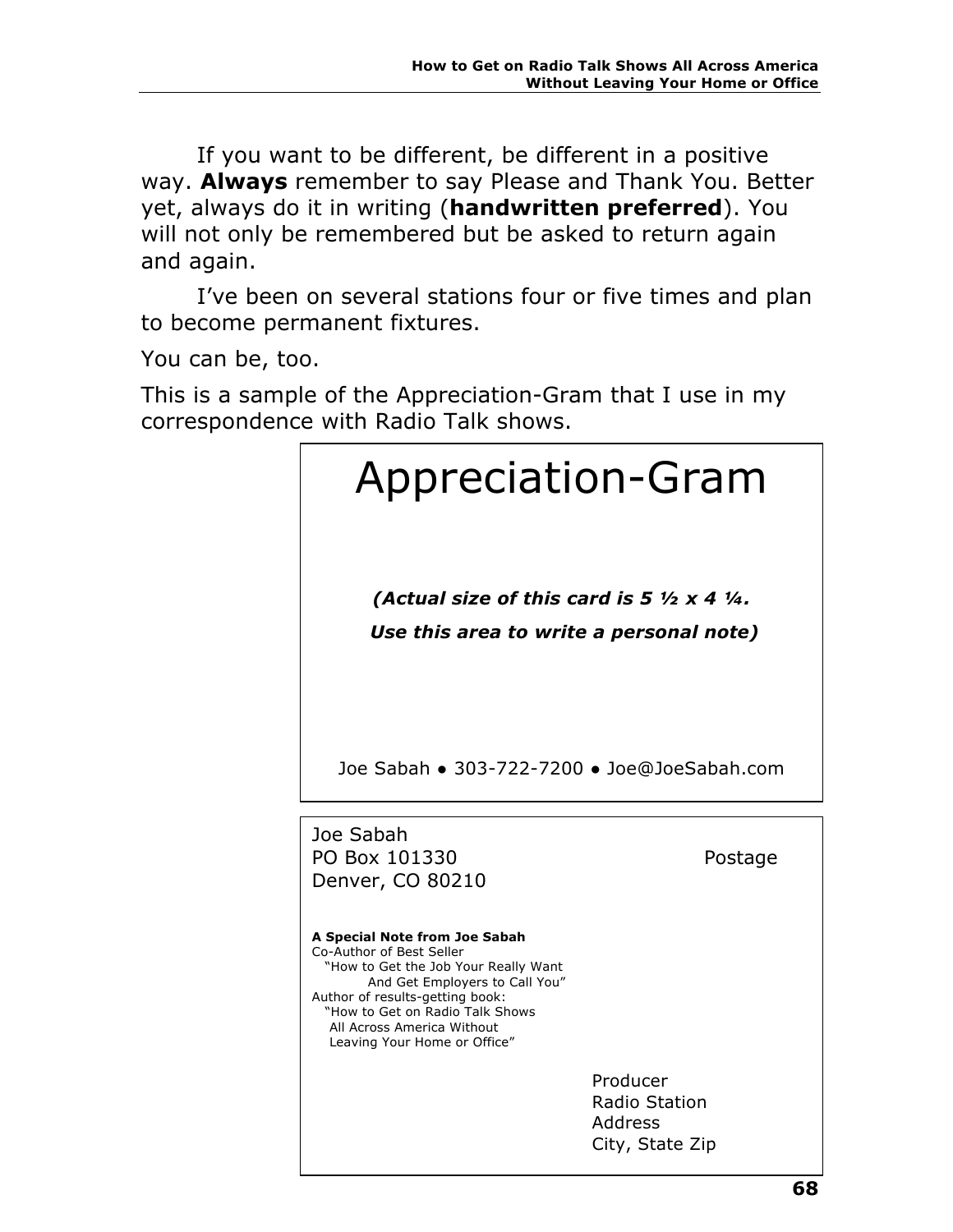# More Stuff That Works!

How do you keep going when things are not 'coming up roses'?

Above my desk I keep cards and letters from folks whose lives have been changed by ordering my book.

For example: Delores and Don of Bothel, Washington wrote me that by using the ideas in the JOBS BOOK they have generated four jobs: two for Delores, one for Don and one for a friend of theirs. In a card that came right before Christmas, they wrote: "God bless you for all the help you gave us when we were down and out."

Another letter from Albany, New York invites me to come to Albany and conduct a seminar in person. The writer of this letter is offering to sponsor the seminar and fill the seats with people.

Then there is the Mickey Mouse letter from Doug. (actually written on Mickey Mouse stationery and mailed from Orlando Florida).

After being a guest for the second time on a Chicago, Illinois station, I received a request from a mother in Flossmoor (near Chicago) to send the book to her son who was in his junior year in college. Doug was interested in a summer job.

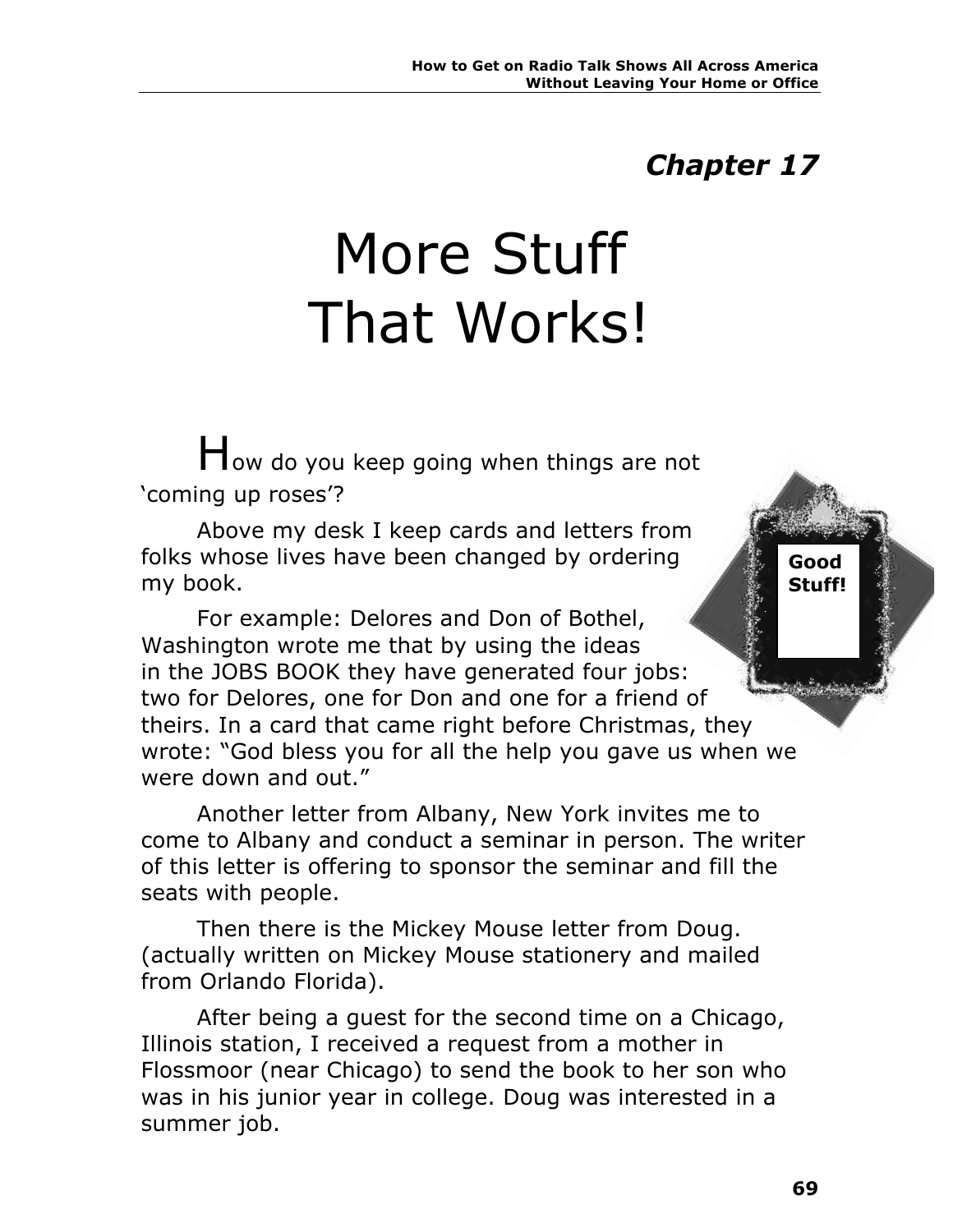I'm delighted every time I read his letter.

"Dear Joe,

Thanks to you I was one of only two persons selected from my college campus to be invited to 'work' at Disney World in Orlando, Florida this summer.

Over 300 persons applied for these two jobs. I knew then that I would have to do something different to stand out from the crowd. The 'something different' I used was the idea in your book, *How to Get the Job You REALLY Want and Get Employers to Call You.* I created my own 'gold form' and used that instead of a resume. It worked. I got the job I wanted for the summer.

Doug

P.S. When I graduate you can be sure that I will use the 'gold form' idea again to get a permanent job. Thanks again."

Good Stuff!

#### \*\*\*\*\*\*\*\*\*\*\*\*

# **Even Talk Show Hosts Use the Gold Form With Success**

I was invited to be a guest on an Illinois radio station for the second time. The host was as cordial as he was the first time. As I were finishing up the show, the host asked, "Joe, would you stay on the line after we're off the air?" I said, "Of course."

He concluded his program. Then off the air he told me, "Joe, this is the last time that we'll be together on this station." I asked him to elaborate further. He exclaimed, "The Gold Form works!"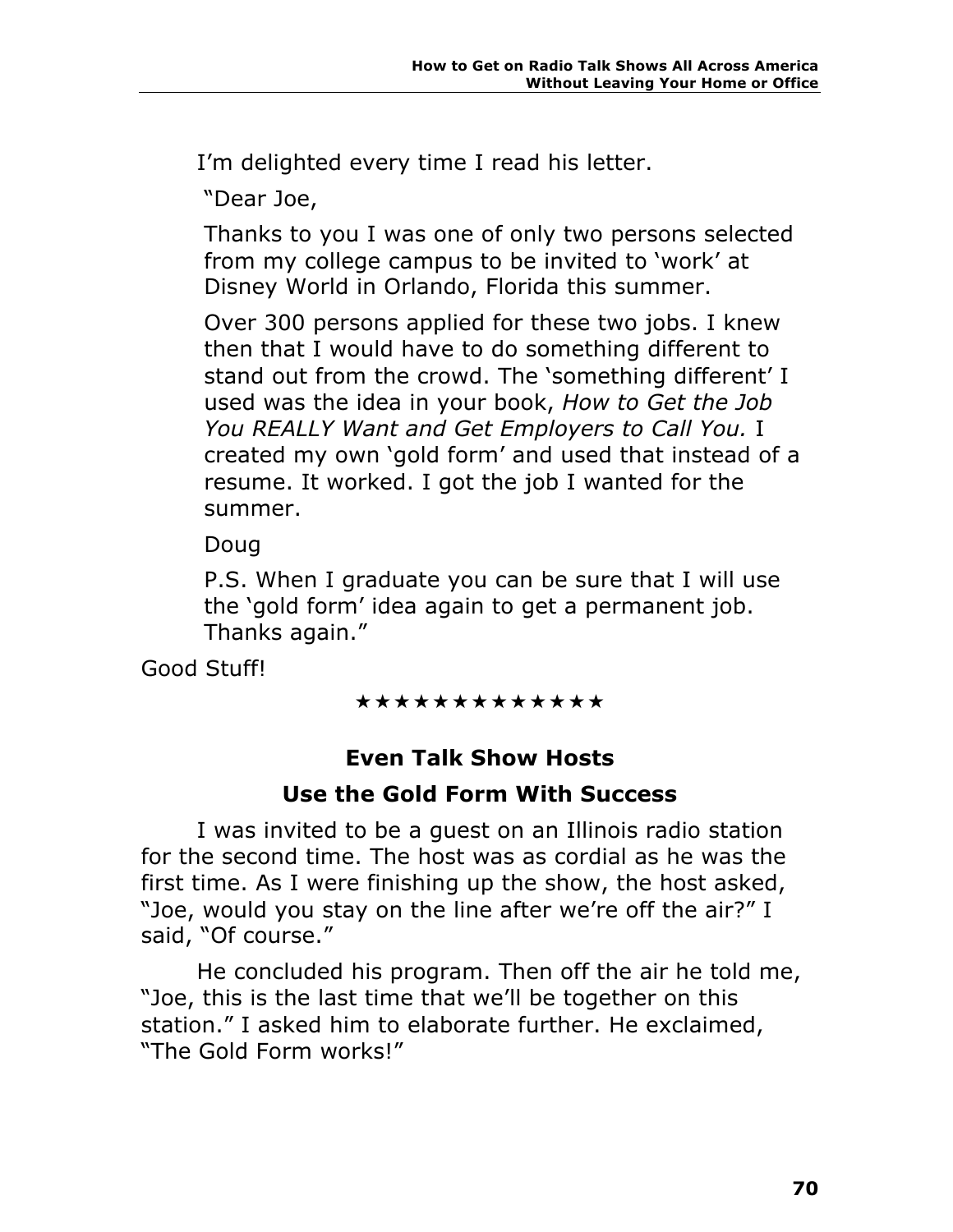Still puzzled, I asked him to explain.

"**I used the Gold Form and got another job**, this time with a much larger radio station. In fact, it's with a satellite network."

I'm sorry to lose Tom as a talk show host for his former station, but he has sent me a copy of his Gold Form, and his new affiliation.

Next step: Another contact for a talk show on a Satellite network.

## **What to Talk About During Commercial Breaks**

One of the most interesting interludes I experienced was during a commercial break on a major 50,000 watt station.

My favorite question to hosts is, "How did you get into radio?"

My host, Jim, excitedly told me about his varied background of selling, hotel management, etc. and confided, "I didn't have any radio background until I came to this station."

"But," he went on, "when I was seven years old I used to set up the card table in my family room. I'd drape a blanket over the table. Then I'd sit underneath my makeshift 'studio' and spin 45 rpm records on my little record player. So I guess you'd have to say that I've ALWAYS had a dream to be in radio."

So here I am – over 30 years later . . . **Living My Dream!**"

#### \*\*\*\*\*\*\*\*\*\*\*\*

# **Congratulations and best wishes to you as you Live Your Dream and**

**Get on Radio Talk Shows All Across America**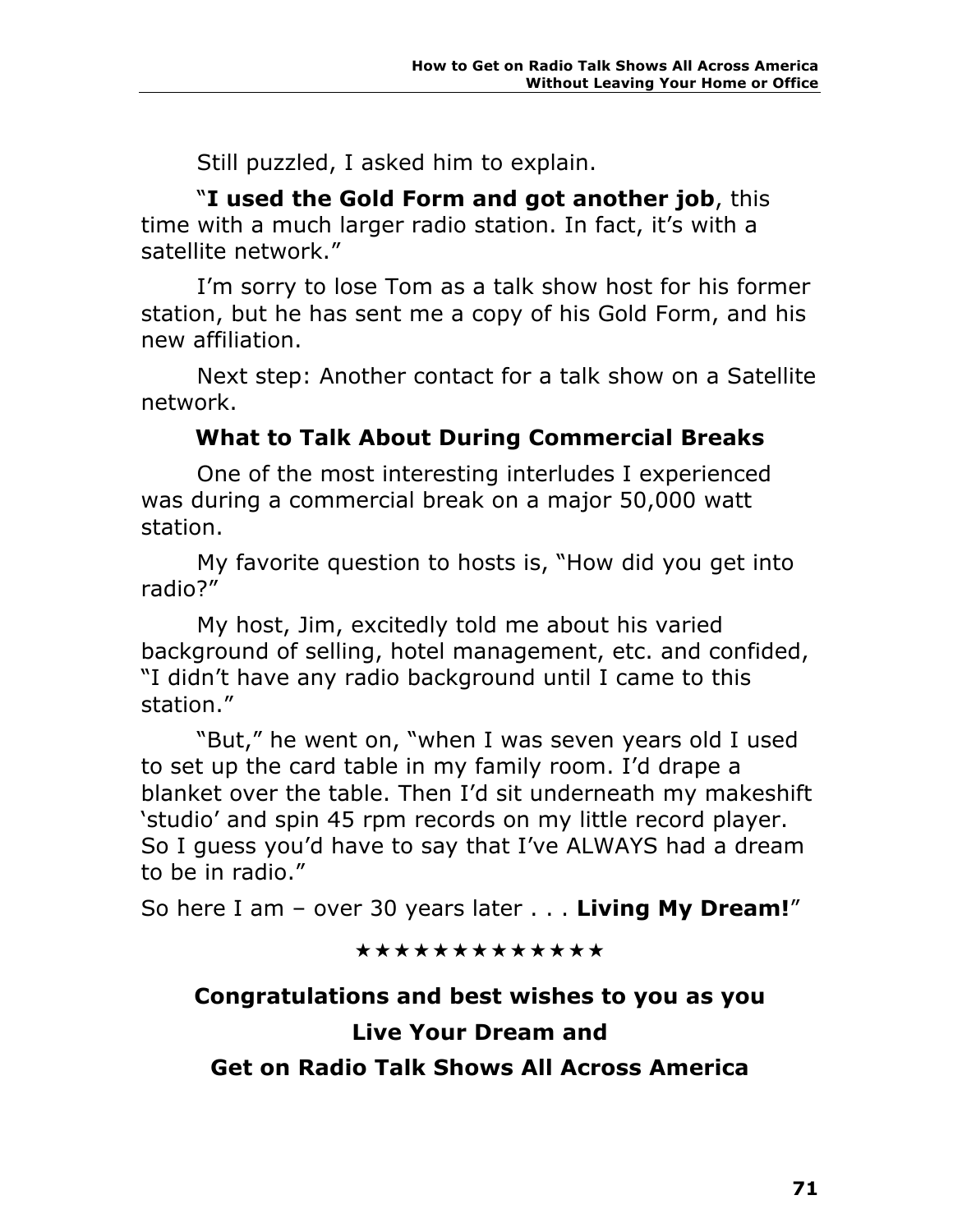I have one request of you: when you are booked on a Radio Talk Show in the Denver/Boulder area, please call me at 303-722-7200 or email me at Joe@JoeSabah.com

I will not critique you. I simply want to hear your passion and possibly call in to the show.

*"Stay Well"*

*Joe Sabah*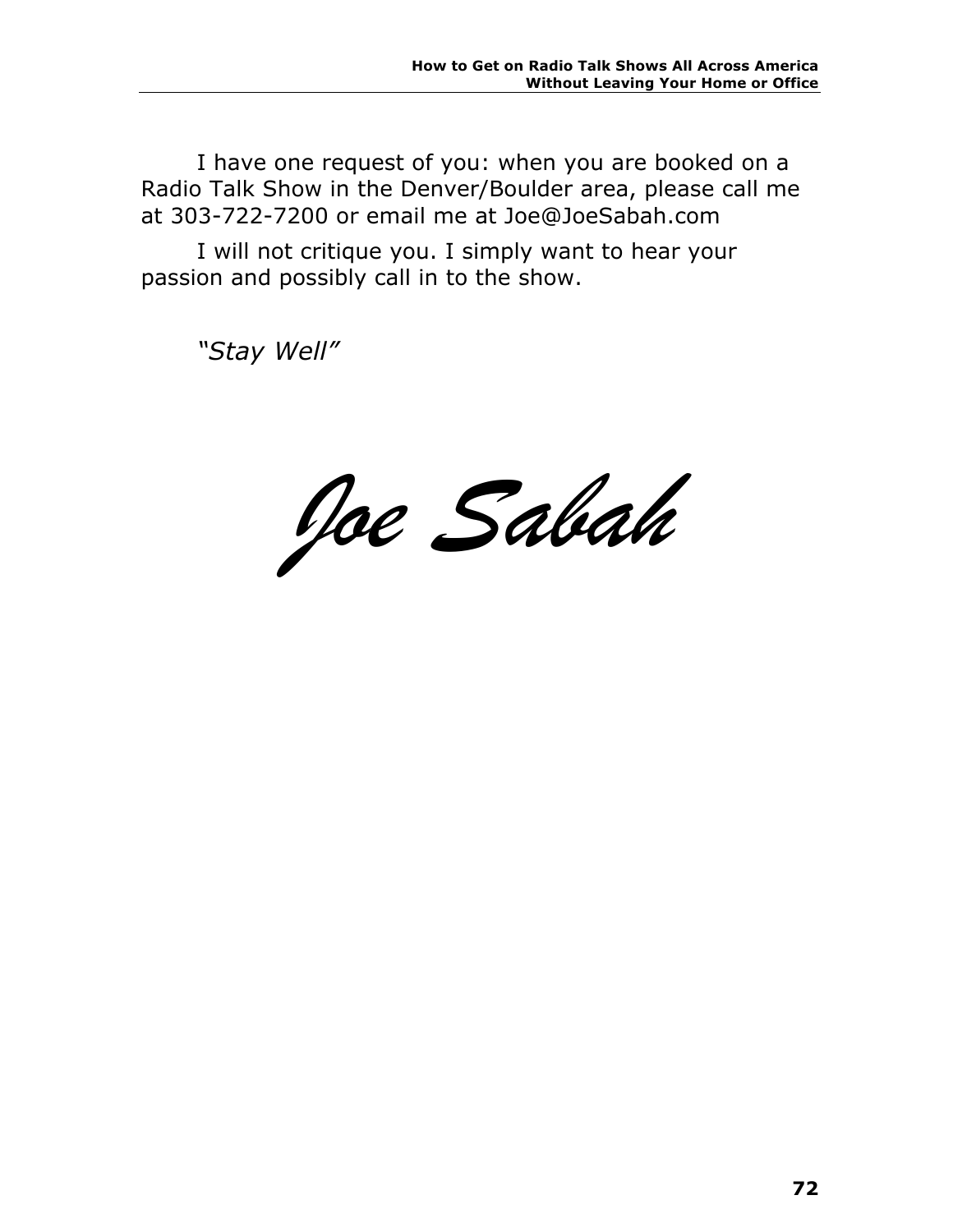It's not always easy to get or keep inspiration. How do you do it?

If you could browse through my bookshelves here are some of the titles that have served me well:

### *The Bible*

*The Power of Positive Thinking*, Dr. Norman Vincent Peale *How to Win Friends and Influence People*, Dale Carnegie *How to Stop Worrying and Start Living*, Dale Carnegie *The Fine Art of Doing Better*, edited by D. John Hammond *How to Master the Art of Selling*, Tom Hopkins *A Kick In the Seat of the Pants*, Roger von Oech, PhD *A Whack On the Side of the Head*, Roger von Oech, PhD *The Greatest Salesman in the World*, Og Mandino *The Greatest Secret in the World*, Og Mandino *The Greatest Success in the World*, Og Mandino *The University of Success*, Og Mandino *Human Engineering and Motivation*, Cavett Robert *Move Ahead With Possibility Thinking*, Dr. Robert Schuller *The Total Power of One in America*, Fred Holden *Your Right to Fly*, Dr. James Melton *Vital Enthusiasm*, Dr. James Melton *The 7 Laws of Money*, Michael Phillips *Jonathan Livingston Seagull*, Richard Bach *Success Through a Positive Mental Attitude*, W. Clement Stone *Conscious Happiness*, Samm Sinclair Baker *Don't Talk About It - Do It!*, Grant Gard *See You At the Top*, Zig Ziglar